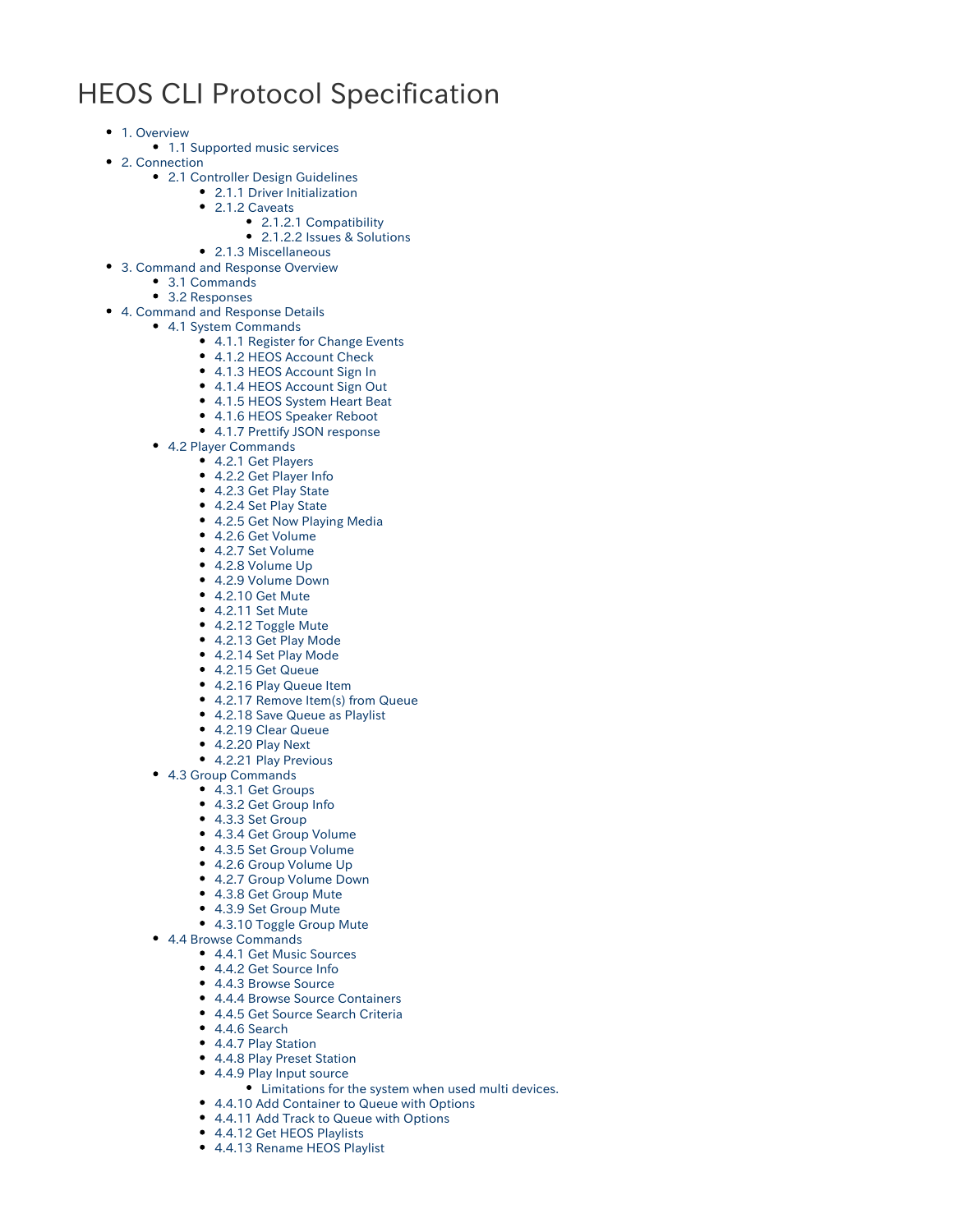- [4.4.14 Delete HEOS Playlist](#page-32-0)
- [4.4.15 Get HEOS History](#page-32-1)
- [4.4.16 Retrieve Album Metadata](#page-32-2)
- [4.4.17 Get Service Options for now playing screen OBSOLETE](#page-33-0)
- [4.4.18 Set service option](#page-34-0)
- [5. Change Events \(Unsolicited Responses\)](#page-36-0)
	- [5.1 Sources Changed](#page-36-1)
		- [5.2 Players Changed](#page-37-0)
	- [5.3 Group Changed](#page-37-1)
	- **[5.4 Source Data Changed](#page-37-2)**
	- [5.5 Player State Changed](#page-37-3)
	- [5.6 Player Now Playing Changed](#page-37-4)
	- [5.7 Player Now Playing Progress](#page-37-5)
	- [5.8 Player Playback Error](#page-38-0)
	- [5.9 Player Queue Changed](#page-38-1)
	- [5.10 Player Volume Changed](#page-38-2)
	- [5.11 Player Mute Changed](#page-38-3)
	- [5.12 Player Repeat Mode Changed](#page-38-4) [5.13 Player Shuffle Mode Changed](#page-39-0)
	-
	- [5.14 Group Status Changed](#page-39-1) [5.15 Group Volume Changed](#page-39-2)
	-
	- [5.16 Group Mute Changed](#page-39-3) [5.17 User Changed](#page-39-4)
- [6.0 Error Codes](#page-39-5)
	- [6.1 General Error Response](#page-39-6)
	- [6.2 Error Code and Text Table](#page-40-0)

<span id="page-1-0"></span>

| Version    | <b>HEOS</b><br>Version | <b>Modifications</b>                                                                                                                                                                                                                                                                                               | Date       | Author            |
|------------|------------------------|--------------------------------------------------------------------------------------------------------------------------------------------------------------------------------------------------------------------------------------------------------------------------------------------------------------------|------------|-------------------|
| 1.0        | 1.280.96               | Initial release.                                                                                                                                                                                                                                                                                                   | 12/20/2014 | Prakash<br>Mortha |
| 1.1        | 1.304.61               | Add set service option command.                                                                                                                                                                                                                                                                                    | 05/27/2015 | Prakash<br>Mortha |
| 1.2        | 1.310.170              | Remove support for play url. Special characters ('&,'=', and '%') are encoded.                                                                                                                                                                                                                                     | 08/06/2015 | Prakash<br>Mortha |
| 1.3        | 1.331.70               | Add reboot command.<br>Support Tidal/SoundCloud/Amazon Music<br>Extend get_search_criteria to indicate if Play-All option is supported on searched tracks.<br>Ability to create new station through Artist/Show/Track name<br>Add service specific transport control option list                                   | 12/03/2015 | Prakash<br>Mortha |
| 1.4        | 1.331.120              | <b>Bug fixes</b><br>Documentation changes:<br>• Add transport control options for Amazon Music<br>Known Issues:<br>• Range queries doesn't work on Amazon Music                                                                                                                                                    | 01/21/2016 | Prakash<br>Mortha |
| 1.5        | 1.349.101              | Add preset command to play stations from HEOS Favorites<br>Add players network connection type in get_players and get_player_info command<br>responses<br>Fix issue with range queries on Amazon Music<br>Add issues and solutions section. Refer Issues & amp; Solutions<br>Remove support for Rdio as it is gone | 04/13/2016 | Prakash<br>Mortha |
| <b>TDB</b> | <b>TDB</b>             | Support 'Add to HEOS Favorites' on station browse<br>Add limitations while using inputs<br>Add AVR inputs list.                                                                                                                                                                                                    |            |                   |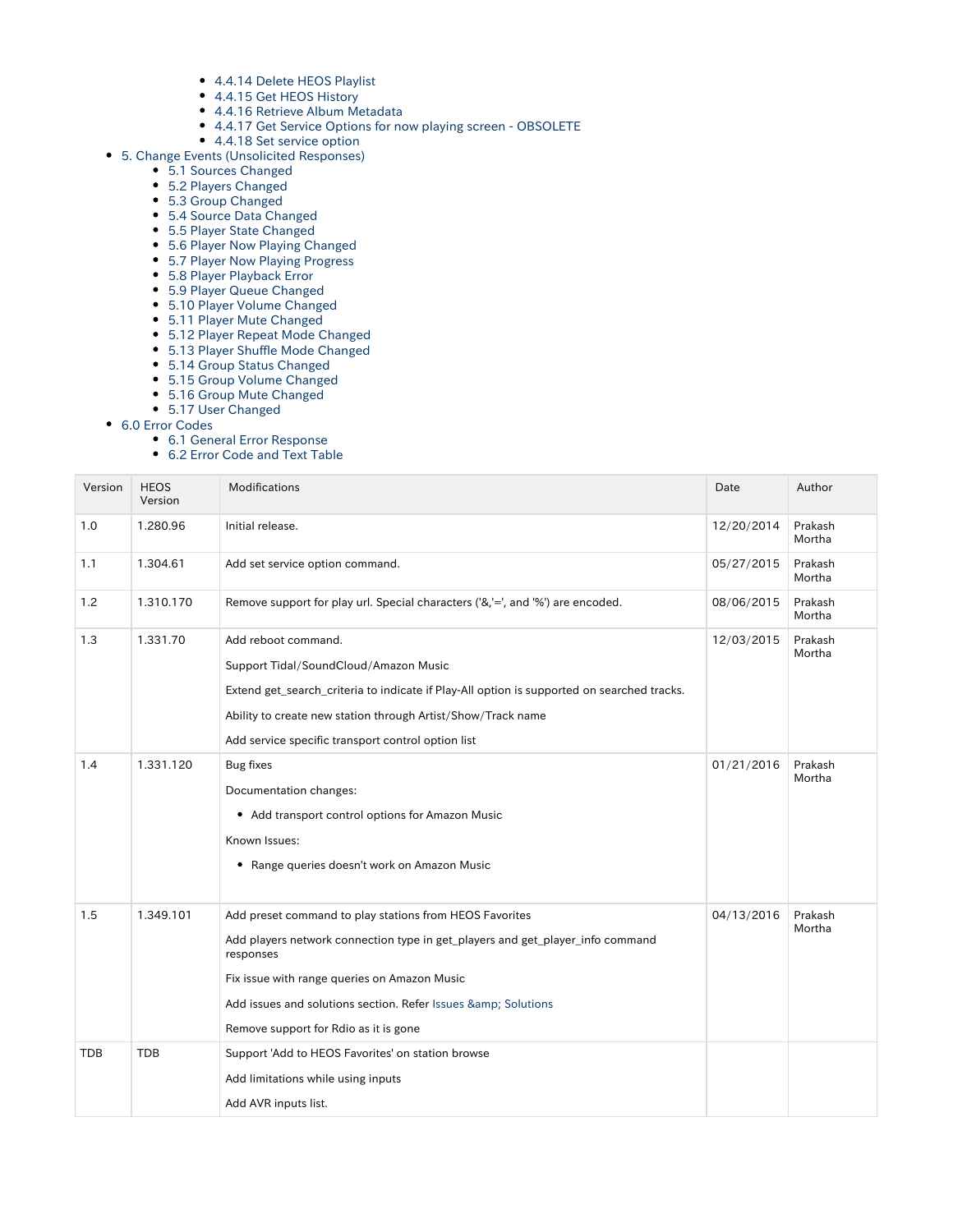## 1. Overview

The Denon HEOS is a network connected, wireless, multi-room music system. The HEOS Command Line Interface (CLI) allows external control systems to manage, browse, play, and get status from the Denon HEOS products. The HEOS CLI is accessed through a telnet connection between the HEOS product and the control system. The control system sends commands and receives responses over the network connection. The CLI commands and responses are in human readable (ascii) format. The command is a text string and the responses are in JSON format. The commands and responses for browsing music servers and services use a RESTFUL like approach while other commands and responses are more static.

### <span id="page-2-0"></span>1.1 Supported music services

Supported online music services through CLI interface include Deezer, iHeartRadio, Napster, Pandora, Rhapsody, SoundCloud, SiriusXM, Tidal, TuneIn, Amazon Music.

Other supported music sources include Local USB media, Local DLNA servers, HEOS Favorites, HEOS Playlists, HEOS History, HEOS aux inputs.

## <span id="page-2-1"></span>2. Connection

The HEOS products can be discovered using the UPnP SSDP protocol. Through discovery, the IP address of the HEOS products can be retrieved. Once the IP address is retrieved, a telnet connection to port 1255 can be opened to access the HEOS CLI and control the HEOS system. The HEOS product IP address can also be set statically and manually programmed into the control system. Search target name (ST) in M-SEARCH discovery request is 'urn:schemas-denon-com:device:ACT-Denon:1'.

The control system should use various Get commands to determine the players and groups currently in the HEOS system.

Controller software can control all HEOS speakers in the network by establishing socket connection with just one HEOS speaker. It is recommended not to establish socket connection to each HEOS speaker. This is to decrease network traffic caused by establishing socket connection to each HEOS speaker. Controller software can open multiple socket connections to the single HEOS speaker. Typically controllers will use one connection to listen for change events and one to handle user actions.

### <span id="page-2-2"></span>2.1 Controller Design Guidelines

#### <span id="page-2-3"></span>2.1.1 Driver Initialization

In order to reduce number of UPnP devices running on the network, HEOS Speaker runs CLI module in a dormant mode. HEOS speaker spawns CLI core modules when the controller establishes the first socket connection to the speaker. What it all means for controller?

- Inability of CLI module to process player commands. This is because, by nature of UPnP, CLI module need some time to discover all players before they can be identified by their unique Id (pid)
- Spew of events when controller initially connects to the speaker. In order to avoid excessive event handling in a event driven controller system, the following initialization sequence is suggested:
	- 1. Un-register for change events. By default speaker doesn't send unsolicited events but still it is a good idea to send un-register command. This is done through 'register for change events' command.
	- 2. If user credentials are available, sign-in to HEOS user account. This is done through 'sign\_in' command.
	- 3. Retrieve current HEOS ecosystem status. This is done through commands like 'get\_players', 'get\_sources', 'get\_groups', 'get\_queue', 'get\_now\_playing\_media', 'get\_volume', 'get\_play\_state' etc.
	- 4. Register for change events. This is done through 'register\_for\_change\_events' command.
- If controller design involves disconnect and reconnect to HEOS speakers through CLI, it is recommended to keep a idle connection to HEOS Speaker thus avoiding CLI module to set back to dormant mode.

#### <span id="page-2-4"></span>2.1.2 Caveats

#### <span id="page-2-5"></span>2.1.2.1 Compatibility

Please take a look at the following suggestions to avoid breaking controller code due to future enhancements

- The 'message' field part of HEOS response is a string. The attribute value pair in this message string is delimited by '&'. Further the attribute name and value is separated by '=' sign. Please note that new arguments can be added in the future.
- <span id="page-2-6"></span>New JSON objects may be added to the 'payload' as part of future enhancements.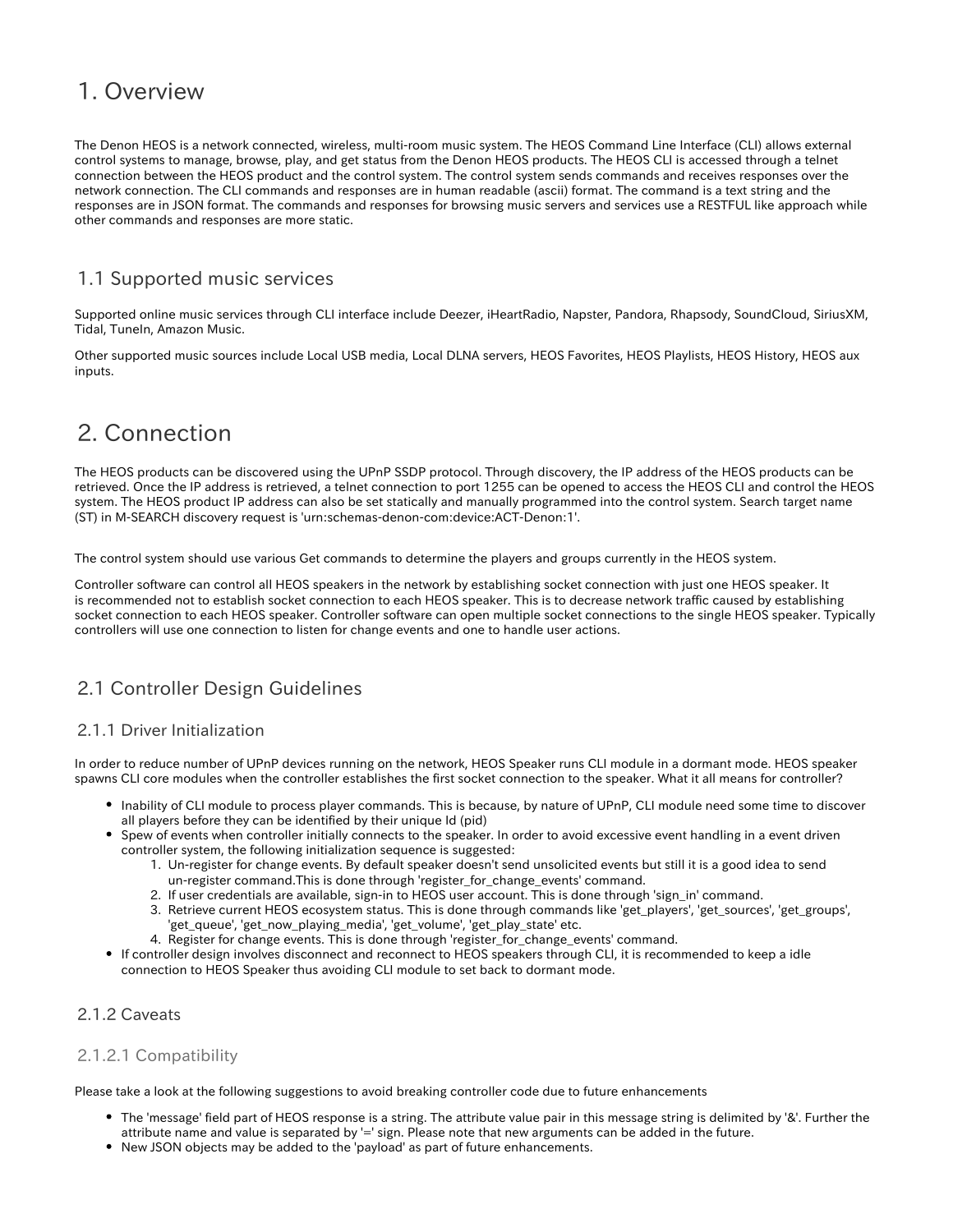#### 2.1.2.2 Issues & Solutions

Changes made to HEOS user account, through HEOS app will not reflect through CLI until the controller is restarted. Ex: Adding or removing music services to HEOS user account, through HEOS app will not reflect in get\_music\_sources command response until the controller is restarted.

Solution: Controller needs to re sign-in to HEOS account to reflect changes made through HEOS app, with out restarting the controller. So, in addition to performing HEOS account sign-in as part of driver initialization process, it is highly recommended to provide sign-out and sign-in option through end users UI screen. End user need to re-signIn when he adds/removes music service through HEOS app.

#### <span id="page-3-0"></span>2.1.3 Miscellaneous

- Controllers can add custom argument SEQUENCE=<number> in browse commands to associate command and response. This is possible because the 'message' field in the response packet includes all the arguments sent in the command. Please let us know if you need additional custom argument other than 'SEQUENCE'. This is to avoid accidentally using HEOS command arguments for special purpose.
- Maximum number of simultaneous socket connections supported by HEOS speaker is 32.
- Service specific transport control options are as follows:

| <b>Services</b>    | <b>Type</b> | Supported Transport Controls by CLI          | Supported Transport Controls in HEOS App (No significance. Only for<br>Reference) |
|--------------------|-------------|----------------------------------------------|-----------------------------------------------------------------------------------|
| Amazon<br>Music    | station     | Play, Pause, Stop, PlayNext,<br>PlayPrevious | Play, Pause, PlayNext, PlayPrevious                                               |
|                    | song        | Play, Pause, Stop, PlayNext,<br>PlayPrevious | Play, Pause, PlayNext, PlayPrevious                                               |
| Deezer             | station     | Play, Pause, Stop, PlayNext                  | Play, Pause, PlayNext                                                             |
|                    | song        | Play, Pause, Stop, PlayNext,<br>PlayPrevious | Play, Pause, PlayNext, PlayPrevious                                               |
| iHeart Radio       | station     | Play, Stop                                   | Play, Stop, Scan                                                                  |
|                    | song        | Play, Pause, Stop, PlayNext,<br>PlayPrevious | Play, Pause, PlayNext, PlayPrevious                                               |
| Napster            | station     | Play, Pause, Stop, PlayNext                  | Play, Pause, PlayNext                                                             |
|                    | song        | Play, Pause, Stop, PlayNext,<br>PlayPrevious | Play, Pause, PlayNext, PlayPrevious                                               |
| Pandora            | station     | Play, Pause, Stop, PlayNext                  | Play, Pause, PlayNext                                                             |
|                    | song        | NA                                           | <b>NA</b>                                                                         |
| Rhapsody           | station     | Play, Pause, Stop, PlayNext                  | Play, Pause, PlayNext                                                             |
|                    | song        | Play, Pause, Stop, PlayNext,<br>PlayPrevious | Play, Pause, PlayNext, PlayPrevious                                               |
| SoundCloud         | station     | <b>NA</b>                                    | <b>NA</b>                                                                         |
|                    | song        | Play, Pause, Stop, PlayNext,<br>PlayPrevious | Play, Pause, PlayNext, PlayPrevious                                               |
| SiriusXM           | station     | Play, Stop                                   | Play, Stop                                                                        |
|                    | song        | <b>NA</b>                                    | <b>NA</b>                                                                         |
| Tidal              | station     | <b>NA</b>                                    | <b>NA</b>                                                                         |
|                    | song        | Play, Pause, Stop, PlayNext,<br>PlayPrevious | Play, Pause, PlayNext, PlayPrevious                                               |
| Tunein             | station     | Play, Stop                                   | Play, Stop                                                                        |
|                    | song        | Play, Pause, Stop, PlayNext,<br>PlayPrevious | Play, Pause, PlayNext, PlayPrevious                                               |
| <b>Local Music</b> | station     | ΝA                                           | <b>NA</b>                                                                         |
|                    | song        | Play, Pause, Stop, PlayNext,<br>PlayPrevious | Play, Pause, PlayNext, PlayPrevious                                               |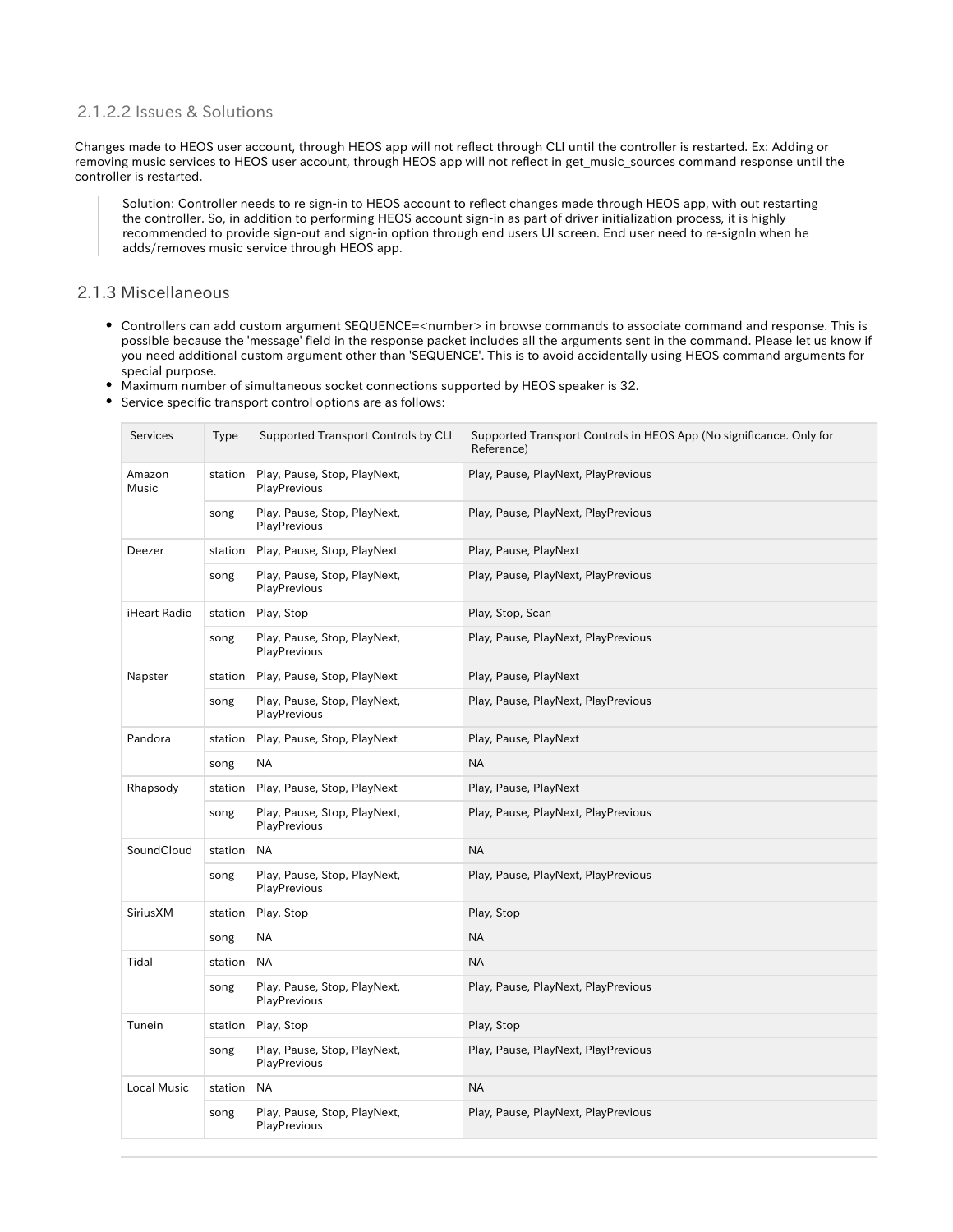|  | Favorites | station | *Depending on playing service                | *Depending on playing service       |
|--|-----------|---------|----------------------------------------------|-------------------------------------|
|  |           | song    | <b>NA</b>                                    | <b>NA</b>                           |
|  | Playlists | station | <b>NA</b>                                    | <b>NA</b>                           |
|  |           | song    | Play, Pause, Stop, PlayNext,<br>PlayPrevious | Play, Pause, PlayNext, PlayPrevious |
|  | History   | station | *Depending on playing service                | *Depending on playing service       |
|  |           | song    | Play, Pause, Stop, PlayNext,<br>PlayPrevious | Play, Pause, PlayNext, PlayPrevious |
|  | AUX Input | station | Play, Stop                                   | Play, Stop                          |
|  |           | song    | <b>NA</b>                                    | <b>NA</b>                           |

## <span id="page-4-0"></span>3. Command and Response Overview

#### <span id="page-4-1"></span>3.1 Commands

HEOS CLI commands are in the following general format: heos://command\_group/command?attribute1=value1&attribute2=value2&…&attributeN=valueN

Command string delimiter is "\r\n".

Note: Special characters, i.e '&', '=', and '%' in attribute/value needs to be encoded to '%26(&)', '%3D(=)', and '%25(%)'. Most of the time, controllers use the same string that is received in previous command response. For example, while preparing 'play\_stream'/'add\_to\_queue' command, controllers will use the strings obtained in 'browse' command response. Those strings are already encoded. So, controllers are not required to perform any special action. However, controllers might need to decode the encoded strings before they can be properly displayed on the controller GUI.

#### <span id="page-4-2"></span>3.2 Responses

The responses to commands are in JSON format and use the following general structure:

```
 "heos": {
           "command": "'command_group'/'command'",
           "result": "'success' or 'fail'",
           "message": "other result information'"
        },
 "payload":{
              'Rest of response data'
```
 } }

{

Some command responses will not include a payload.

If the "result" of the command is "fail" then the "message" information contains the error codes for the failure. The error codes can be found in Section TBD.

Some commands will also cause unsolicited responses. For example, sending the 'player/clear\_queue' command will also cause the Player/Group Queue Changed response and could also cause the Player/Group Status Changed response.

When the actual response can't be populated immediately, a special response will be sent back as shown below. This usually occurs during browse/search as CLI needs to retrieve data from remote media server or online service.

```
 "heos": {
             "command": "'command_group'/'command'",
            "result": "'success'",
             "message": "command under process'"
 }
```
{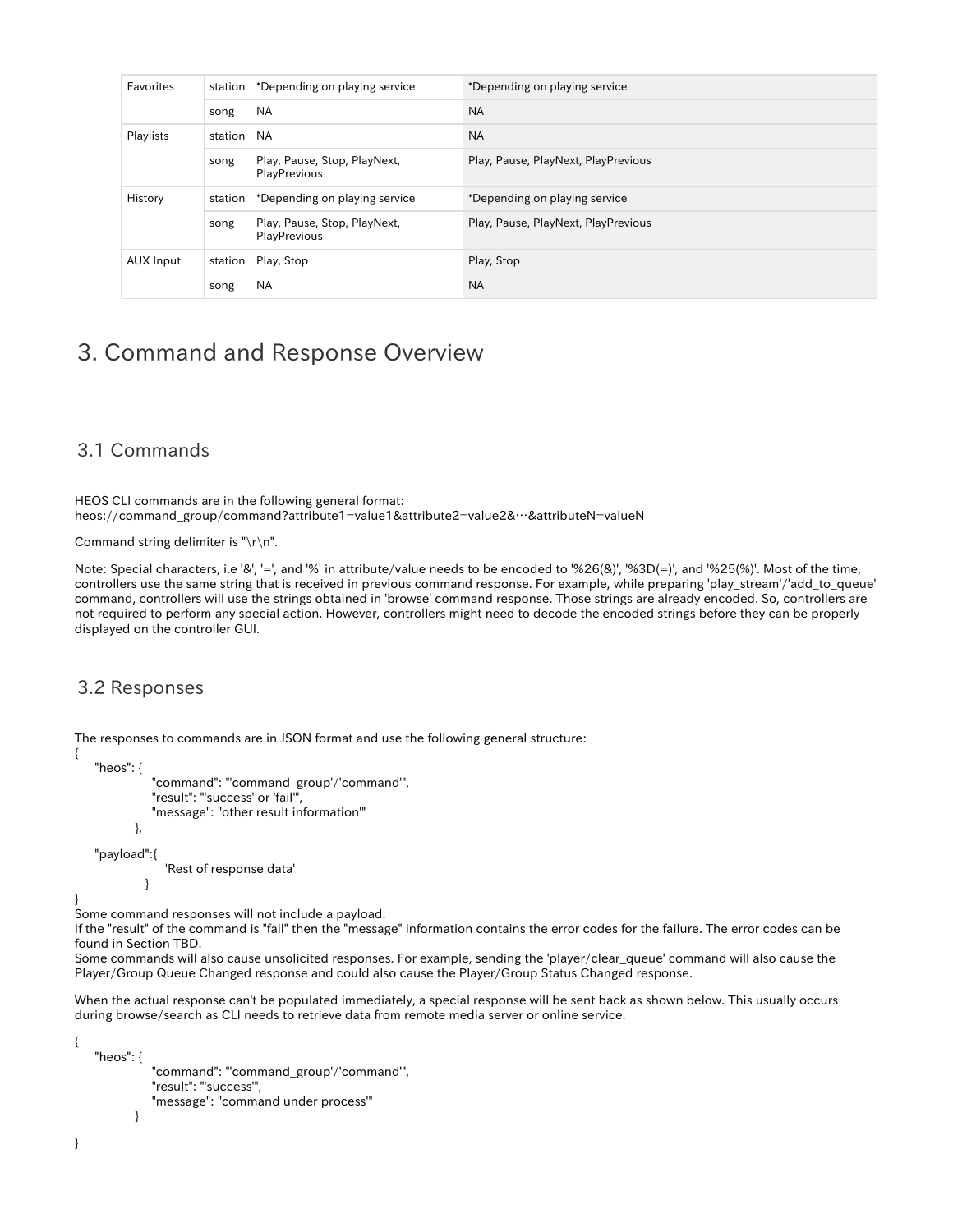JSON command response delimiter is "\r\n".

Note: Special characters '&', '=', and '%' in the JSON response fields are encoded to '%26(&)', '%3D(=)', and '%25(%)'.

## <span id="page-5-0"></span>4. Command and Response Details

#### <span id="page-5-1"></span>4.1 System Commands

#### <span id="page-5-2"></span>4.1.1 Register for Change Events

By default HEOS speaker does not send Change events. Controller needs to send this command with enable=on when it is ready to receive unsolicit responses from CLI. Please refer to "Driver Initialization" section regarding when to register for change events.

```
Command: heos://system/register_for_change_events?enable='on_or_off'
```

| Attribute                 | Description                                                                                               | Enumeration |
|---------------------------|-----------------------------------------------------------------------------------------------------------|-------------|
| enable                    | Register or unregister for change events.                                                                 | on.off      |
| Response:<br>"heos": $\{$ | "command": "system/register for change events",<br>"result": "success",<br>"message": "enable='on_or_off" |             |

Example: heos://system/register\_for\_change\_events?enable=on

#### <span id="page-5-3"></span>4.1.2 HEOS Account Check

Command: heos://system/check\_account

This command returns current user name in its message field if the user is currently singed in. Response:

```
{
     "heos": {
               "command": "system/check_account",
               "result": "success",
               "message": "signed_out" or "signed_in&un=<current user name>" 
           }
}
```
Example: heos://system/check\_account

#### <span id="page-5-4"></span>4.1.3 HEOS Account Sign In

Command: heos://system/sign\_in?un=heos\_username&pw=heos\_password

|    | Attribute   Description      | Enumeration |
|----|------------------------------|-------------|
| un | <b>HEOS</b> account username | N/A         |
| pw | HEOS account password        | $\mid N/A$  |

```
Response:
```

```
{
   "heos": {
             "command": "system/sign_in ",
             "result": "success",
             "message": "signed_in&un=<current user name>"
 }
}
```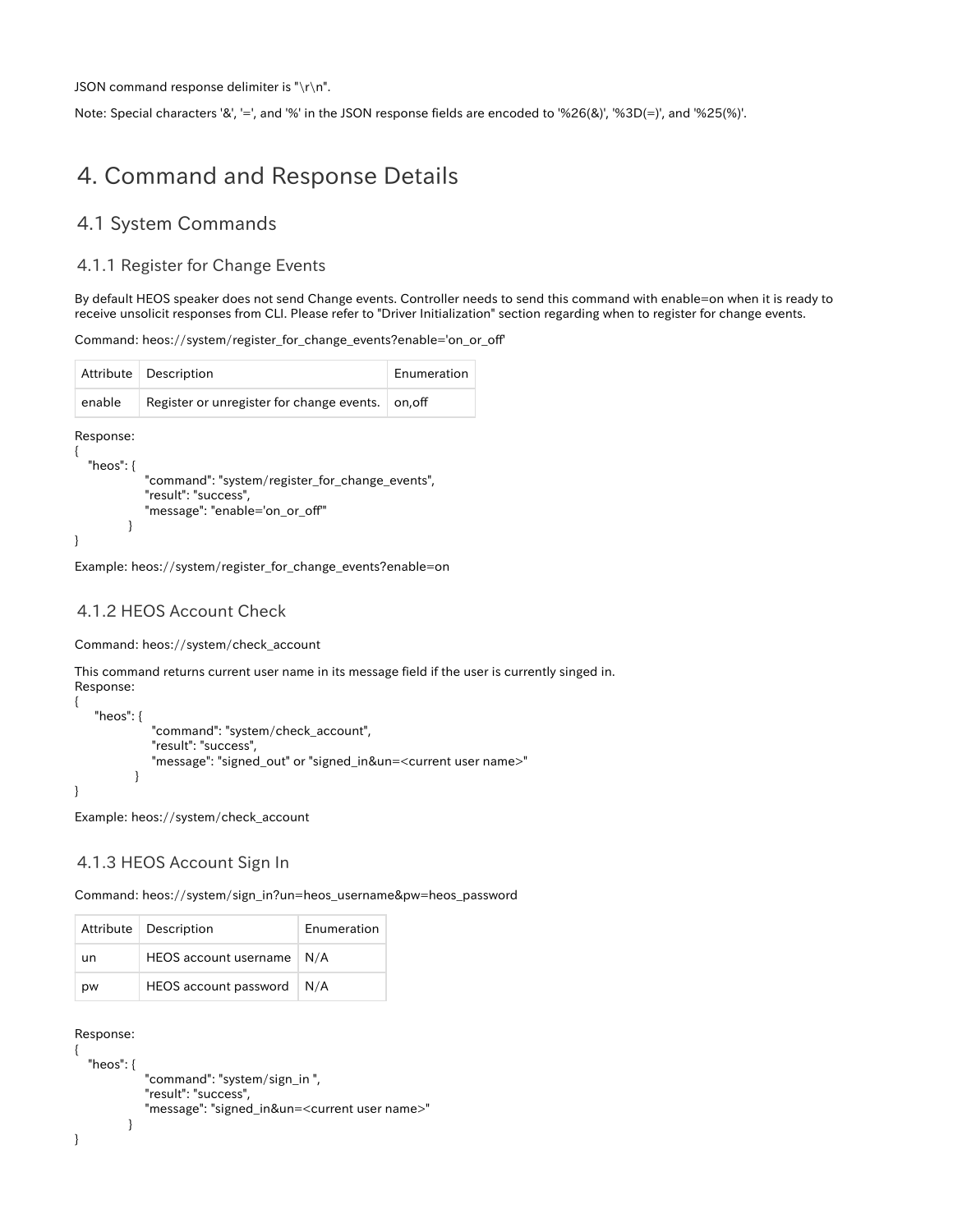#### <span id="page-6-0"></span>4.1.4 HEOS Account Sign Out

```
Command: heos://system/sign_out 
Response:
{
   "heos": {
             "command": "system/sign_out ",
             "result": "success",
             "message": "signed_out"
 }
}
```
Example: heos://system/sign\_out

#### <span id="page-6-1"></span>4.1.5 HEOS System Heart Beat

```
Command: heos://system/heart_beat 
Response:
{
   "heos": {
             "command": "system/heart_beat ",
             "result": "success"
             "message": ""
 }
}
```
Example: heos://system/heart\_beat

#### <span id="page-6-2"></span>4.1.6 HEOS Speaker Reboot

Using this command controllers can reboot HEOS device. This command can only be used to reboot the HEOS device to which the controller is connected through CLI port.

```
Command: heos://system/reboot
Response:
{
   "heos": {
             "command": "system/reboot",
             "result": "success"
             "message": ""
 }
}
```
Example: heos://system/reboot

#### <span id="page-6-3"></span>4.1.7 Prettify JSON response

Helper command to prettify JSON response when user is running CLI controller through telnet.

Command: heos://system/prettify\_json\_response?enable='on\_or\_off'

|        | Attribute   Description                                   | Enumeration |
|--------|-----------------------------------------------------------|-------------|
| enable | Enable or disable prettification of JSON response. on off |             |

Response:

```
{
   "heos": {
              "command": "system/prettify_json_response",
              "result": "success",
              "message": "enable='on_or_off'"
           }
}
```
<span id="page-6-4"></span>Example: heos://system/prettify\_json\_response?enable=on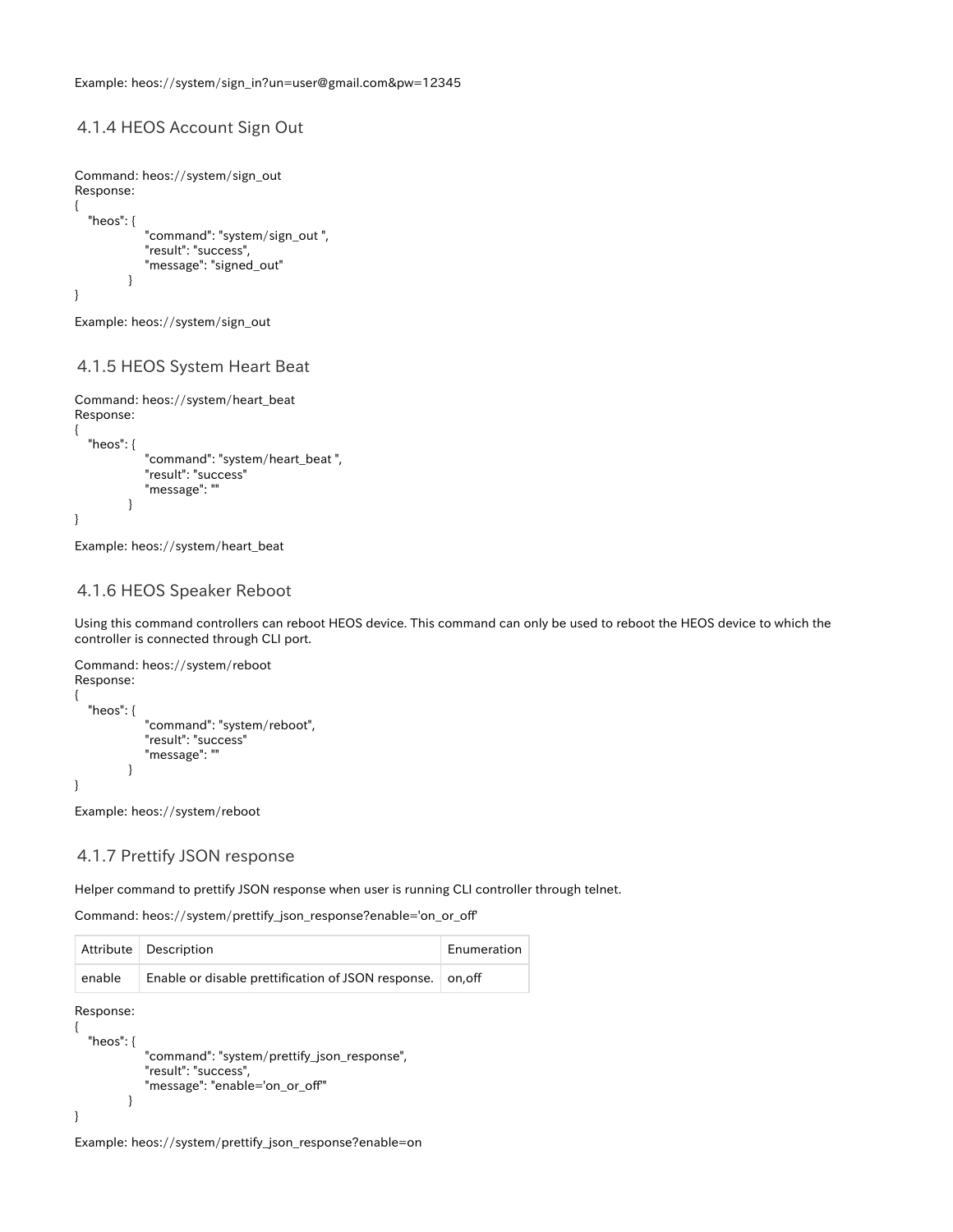### 4.2 Player Commands

#### <span id="page-7-0"></span>4.2.1 Get Players

#### Command: heos://player/get\_players

| Attribute | Description                                      | Enumeration                                        |
|-----------|--------------------------------------------------|----------------------------------------------------|
| pid       | Player id                                        | N/A                                                |
| gid       | pid of the Group leader                          | N/A                                                |
| network   | Network connection type                          | wired<br>$\bullet$ wifi                            |
| lineout   | LineOut level type                               | 1 - variable<br>2 - Fixed                          |
| control   | Only valid when lintout level type is Fixed (2). | 1 - None<br>$2 - IR$<br>3 - Trigger<br>4 - Network |

Note: The group id field (gid) is optional. The 'gid' field will only be appeared if the player(s) is part of a group. Note: control field is only populated when lineout level type is Fixed (lineout =  $2$ )

```
Response:
```
{

```
 "heos": {
            "command": "player/get_players",
            "result": "success",
            "message": ""
         },
   "payload": [
\left\{ \begin{array}{c} 1 & 1 \\ 1 & 1 \end{array} \right\}"name": "player name 1",
 "pid": "player id 1'",
 "gid": "group id'",
 "model": "'player model 1'",
 "version": "'player verison 1'"
                 "network": "wired"
                 "lineout": "level type"
                 "control": "control option"
\qquad \qquad \}\left\{ \begin{array}{c} 1 & 1 \\ 1 & 1 \end{array} \right\} "name": "'player name 2'",
 "pid": "player id 2'",
 "gid": "group id'",
 "model": "'player model 2'",
 "version": "'player verison 2'"
 "network": "wifi"
                 "lineout": "level type"
                 "control": "control option"
             },
 .
 .
 .
\left\{ \begin{array}{c} 1 & 1 \\ 1 & 1 \end{array} \right\} "name": "'player name N'",
 "pid": "player id N'",
 "gid": "group id'",
                 "model": "'player model N'",
                 "version": "'player verison N'"
 "network": "wifi"
 "lineout": "level type"
 "control": "control option"
}<br>}<br>}
```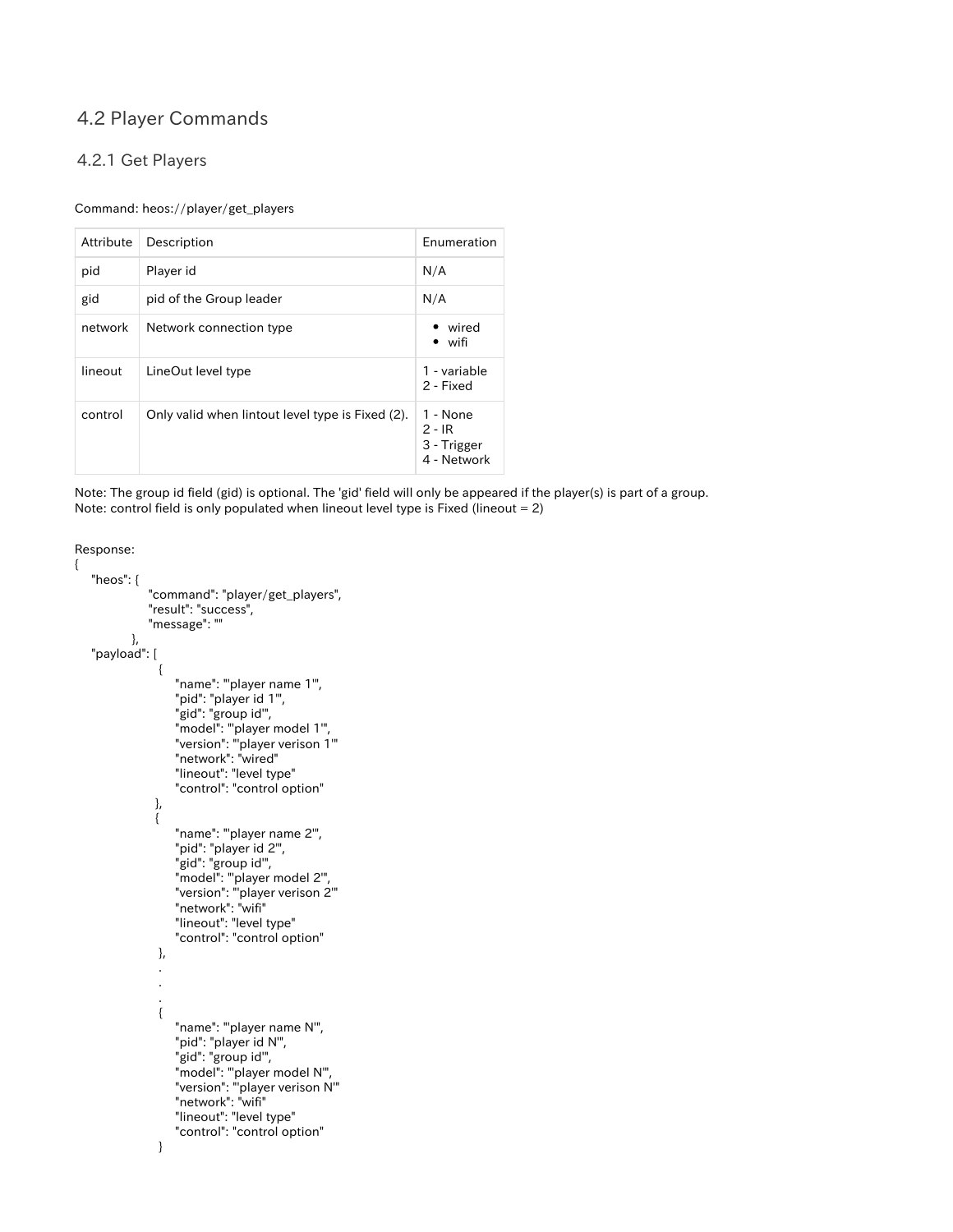]

}

Example: heos://player/get\_players

#### <span id="page-8-0"></span>4.2.2 Get Player Info

Command: heos://player/get\_player\_info?pid=player\_id

| Attribute | Description                                                 | Enumeration                                        |
|-----------|-------------------------------------------------------------|----------------------------------------------------|
| pid       | Player id returned by 'get_players' or 'get_groups' command | N/A                                                |
| gid       | pid of the Group leader                                     | N/A                                                |
| network   | Network connection type                                     | • wired<br>• wifi                                  |
| lineout   | LineOut level type                                          | 1 - variable<br>2 - Fixed                          |
| control   | Only valid when lintout level type is Fixed (2).            | 1 - None<br>$2 - IR$<br>3 - Trigger<br>4 - Network |

Note: The group id field (gid) is optional. The 'gid' field will only be appeared if the player(s) is part of a group. Note: control field is only populated when lineout level type is Fixed (lineout = 2)

```
Response:
```
{

}

```
 "heos": {
 "command": "player/get_player_info",
 "result": "success",
            "message": "pid='player_id'"
         },
   "payload": {
              "name": "'player name'",
              "pid": "player id'",
 "gid": "group id'",
 "model": "'player model'",
 "version": "'player verison'"
 "network": "wired"
              "lineout": "level type"
              "control": "control option"
           }
```
Example: heos://player/get\_player\_info?pid=1

#### <span id="page-8-1"></span>4.2.3 Get Play State

Command: heos://player/get\_play\_state?pid=player\_id

|     | Attribute   Description                                         | Enumeration |
|-----|-----------------------------------------------------------------|-------------|
| pid | Player id returned by 'get_players' or 'get_groups' command N/A |             |

```
Response:
```

```
{
    "heos": {
               "command": " player/get_play_state ",
               "result": "success",
               "message": "pid='player_id'&state='play_state'"
            }
}
```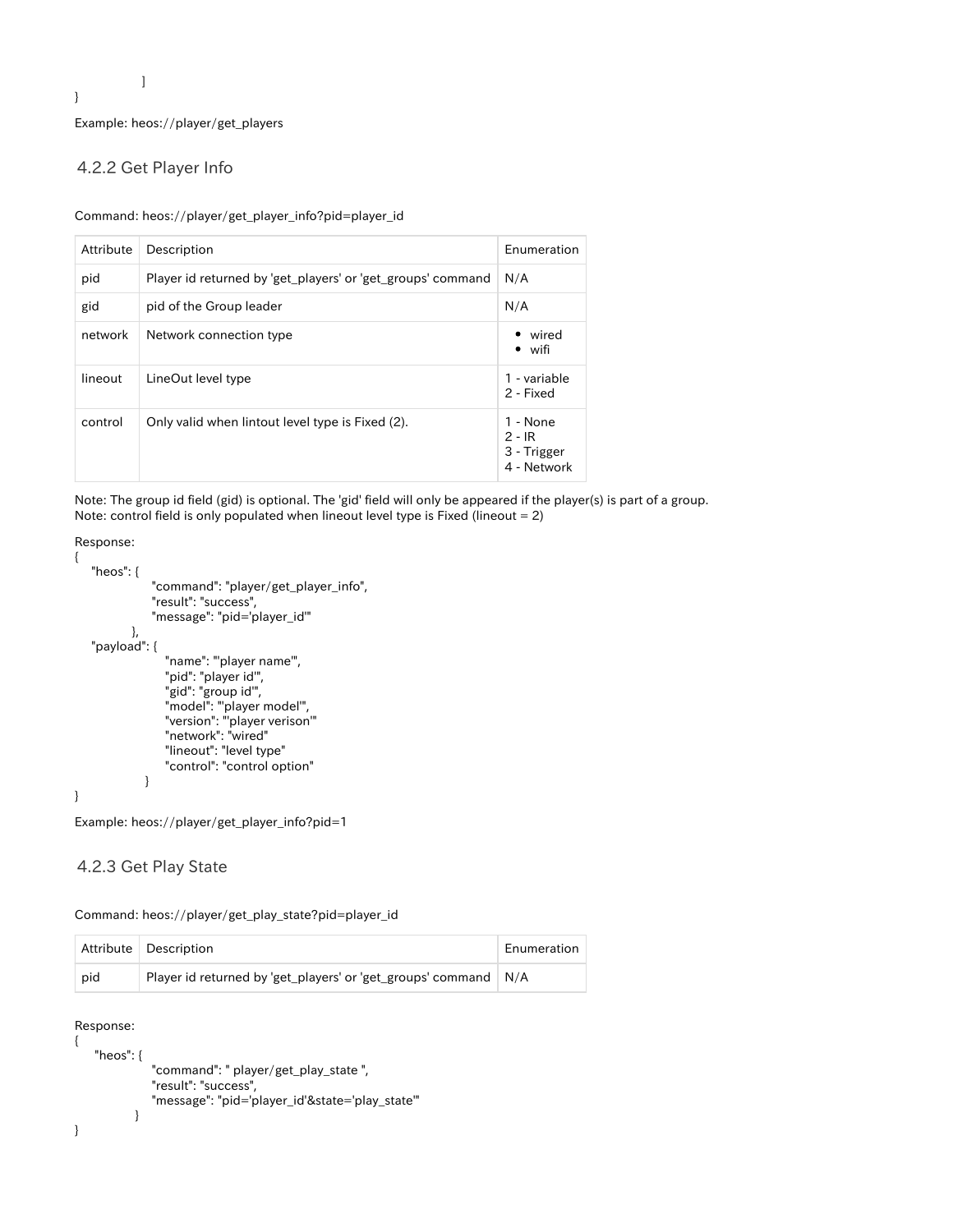#### <span id="page-9-0"></span>4.2.4 Set Play State

#### Command: heos://player/set\_play\_state?pid=player\_id&state=play\_state

| Attribute | Description                                                       | Enumeration       |
|-----------|-------------------------------------------------------------------|-------------------|
| pid       | Player id returned by 'get_players' or 'get_groups' command   N/A |                   |
| state     | Player play state                                                 | play, pause, stop |

Response:

| "heos": $\{$ |                                                 |
|--------------|-------------------------------------------------|
|              | "command": " player/set play state",            |
|              | "result": "success",                            |
|              | "message": "pid='player_id'&state='play_state'" |
|              |                                                 |
|              |                                                 |

Example: heos://player/set\_play\_state?pid=1&state=play

#### <span id="page-9-1"></span>4.2.5 Get Now Playing Media

#### Command: heos://player/get\_now\_playing\_media?pid=player\_id

| Attribute       | Description                                                    | Enumeration                                                        |
|-----------------|----------------------------------------------------------------|--------------------------------------------------------------------|
| pid             | Player id returned by 'get_players' or 'get_groups'<br>command | N/A                                                                |
| id<br>(options) | Options available for now playing media                        | Following options are currently supported for now playing<br>media |
|                 |                                                                | 11 - Thumbs Up (Pandora)                                           |
|                 |                                                                | 12 - Thumbs Down (Pandora)                                         |
|                 |                                                                | 19 - Add station to HEOS Favorites                                 |

#### Response:

{

}

The following response provides example when the speaker is playing a song.

Note: For local music and DLNA servers sid will point to Local Music Source id.

```
 "heos": {
              "command": "player/get_now_playing_media",
             "result": "success",
             "message": "pid='player_id'"
          },
    "payload": {
                "type" : "'song'",
                "song": "'song name'",
 "album": "'album name'",
 "artist": "'artist name'",
                "image_url": "'image url'",
               "mid": "media id",
                "qid": "'queue id'",
                "sid": source_id
                "album_id": "Album Id'"
            }
```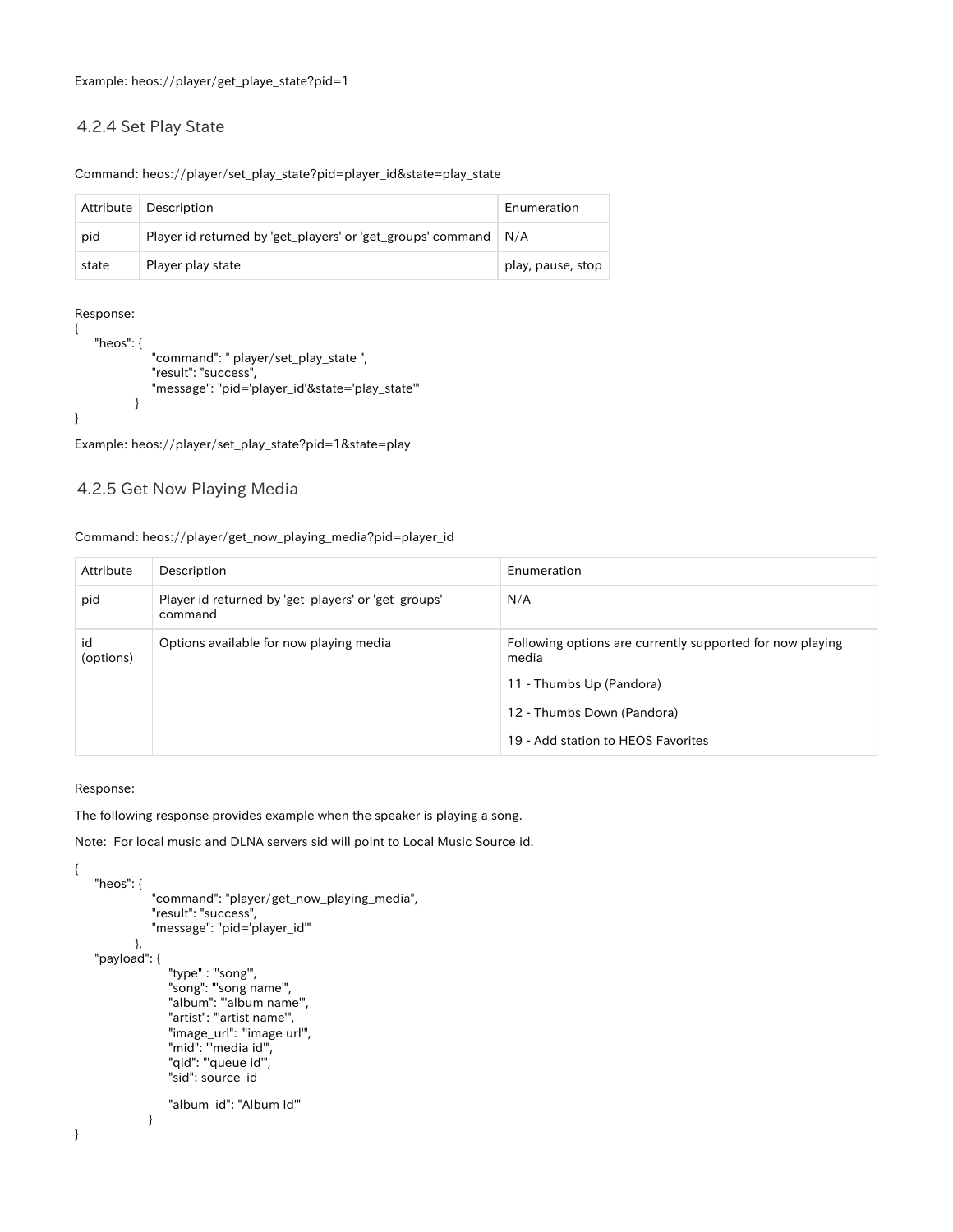The following response provides example when the speaker is playing a station.

```
{
      "heos": {
                   "command": "player/get_now_playing_media",
                    "result": "success",
                   "message": "pid='player_id'"
               },
      "payload": {
 "type" : "'station'",
 "song": "'song name'",
                       "station": "'station name'",
                       "album": "'album name'",
                       "artist": "'artist name'",
                       "image_url": "'image url'",
 "mid": "'media id'",
 "qid": "'queue id'",
                       "sid": source_id
                  }
     "options": [
\left\{ \begin{array}{ccc} 1 & 0 & 0 \\ 0 & 0 & 0 \\ 0 & 0 & 0 \\ 0 & 0 & 0 \\ 0 & 0 & 0 \\ 0 & 0 & 0 \\ 0 & 0 & 0 \\ 0 & 0 & 0 \\ 0 & 0 & 0 \\ 0 & 0 & 0 \\ 0 & 0 & 0 \\ 0 & 0 & 0 \\ 0 & 0 & 0 \\ 0 & 0 & 0 & 0 \\ 0 & 0 & 0 & 0 \\ 0 & 0 & 0 & 0 \\ 0 & 0 & 0 & 0 & 0 \\ 0 & 0 & 0 & 0 & 0 \\ 0 & 0 & 0 & 0 & 0 \\ 0 & 0 & 0 & 0 "play": [
\{ "id": 19,
                                               "name": "Add to HEOS Favorites"
 }
 ]
                      }
                 ]
}
```

```
Example: heos://player/get_now_playing_media?pid=1
```
#### <span id="page-10-0"></span>4.2.6 Get Volume

Command: heos://player/get\_volume?pid='player\_id'

|     | Attribute Description                                                  | Enumeration |
|-----|------------------------------------------------------------------------|-------------|
| pid | Player id returned by 'get_players' or 'get_groups' command $\mid N/A$ |             |

Response:

```
{
     "heos": {
                "command": " player/ get_volume ",
                "result": "success",
               "message": "pid='player_id'&level='vol_level'"
           }
}
```
Example: heos://player/get\_volume?pid=1

<span id="page-10-1"></span>4.2.7 Set Volume

Command: heos://player/set\_volume?pid=player\_id&level=vol\_level

|       | Attribute   Description                                           | Enumeration |
|-------|-------------------------------------------------------------------|-------------|
| pid   | Player id returned by 'get_players' or 'get_groups' command   N/A |             |
| level | Player volume level                                               | 0 to 100    |

Response:

{

"heos": {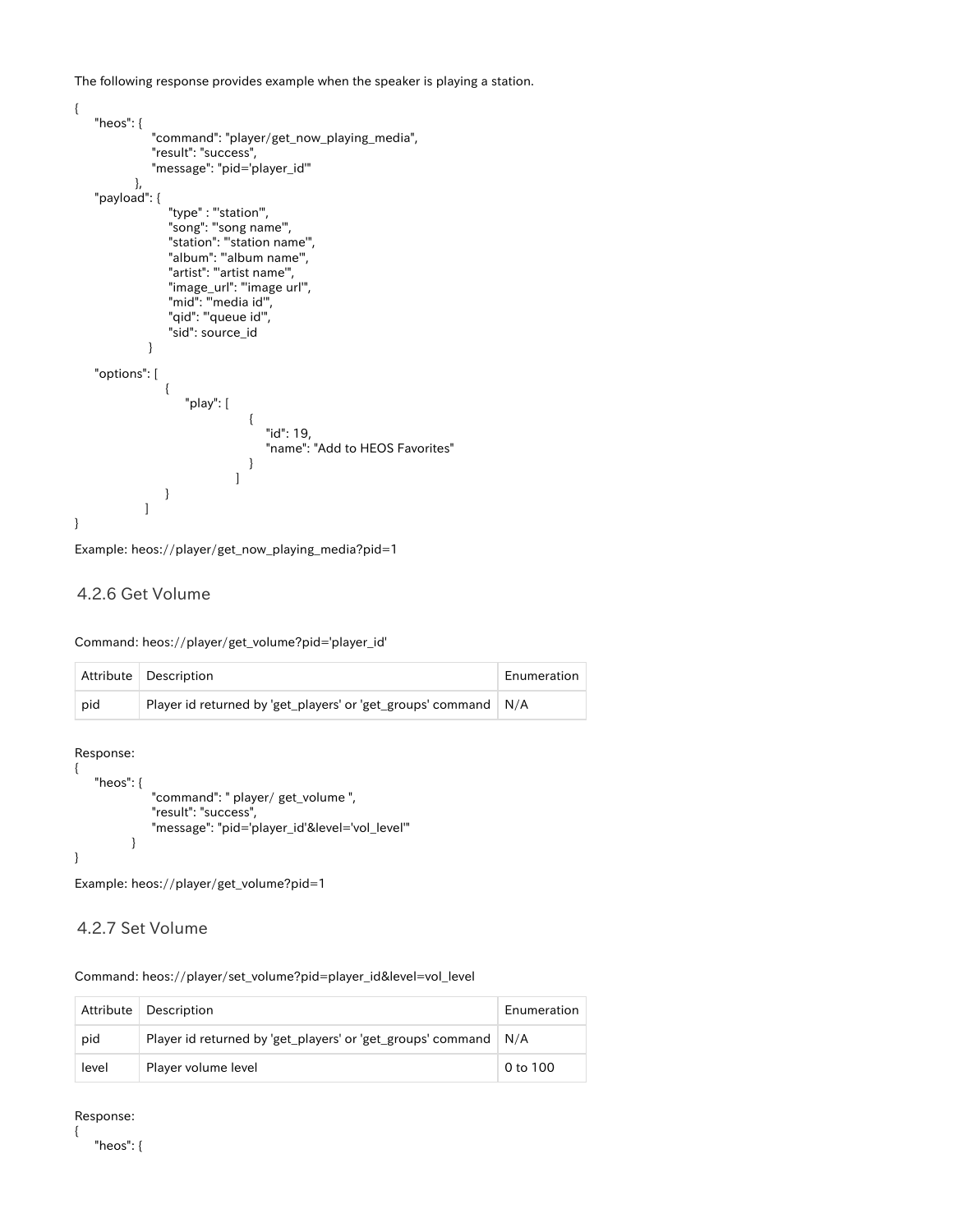```
 "command": " player/ set_volume ",
    "result": "success",
    "message": "pid='player_id'&level='vol_level'"
 }
```
}

Example: heos://player/set\_volume?pid=2&level=30

#### <span id="page-11-0"></span>4.2.8 Volume Up

| Command: heos://player/volume_up?pid=player_id&step=step_level |  |  |  |
|----------------------------------------------------------------|--|--|--|
|                                                                |  |  |  |

| Attribute | Description                                                       | Enumeration        |
|-----------|-------------------------------------------------------------------|--------------------|
| pid       | Player id returned by 'get_players' or 'get_groups' command   N/A |                    |
| step      | Player volume step level                                          | 1 to 10(default 5) |

Response:

{

```
 "heos": {
               "command": " player/ volume_up ",
               "result": "success",
               "message": "pid='player_id'&step='step_level'"
            }
}
```
Example: heos://player/volume\_up?pid=2&step=5

#### <span id="page-11-1"></span>4.2.9 Volume Down

#### Command: heos://player/volume\_down?pid=player\_id&step=step\_level

| Attribute | Description                                                 | Enumeration           |
|-----------|-------------------------------------------------------------|-----------------------|
| pid       | Player id returned by 'get_players' or 'get_groups' command | N/A                   |
| level     | Player volume step level                                    | 1 to $10$ (default 5) |

Response:

```
{
    "heos": {
               "command": " player/ volume_down ",
               "result": "success",
               "message": "pid='player_id'&step='step_level'"
           }
}
```
Example: heos://player/volume\_down?pid=2&step=5

#### <span id="page-11-2"></span>4.2.10 Get Mute

Command: heos://player/get\_mute?pid=player\_id

|     | Attribute Description                                             | Enumeration |
|-----|-------------------------------------------------------------------|-------------|
| pid | Player id returned by 'get_players' or 'get_groups' command   N/A |             |

Response:

{

"heos": {

"command": " player/ get\_mute ",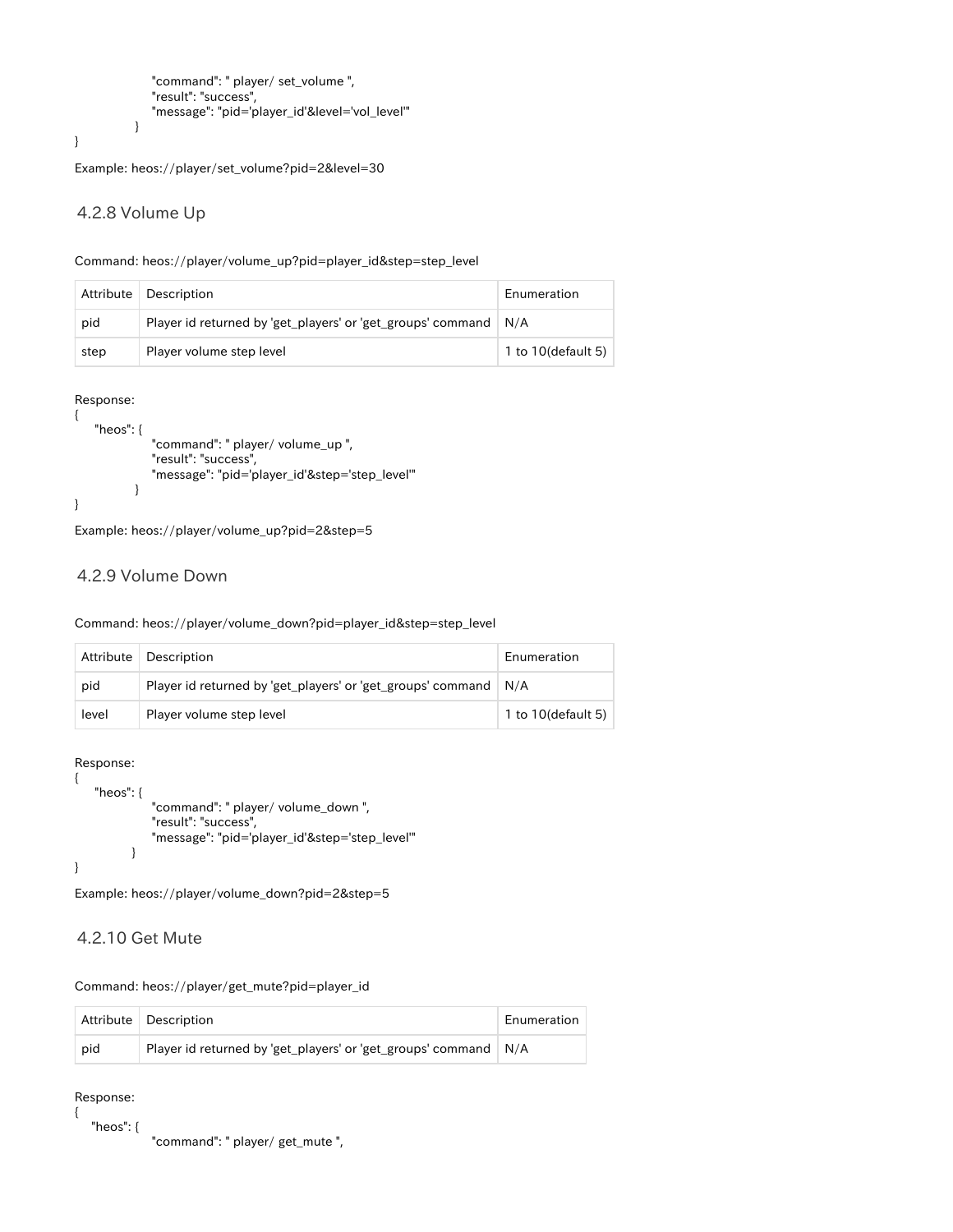```
 "result": "success",
     "message": "pid='player_id'&state='on_or_off'"
 }
```
Example: heos://player/get\_mute?pid=1

#### <span id="page-12-0"></span>4.2.11 Set Mute

}

#### Command: heos://player/set\_mute?pid=player\_id&state=on\_or\_off

|       | Attribute   Description                                     | Enumeration |
|-------|-------------------------------------------------------------|-------------|
| pid   | Player id returned by 'get_players' or 'get_groups' command | N/A         |
| state | Player mute state                                           | on, off     |

#### Response:

```
{
    "heos": {
               "command": " player/ set_mute ",
               "result": "success",
               "message": "pid='player_id'&state='on_or_off'"
            }
}
```
Example: heos://player/set\_mute?pid=3&state=off

#### <span id="page-12-1"></span>4.2.12 Toggle Mute

Command: heos://player/toggle\_mute?pid=player\_id

|     | Attribute Description                                             | Enumeration |
|-----|-------------------------------------------------------------------|-------------|
| pid | Player id returned by 'get_players' or 'get_groups' command   N/A |             |

Response:

{

}

```
 "heos": {
           "command": " player/ toggle_mute ",
           "result": "success",
           "message": "pid=player_id"
       }
```
Example: heos://player/toggle\_mute?pid=3

#### <span id="page-12-2"></span>4.2.13 Get Play Mode

Command: heos://player/get\_play\_mode?pid=player\_id

|     | Attribute   Description                                         | Enumeration |
|-----|-----------------------------------------------------------------|-------------|
| pid | Player id returned by 'get_players' or 'get_groups' command N/A |             |

Response: {

"heos": {

```
 "command": " player/get_play_mode",
 "result": "success",
```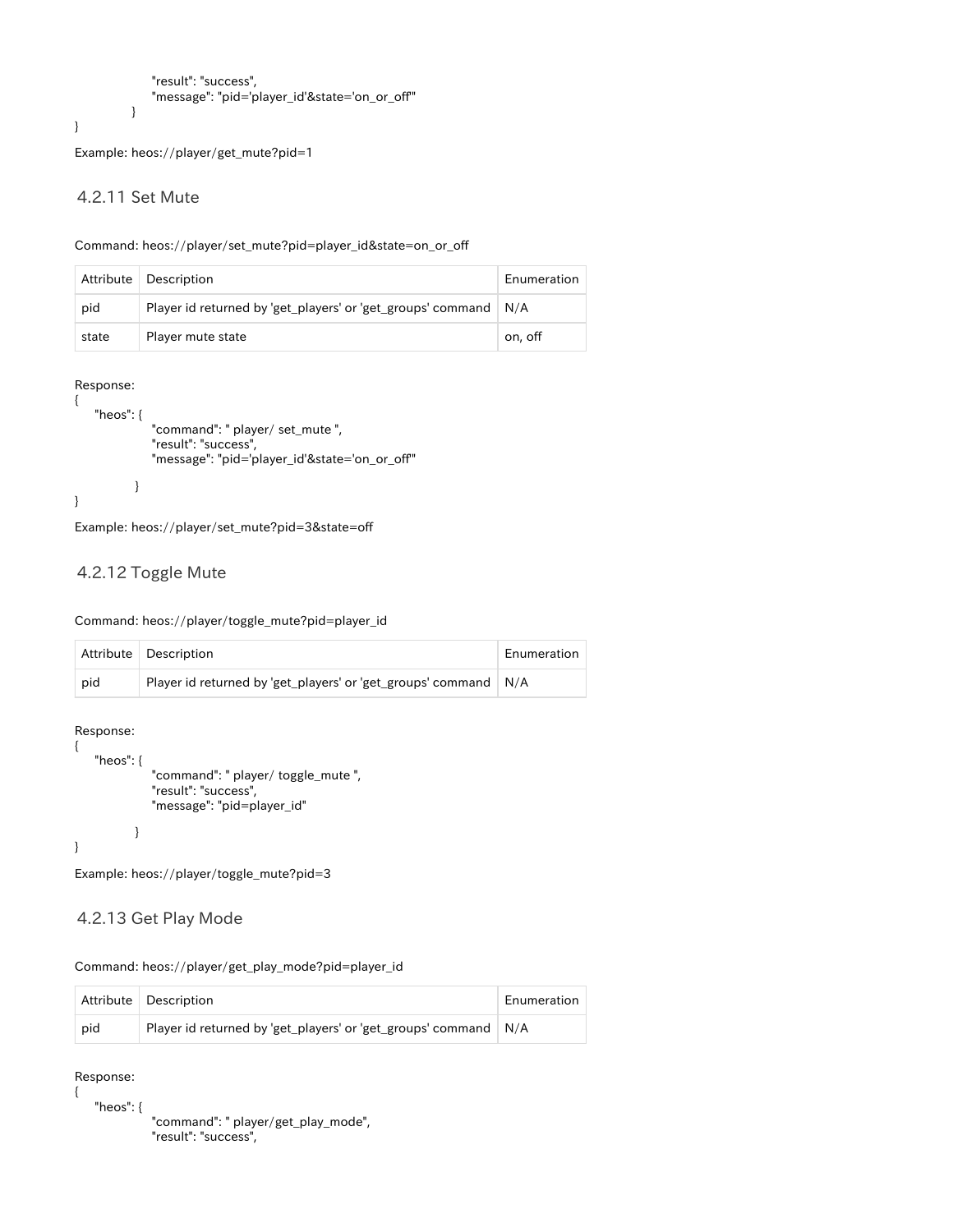}

Example: hoes://player/get\_play\_mode?pid=1

#### <span id="page-13-0"></span>4.2.14 Set Play Mode

}

Command: heos://player/set\_play\_mode?pid='player\_id'&repeat=on\_all\_or\_on\_one\_or\_off&shuffle=on\_or\_off

| Attribute | Description                                                       | Enumeration         |
|-----------|-------------------------------------------------------------------|---------------------|
| pid       | Player id returned by 'get_players' or 'get_groups' command   N/A |                     |
| repeat    | Player repeat state                                               | on all, on one, off |
| shuffle   | Player shuffle state                                              | on, off             |

Response:

```
{
    "heos": {
              "command": " player/set_play_mode",
              "result": "success",
              "message": "pid='player_id'&repeat=on_all_or_on_one_or_off&shuffle=on_or_off"
 }
}
```
Example: heos://player/set\_play\_mode?pid=1&repeat=on\_all&shuffle=off

#### <span id="page-13-1"></span>4.2.15 Get Queue

Command: heos://player/get\_queue?pid=player\_id&range=start#, end#

Range is start and end record index to return. Range parameter is optional. Omitting range parameter returns all records but a maximum of 100 records are returned per response.

| Attribute | Description                                                                                                                                                              | Enumeration         |
|-----------|--------------------------------------------------------------------------------------------------------------------------------------------------------------------------|---------------------|
| pid       | Player id returned by 'get_players' or 'get_groups' command                                                                                                              | N/A                 |
| range     | Range is start and end record index to return. Range parameter is optional.<br>Omitting range parameter returns all records up to a maximum of 100 records per response. | range starts from 0 |

Response:

{

```
 "heos": {
                        "command": "player/get_queue",
                        "result": "success",
                       "message": "'pid=player_id&range=start#, end#"
                  },
      "payload": [
\left\{ \begin{array}{c} 1 & 1 \\ 1 & 1 \end{array} \right\} "song": "'song name 1'",
                                  "album": "'album name 1'",
                                  "artist": "'artist name 1'",
                                  "image_url": "'image_url 1'",
 "qid": "'queue id 1'",
 "mid": "'media id 1'"
                                  "album_id": "AlbumId 1'"
                           },
\left\{ \begin{array}{ccc} 1 & 0 & 0 \\ 0 & 0 & 0 \\ 0 & 0 & 0 \\ 0 & 0 & 0 \\ 0 & 0 & 0 \\ 0 & 0 & 0 \\ 0 & 0 & 0 \\ 0 & 0 & 0 \\ 0 & 0 & 0 \\ 0 & 0 & 0 \\ 0 & 0 & 0 \\ 0 & 0 & 0 \\ 0 & 0 & 0 \\ 0 & 0 & 0 & 0 \\ 0 & 0 & 0 & 0 \\ 0 & 0 & 0 & 0 \\ 0 & 0 & 0 & 0 & 0 \\ 0 & 0 & 0 & 0 & 0 \\ 0 & 0 & 0 & 0 & 0 \\ 0 & 0 & 0 & 0 "song": "'song name 2'",
                                  "album": "'album name 2'",
                                  "artist": "'artist name 2'",
                                  " image_url": "''image_url 2'",
```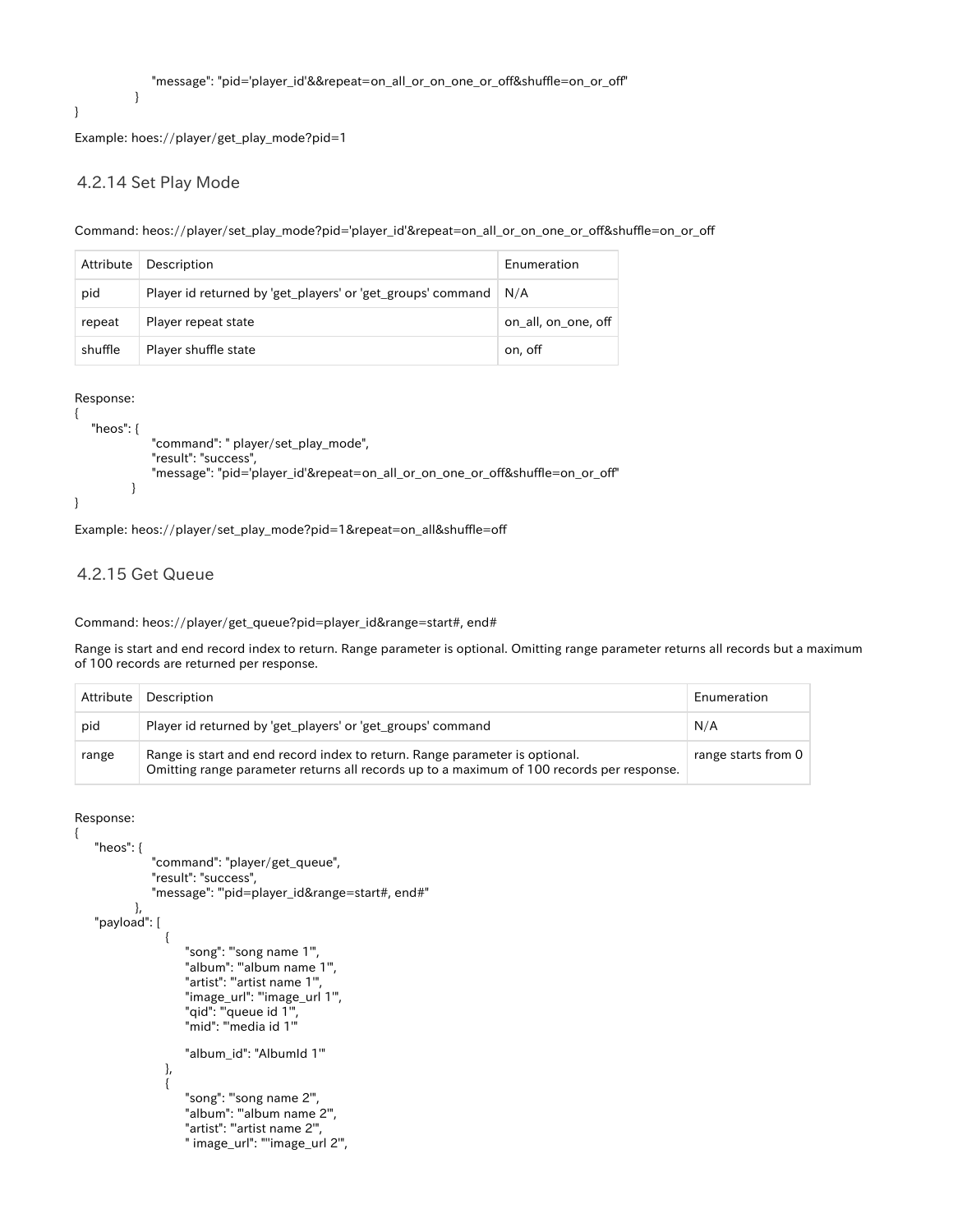```
 "qid": "'queue id 2'",
 "mid": "'media id 2'"
                           "album_id": "AlbumId 2'"
                     },
 .
 .
 .
\left\{ \begin{array}{ccc} 1 & 0 & 0 \\ 0 & 0 & 0 \\ 0 & 0 & 0 \\ 0 & 0 & 0 \\ 0 & 0 & 0 \\ 0 & 0 & 0 \\ 0 & 0 & 0 \\ 0 & 0 & 0 \\ 0 & 0 & 0 \\ 0 & 0 & 0 \\ 0 & 0 & 0 \\ 0 & 0 & 0 \\ 0 & 0 & 0 \\ 0 & 0 & 0 & 0 \\ 0 & 0 & 0 & 0 \\ 0 & 0 & 0 & 0 \\ 0 & 0 & 0 & 0 & 0 \\ 0 & 0 & 0 & 0 & 0 \\ 0 & 0 & 0 & 0 & 0 \\ 0 & 0 & 0 & 0 "song": "'song name N'",
 "album": "'album name N'",
 "artist": "'artist name N'",
 " image_url": "''image_url N'",
 "qid": "'queue id N'",
                          "mid": "media id N"
                           "album_id": "AlbumId N'"
                     }
[[]
```

```
Example: heos://player/get_queue?pid=1&range=0,10
```
#### <span id="page-14-0"></span>4.2.16 Play Queue Item

|  | Command: heos://player/play_queue?pid=player_id&qid=queue_song_id |  |
|--|-------------------------------------------------------------------|--|
|--|-------------------------------------------------------------------|--|

| Attribute | <b>Description</b>                                                | Enumeration |
|-----------|-------------------------------------------------------------------|-------------|
| pid       | Player id returned by 'get_players' or 'get_groups' command   N/A |             |
| qid       | Queue id for song returned by 'get_queue' command                 | N/A         |

Response:

}

```
{
    "heos": {
                "command": " player/play_queue",
                "result": "success",
                "message": "pid='player_id'&qid='queue_id'"
           }
}
```
Example: heos://player/play\_queue?pid=2&qid=9

#### <span id="page-14-1"></span>4.2.17 Remove Item(s) from Queue

#### Command: heos://player/remove\_from\_queue?pid=player\_id&qid=queue\_id\_1,queue\_id\_2,…,queue\_id\_n

| Attribute | Description                                                                                            | Enumeration |
|-----------|--------------------------------------------------------------------------------------------------------|-------------|
| pid       | Player id returned by 'get_players' or 'get_groups' command                                            | N/A         |
| qid       | List of comma separated queue_id's where each queue id for song is returned by 'get_queue' command N/A |             |

#### Response:

{

}

```
 "heos": {
           "command": "player/remove_from_queue ",
          "result": "success",
           "message": "pid='player_id'&qid=queue_id_1, queue_id_2,…,queue_id_n'"
       }
```
<span id="page-14-2"></span>Example: heos://player/remove\_from\_queue? pid=1&qid=4,5,6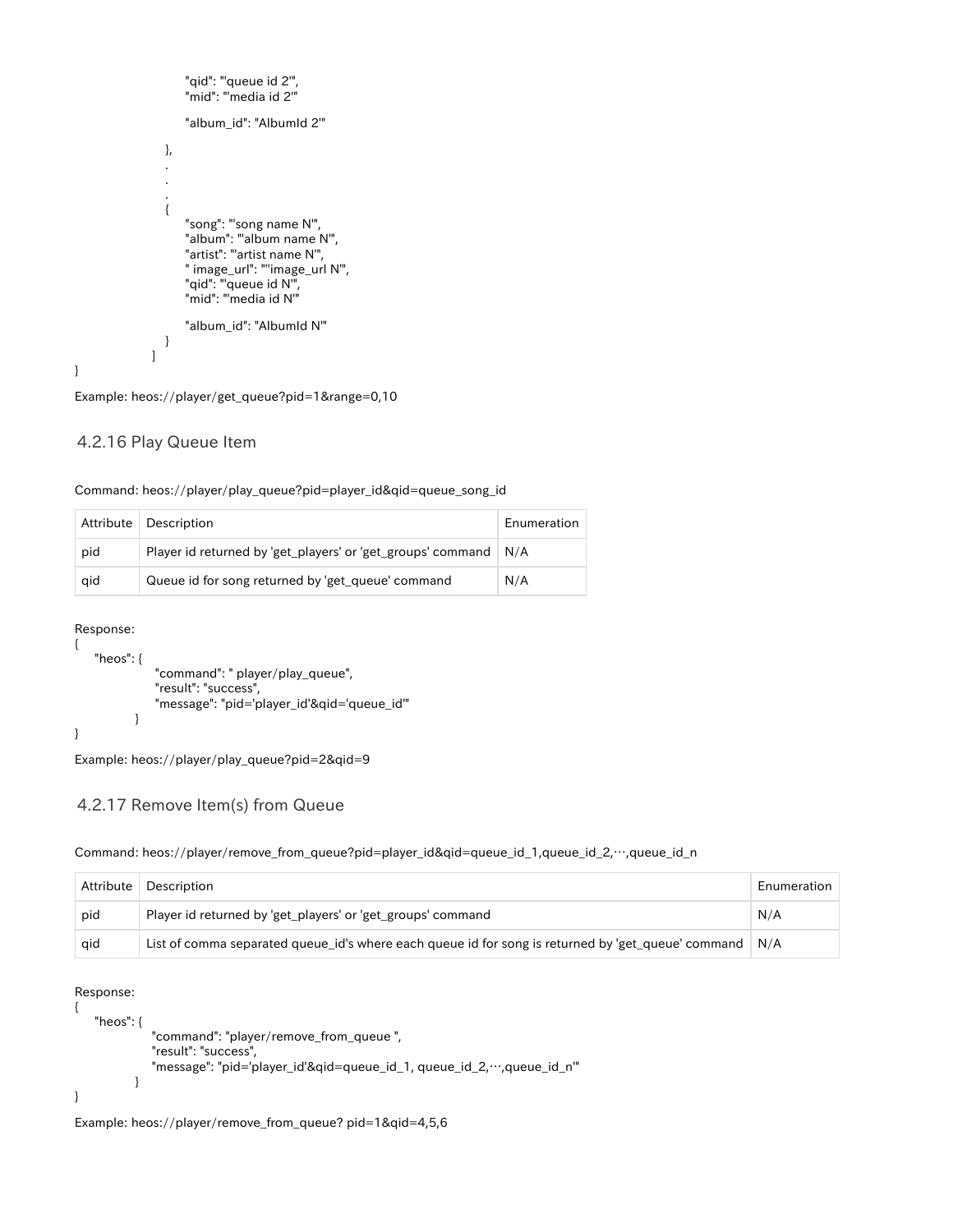#### 4.2.18 Save Queue as Playlist

#### Command: heos://player/save\_queue?pid=player\_id&name=playlist\_name

| Attribute | Description                                                    | Enumeration |
|-----------|----------------------------------------------------------------|-------------|
| pid       | Player id returned by 'get_players' or 'get_groups' command    | N/A         |
| name      | String for new playlist name limited to 128 unicode characters | N/A         |

#### Response:

```
{
     "heos": {
               "command": "player/save_queue ",
               "result": "success",
               "message": "pid='player_id'&name='playlist_name'"
           }
}
```
Example: heos://player/save\_queue?pid=1&name=great playlist

#### <span id="page-15-0"></span>4.2.19 Clear Queue

#### Command: heos://player/clear\_queue?pid=player\_id

|     | Attribute   Description                                         | Enumeration |
|-----|-----------------------------------------------------------------|-------------|
| pid | Player id returned by 'get_players' or 'get_groups' command N/A |             |

Response:

```
{
     "heos": {
                "command": "player/clear_queue ",
               "result": "success",
                "message": "pid='player_id'"
            }
}
```
Example: heos://player/clear\_queue

#### <span id="page-15-1"></span>4.2.20 Play Next

Command: heos://player/play\_next?pid=player\_id

|     | Attribute   Description                                           | Enumeration |
|-----|-------------------------------------------------------------------|-------------|
| pid | Player id returned by 'get_players' or 'get_groups' command   N/A |             |

Response:

```
 "heos": {
            "command": " player/play_next",
            "result": "success",
            "message": "pid=player_id"
        }
```
}

{

Example: heos://player/play\_next?pid=1

#### <span id="page-15-2"></span>4.2.21 Play Previous

Command: heos://player/play\_previous?pid=player\_id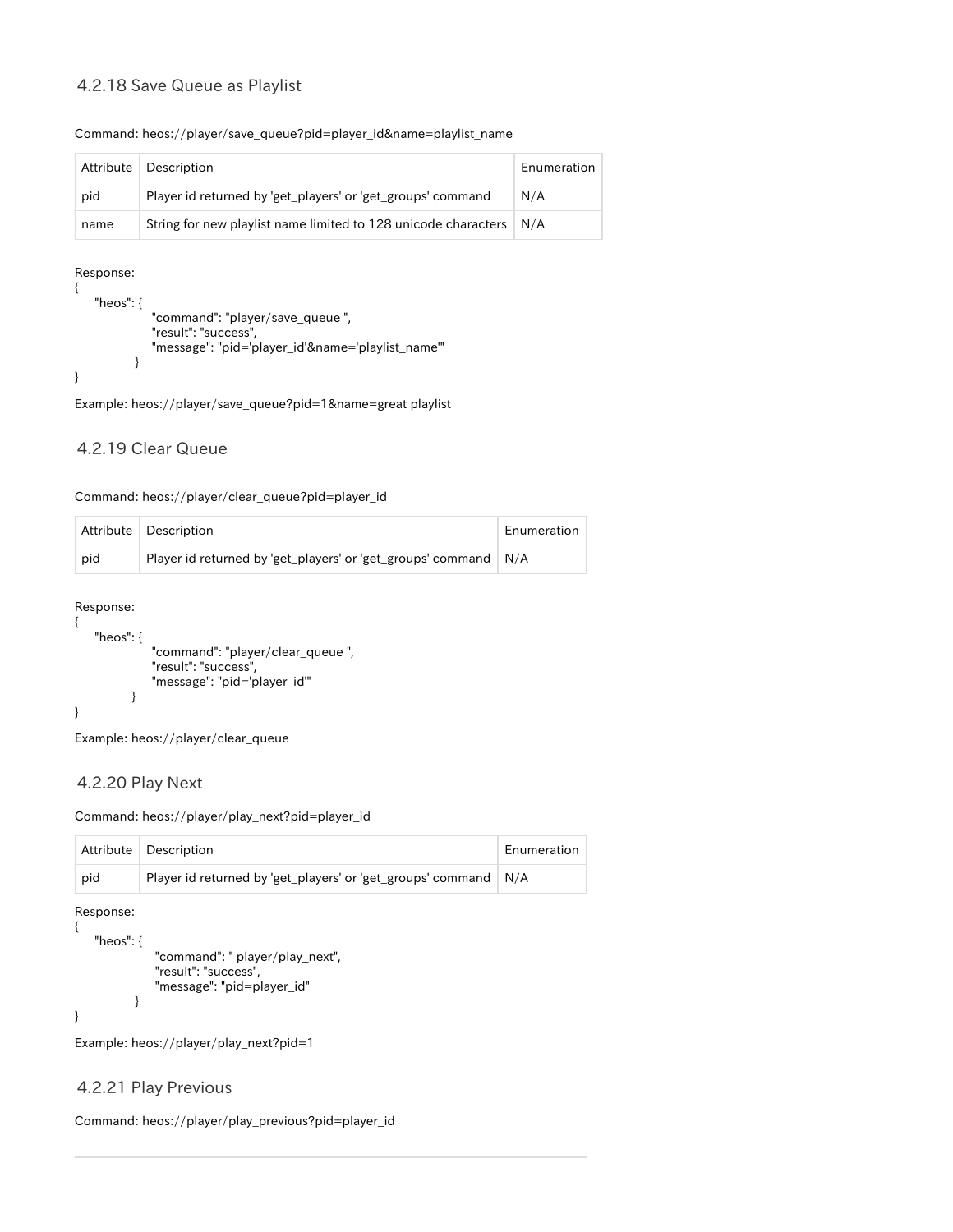| Attribute                 | Description                                                                               | Enumeration |
|---------------------------|-------------------------------------------------------------------------------------------|-------------|
| pid                       | Player id returned by 'get_players' or 'get_groups' command                               | N/A         |
| Response:<br>"heos": $\{$ | "command": " player/play_previous",<br>"result": "success",<br>"message": "pid=player_id" |             |

```
Example: heos://player/play_previous?pid=1
```
### <span id="page-16-0"></span>4.3 Group Commands

#### <span id="page-16-1"></span>4.3.1 Get Groups

{

```
Command: heos://group/get_groups 
Response:
      "heos": {
                    "command": "player/get_groups",
                   "result": "success",
                    "message": ""
               },
      "payload": [
\left\{ \begin{array}{c} 1 & 1 \\ 1 & 1 \end{array} \right\} "name": "'group name 1'",
                          "gid": "group id 1'",
                          "players": [
{
                                                "name": "player name 1",
                                                "pid": "'player id 1'",
                                                "role": "player role 1 (leader or member)'"
\}, \{, \}, \{, \}, \{, \}, \{, \}, \{, \}, \{, \}, \{, \}, \{, \}, \{, \}, \{, \}, \{, \}, \{, \}, \{, \}, \{, \}, \{, \}, \{, \}, \{, \}, \{, \},
{
                                                "name": "player name 2",
                                                "pid": "'player id 2'",
                                                "role": "player role 2 (leader or member)'"
\}, \{, \}, \{, \}, \{, \}, \{, \}, \{, \}, \{, \}, \{, \}, \{, \}, \{, \}, \{, \}, \{, \}, \{, \}, \{, \}, \{, \}, \{, \}, \{, \}, \{, \}, \{, \},
 .
 .
 .
\{ "name": "player name N",
                                               "pid": ""player id N",
                                                "role": "player role N (leader or member)'"
}<br>}<br>}
[1] The Company of the Company of the Company of the Company of the Company of the Company of the Company of the Company of the Company of the Company of the Company of the Company of the Company of the Company of the Comp
                     },
\left\{ \begin{array}{c} 1 & 1 \\ 1 & 1 \end{array} \right\}"name": "'group name 2"',
                          "gid": "group id 2'",
                          "players": [
\{ "name": "player name 1",
                                               "pid": "player id 1",
                                                "role": "player role 1 (leader or member)'"
\}, \{, \}, \{, \}, \{, \}, \{, \}, \{, \}, \{, \}, \{, \}, \{, \}, \{, \}, \{, \}, \{, \}, \{, \}, \{, \}, \{, \}, \{, \}, \{, \}, \{, \}, \{, \},
\{ "name": "player name 2",
                                               "pid": "player id 2",
                                                "role": "player role 2 (leader or member)'"
\}, \{, \}, \{, \}, \{, \}, \{, \}, \{, \}, \{, \}, \{, \}, \{, \}, \{, \}, \{, \}, \{, \}, \{, \}, \{, \}, \{, \}, \{, \}, \{, \}, \{, \}, \{, \},
 .
 .
```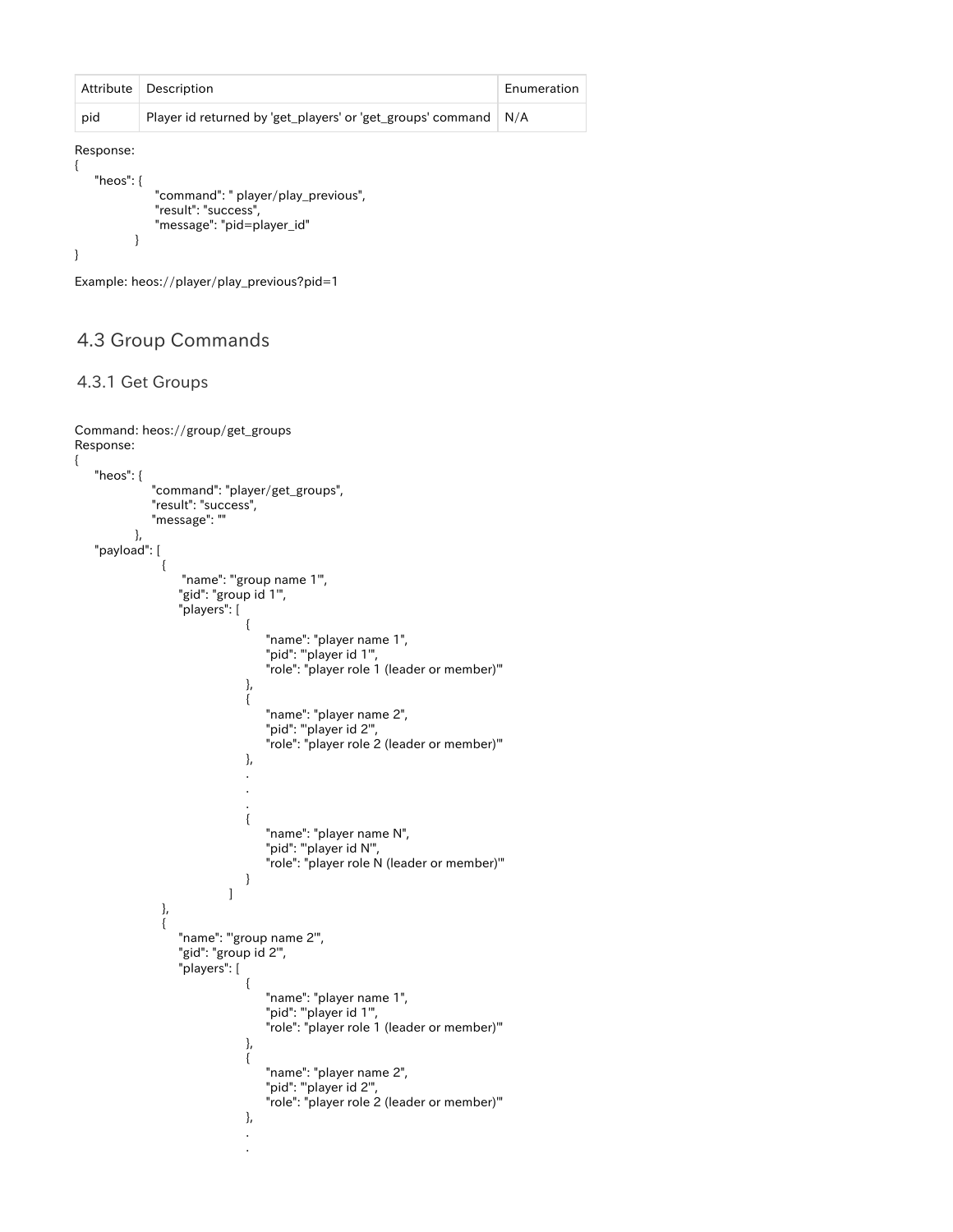```
 .
\{ "name": "player name N",
                                "pid": ""player id N",
                                 "role": "player role N (leader or member)'"
}<br>}<br>}
[1] The Company of the Company of the Company of the Company of the Company of the Company of the Company of the Company of the Company of the Company of the Company of the Company of the Company of the Company of the Comp
               },
 .
 .
 .
\left\{ \begin{array}{c} 1 & 1 \\ 1 & 1 \end{array} \right\} "name": "'group name N'",
                  "gid": "group id N'",
                  "players": [
{
 "name": "player name 1",
 "pid": "'player id 1'",
 "role": "player role 1 (leader or member)'"
\}, \{, \}, \{, \}, \{, \}, \{, \}, \{, \}, \{, \}, \{, \}, \{, \}, \{, \}, \{, \}, \{, \}, \{, \}, \{, \}, \{, \}, \{, \}, \{, \}, \{, \}, \{, \},
{
 "name": "player name 2",
 "pid": "'player id 2'",
 "role": "player role 2 (leader or member)'"
\}, \{, \}, \{, \}, \{, \}, \{, \}, \{, \}, \{, \}, \{, \}, \{, \}, \{, \}, \{, \}, \{, \}, \{, \}, \{, \}, \{, \}, \{, \}, \{, \}, \{, \}, \{, \},
 .
 .
 .
{
                                 "name": "player name N",
                                "pid": ""player id N",
                                 "role": "player role N (leader or member)'"
 }
 ]
               }
            ]
```
Example: heos://group/get\_groups

#### <span id="page-17-0"></span>4.3.2 Get Group Info

Command: heos://group/get\_group\_info?gid=group\_id

|     | Attribute   Description                         | Enumeration |
|-----|-------------------------------------------------|-------------|
| gid | Group id returned by 'get_groups' command   N/A |             |

Response: {

}

```
 "heos": {
                  "command": "player/get_groups",
                  "result": "success",
                  "message": "gid=group_id"
             },
     "payload": {
                     "name": "'group name 1'",
                     "gid": "group id 1'",
                     "players": [
{ } "name": "player name 1",
 "pid": "'player id 1'",
 "role": "player role 1 (leader or member)'"
\}, \{, \}, \{, \}, \{, \}, \{, \}, \{, \}, \{, \}, \{, \}, \{, \}, \{, \}, \{, \}, \{, \}, \{, \}, \{, \}, \{, \}, \{, \}, \{, \}, \{, \}, \{, \},
{ } "name": "player name 2",
                                        "pid": "'player id 2'",
                                        "role": "player role 2 (leader or member)'"
\}, \{, \}, \{, \}, \{, \}, \{, \}, \{, \}, \{, \}, \{, \}, \{, \}, \{, \}, \{, \}, \{, \}, \{, \}, \{, \}, \{, \}, \{, \}, \{, \}, \{, \}, \{, \},
```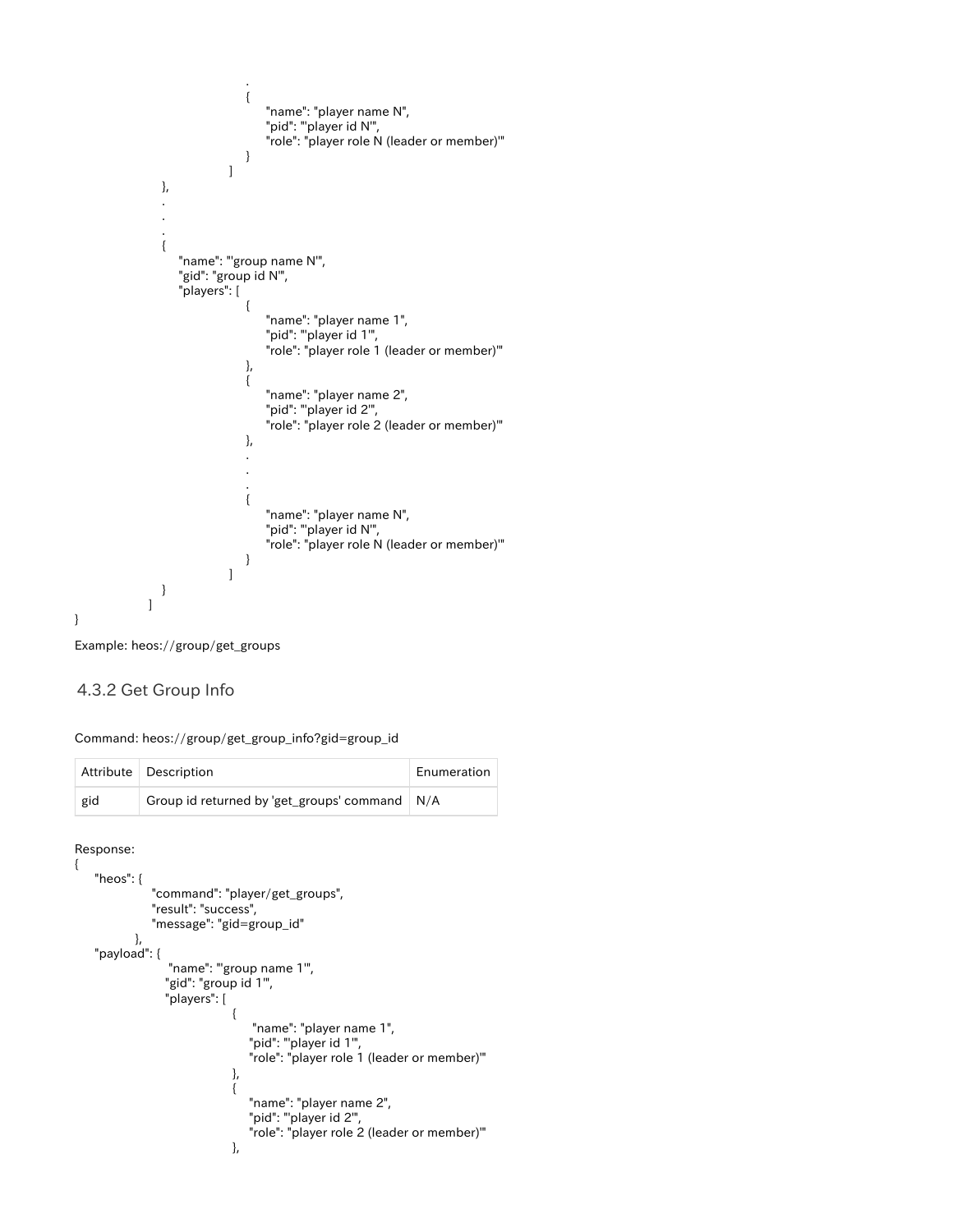```
 .
 .
 .
\{ "name": "player name N",
 "pid": "'player id N'",
 "role": "player role N (leader or member)'"
 }
 ]
     }
}
```
Example: heos://group/get\_group\_info&?gid=1

#### <span id="page-18-0"></span>4.3.3 Set Group

This command is used to perform the following actions:

Create new group:

Creates new group. First player id in the list is group leader.

Ex: heos://group/set\_group?pid=3,1,4

Modify existing group members:

Adds or delete players from the group. First player id should be the group leader id.

Ex: heos://group/set\_group?pid=3,1,5

Ungroup all players in the group

Ungroup players. Player id (pid) should be the group leader id.

Ex: heos://group/set\_group?pid=3

Command: heos://group/set\_group?pid=player\_id\_leader, player\_id\_member\_1,…,player\_id\_member\_n

| Attribute | Description                                                                                                                                               | Enumeration |
|-----------|-----------------------------------------------------------------------------------------------------------------------------------------------------------|-------------|
| pid       | List of comma separated player_id's where each player id is returned by 'get_players' or 'get_groups'<br>command; first player_id in list is group leader | N/A         |

Response:

{

}

{

}

The following response provides example when a group is created/modified.

```
 "heos": {
           "command": "player/set_group ",
           "result": "success",
           "message": "gid='new group_id'&name='group_name'&pid='player_id_1, player_id_2,…,player_id_n'
       }
```
The following response provides example when all the speakers in the group are un-grouped.

```
 "heos": {
           "command": "player/set_group ",
           "result": "success",
           "message": "pid='player_id'
        }
```
Example: heos://group/set\_group?pid=3,1,4

#### <span id="page-18-1"></span>4.3.4 Get Group Volume

```
Command: heos://group/get_volume?gid=group_id
```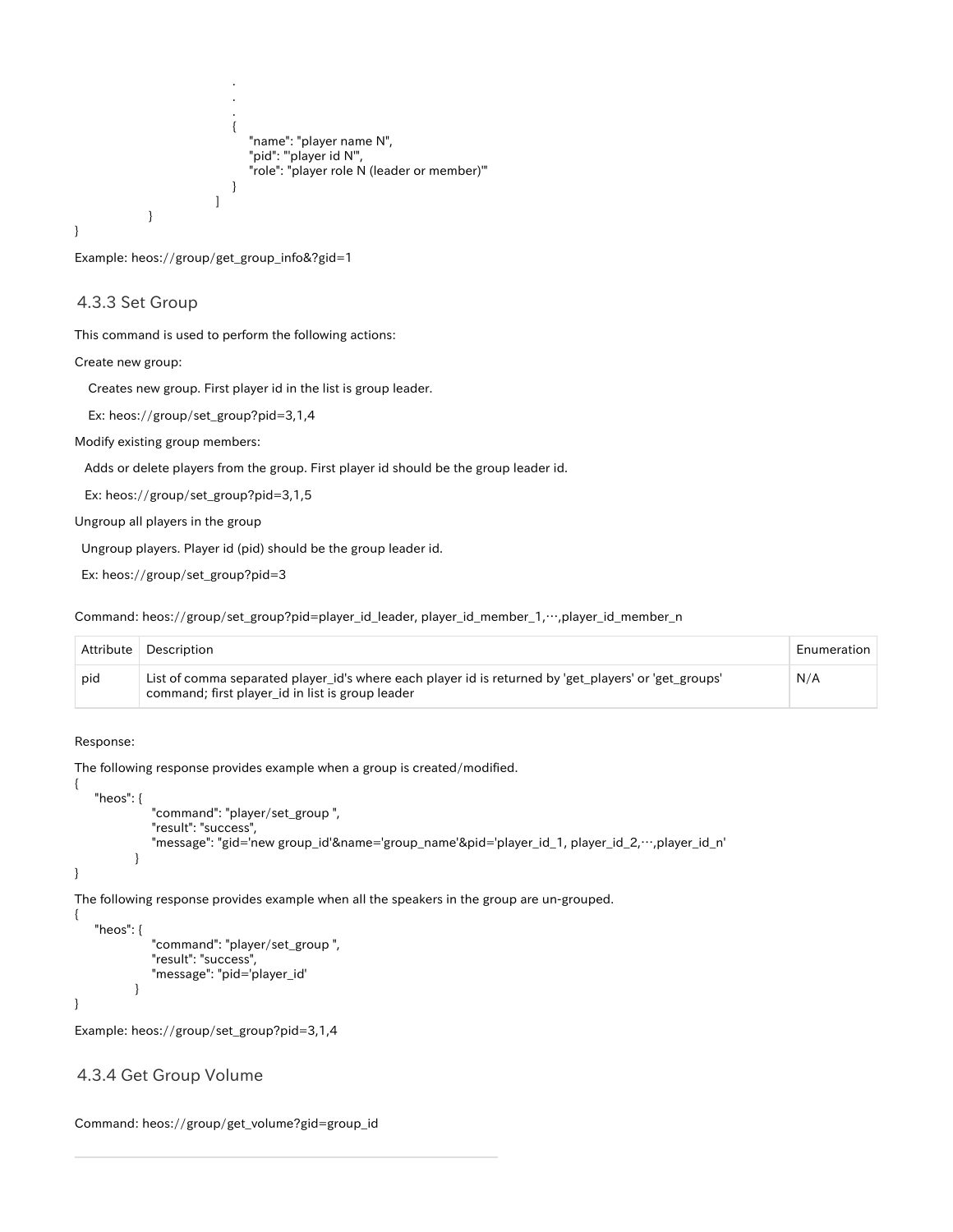|     | Attribute   Description                         | Enumeration |
|-----|-------------------------------------------------|-------------|
| gid | Group id returned by 'get_groups' command   N/A |             |

Response: {

}

```
 "heos": {
           "command": "group/get_volume ",
           "result": "success",
           "message": "gid='group_id'&level='vol_level'"
       }
```
Example: heos://group/get\_volume?gid=1

#### <span id="page-19-0"></span>4.3.5 Set Group Volume

Command: heos://group/set\_volume?gid=group\_id&level=vol\_level

|       | Attribute   Description                         | Enumeration |
|-------|-------------------------------------------------|-------------|
| gid   | Group id returned by 'get_groups' command   N/A |             |
| level | Group volume level                              | 0 to 100    |

Response:

```
{
    "heos": {
               "command": "group/set_volume ",
               "result": "success",
               "message": "gid='group_id'&level='vol_level'"
           }
}
```
Example: heos://group/set\_volume?gid=1&level=30

#### <span id="page-19-1"></span>4.2.6 Group Volume Up

Command: heos://group/volume\_up?gid=group\_id&step=step\_level

|      | Attribute   Description                              | Enumeration        |
|------|------------------------------------------------------|--------------------|
| gid  | Group id returned by 'get_groups' command $\mid N/A$ |                    |
| step | Group volume step level                              | 1 to 10(default 5) |

Response:

```
{
    "heos": {
               "command": " group/ volume_up ",
               "result": "success",
               "message": "gid='group_id'&step='step_level'"
           }
}
```
Example: heos://group/volume\_up?gid=1&step=5

#### <span id="page-19-2"></span>4.2.7 Group Volume Down

Command: heos://group/volume\_down?gid=group\_id&step=step\_level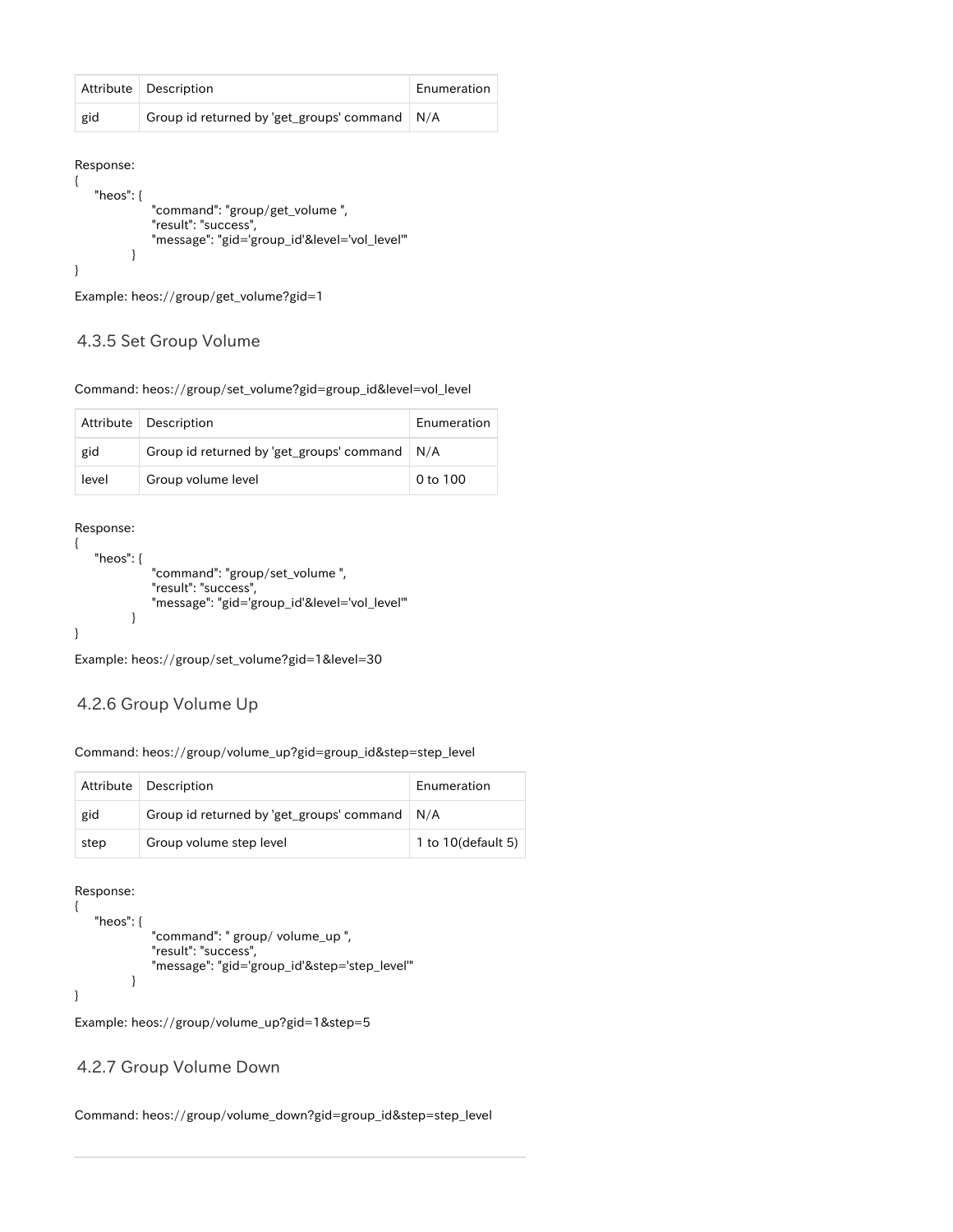|       | Attribute   Description                         | Enumeration        |
|-------|-------------------------------------------------|--------------------|
| gid   | Group id returned by 'get_groups' command   N/A |                    |
| level | Group volume step level                         | 1 to 10(default 5) |

Response:

```
{
    "heos": {
 "command": " group/ volume_down ",
 "result": "success",
            "message": "gid='group_id'&step='step_level'"
         }
}
```
Example: heos://group/volume\_down?gid=1&step=5

#### <span id="page-20-0"></span>4.3.8 Get Group Mute

Command: heos://group/get\_mute?gid=group\_id

|     | Attribute   Description                         | Enumeration |
|-----|-------------------------------------------------|-------------|
| gid | Group id returned by 'get_groups' command   N/A |             |

Response:

```
{
    "heos": {
               "command": "group/ get_mute ",
               "result": "success",
               "message": "gid='group_id'&state='on_or_off'"
           }
}
```
Example: heos://group/get\_mute?gid=1

#### <span id="page-20-1"></span>4.3.9 Set Group Mute

Command: heos://group/set\_mute?gid=group\_id&state=on\_or\_off

|       | Attribute   Description                         | Enumeration |
|-------|-------------------------------------------------|-------------|
| gid   | Group id returned by 'get_groups' command   N/A |             |
| state | Group mute state                                | on, off     |

Response:

```
{
     "heos": {
               "command": "group/ set_mute ",
               "result": "success",
               "message": "gid=group_id'&state='on_or_off'"
            }
}
```
Example: heos://group/set\_mute?gid=1&state=off

#### <span id="page-20-2"></span>4.3.10 Toggle Group Mute

Command: heos://group/toggle\_mute?gid=group\_id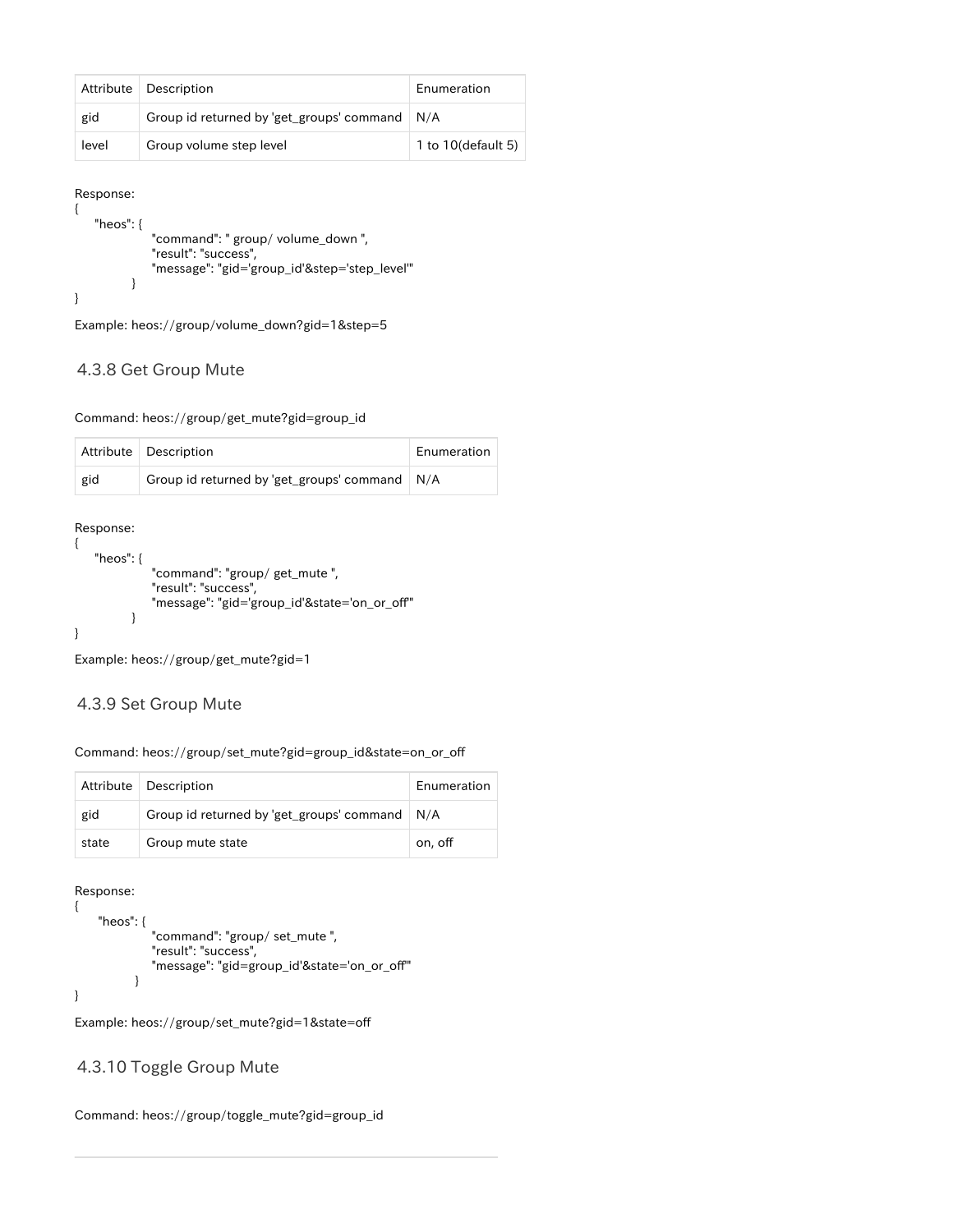|     | Attribute   Description                         | Enumeration |
|-----|-------------------------------------------------|-------------|
| gid | Group id returned by 'get_groups' command   N/A |             |

Response: {

```
 "heos": {
           "command": "group/ toggle_mute ",
          "result": "success",
          "message": "gid=group_id"
       }
```
}

Example: heos://group/toggle\_mute?gid=1

### <span id="page-21-0"></span>4.4 Browse Commands

#### <span id="page-21-1"></span>4.4.1 Get Music Sources

```
Command: heos://browse/get_music_sources 
Response:
{
       "heos": {
                       "command": "browse/get_music_sources",
                       "result": "success",
                       "message": ""
},
      "payload": [
\left\{ \begin{array}{c} 1 & 1 \\ 1 & 1 \end{array} \right\} "name": "source name 1",
                                "image_url": "source logo url 1",
                                "type": "source type 1",
                                "sid": source_id_1
                         },
\left\{ \begin{array}{ccc} 1 & 0 & 0 \\ 0 & 0 & 0 \\ 0 & 0 & 0 \\ 0 & 0 & 0 \\ 0 & 0 & 0 \\ 0 & 0 & 0 \\ 0 & 0 & 0 \\ 0 & 0 & 0 \\ 0 & 0 & 0 \\ 0 & 0 & 0 \\ 0 & 0 & 0 \\ 0 & 0 & 0 \\ 0 & 0 & 0 \\ 0 & 0 & 0 & 0 \\ 0 & 0 & 0 & 0 \\ 0 & 0 & 0 & 0 \\ 0 & 0 & 0 & 0 & 0 \\ 0 & 0 & 0 & 0 & 0 \\ 0 & 0 & 0 & 0 & 0 \\ 0 & 0 & 0 & 0 "name": "source name 2",
                                "image_url": "source logo url 2",
                                "type": "source type 2",
                                "sid": source_id_2 
                         },
\left\{ \begin{array}{c} 1 & 1 \\ 1 & 1 \end{array} \right\} "name": "source name N",
                                "image_url": "source logo url N",
 "type": "source type N",
 "sid": source_id_N
                         }
                     ]
}
Example: heos://browse/get_music_sources
The following are valid source types:
```
music\_service heos\_service

heos\_server

<span id="page-21-2"></span>dlna\_server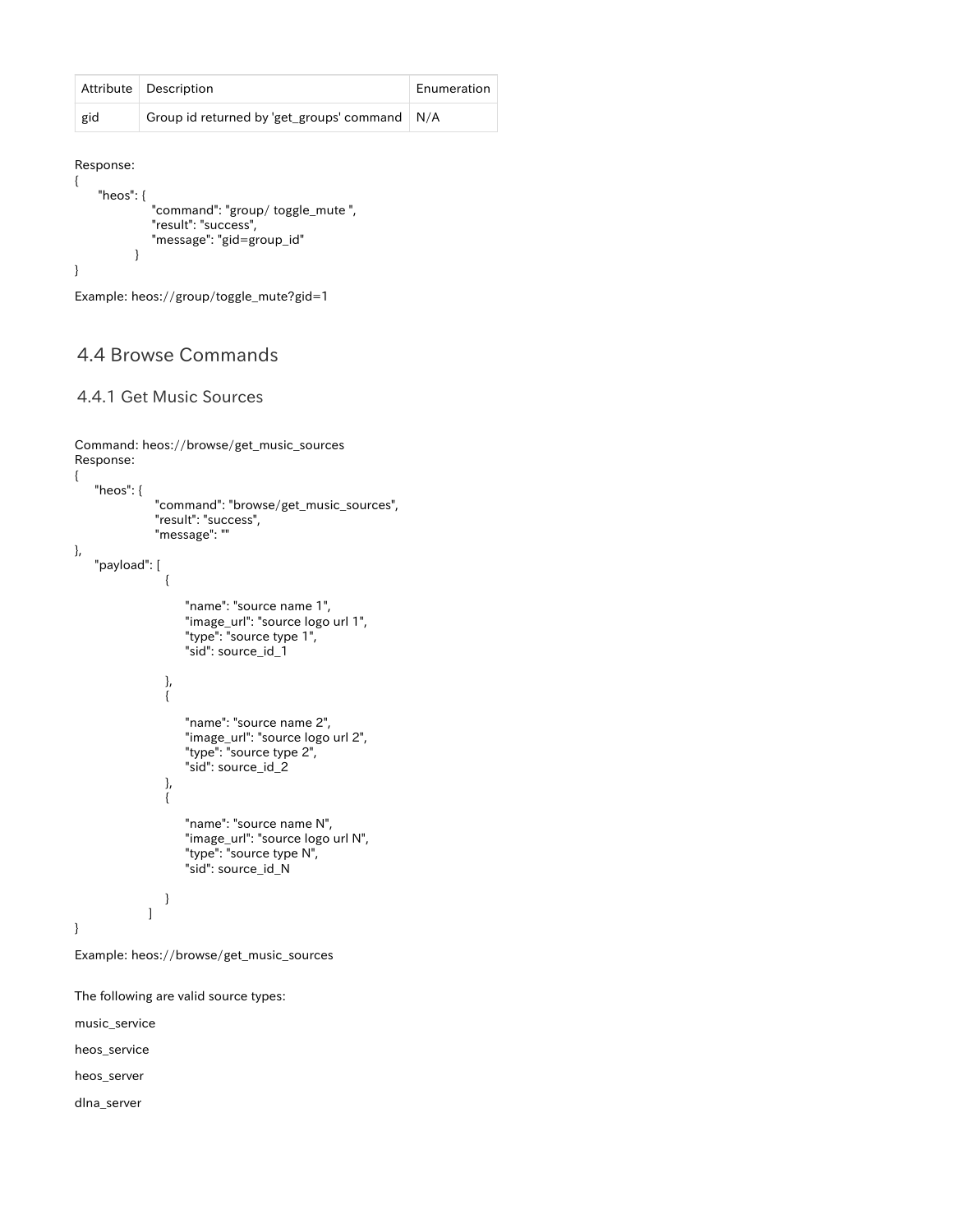### 4.4.2 Get Source Info

Command: heos://browse/get\_source\_info?sid=source\_id

| Attribute                                                                                                                                                           | Description                                                                                             | Enumeration |  |
|---------------------------------------------------------------------------------------------------------------------------------------------------------------------|---------------------------------------------------------------------------------------------------------|-------------|--|
| Source id returned by 'get_music_sources' command<br>sid<br>(Or) Source id returned by 'browse' command when browsing source types 'heos_server' and 'heos_service' |                                                                                                         | N/A         |  |
| Response:                                                                                                                                                           |                                                                                                         |             |  |
| "heos": {                                                                                                                                                           | "command": "browse/get_source_info",<br>"result": "success",<br>"message": ""                           |             |  |
| $\}$ ,<br>"payload": [                                                                                                                                              |                                                                                                         |             |  |
|                                                                                                                                                                     |                                                                                                         |             |  |
|                                                                                                                                                                     | "name": "source name",<br>"image_url": "source logo url",<br>"type": "source type",<br>"sid": source_id |             |  |
|                                                                                                                                                                     | },                                                                                                      |             |  |
| $\}$                                                                                                                                                                |                                                                                                         |             |  |
|                                                                                                                                                                     | Example: heos://browse/get_source_info                                                                  |             |  |
|                                                                                                                                                                     | The following are valid source types:                                                                   |             |  |
| music_service                                                                                                                                                       |                                                                                                         |             |  |
| heos_service                                                                                                                                                        |                                                                                                         |             |  |
| heos_server                                                                                                                                                         |                                                                                                         |             |  |
| dlna_server                                                                                                                                                         |                                                                                                         |             |  |
|                                                                                                                                                                     |                                                                                                         |             |  |

### <span id="page-22-0"></span>4.4.3 Browse Source

Command: heos://browse/browse?sid=source\_id

| Attribute       | Description                                                                                                                                                     | Enumeration                                                                                                                                                                                                              |
|-----------------|-----------------------------------------------------------------------------------------------------------------------------------------------------------------|--------------------------------------------------------------------------------------------------------------------------------------------------------------------------------------------------------------------------|
| sid             | Source id returned by 'get_music_sources' command<br>(Or) Source id returned by 'browse' command when browsing<br>source types 'heos server' and 'heos service' | N/A                                                                                                                                                                                                                      |
| id<br>(options) | Options available for current browse level                                                                                                                      | Following options are currently supported for 'Browse<br>Source' command<br>13 - Create New Station (Pandora, iHeartRadio)<br>20 - Remove from HEOS Favorites (Favorites)                                                |
| scid            | criteria for creating new station                                                                                                                               | Possibilities:<br>1 - Artist (default) (Criteria String: Create New Station<br>by Artists)<br>5 - Show (Criteria String: Create New Station by<br>Shows)<br>3 - Track (Criteria String: Create New Station by<br>Tracks) |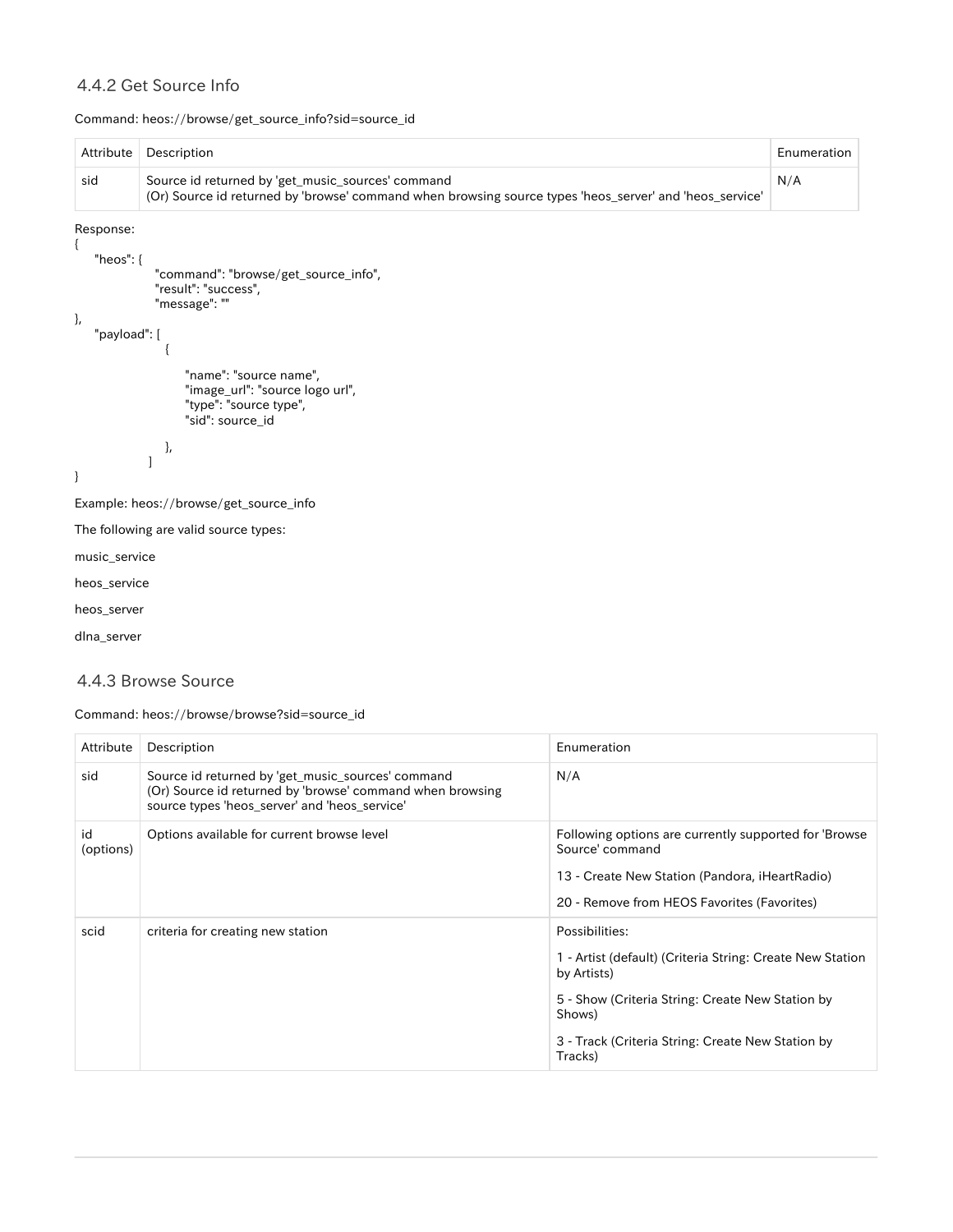| range | Range is start and end record index to return. Range parameter is                                                      | range starts from 0                                                                |
|-------|------------------------------------------------------------------------------------------------------------------------|------------------------------------------------------------------------------------|
|       | optional.<br>Omitting range parameter returns all records up to a maximum of<br>either 50 or 100 records per response. | NOTE: Range in Browse source command is only<br>supported while browsing Favorites |
|       | The default maximum number of records depend on the service                                                            |                                                                                    |
|       | type.                                                                                                                  |                                                                                    |

This command is used under two scenarios.

Browsing actual media sources of type 'heos\_server' and 'heos\_service'.

 The command 'Get Music Sources' lists all music servers (type 'heos\_server') in the network under one virtual source called 'Local Music'. Other virtual source that represents all auxiliary inputs (type 'heos\_service') is 'AUX Input'.

Browsing top music view.

Results of this command depends on the music source selected.

Note: Optionally this command returns service 'options' that are available for current browse items. Please refer to 'Get Service Options for now playing screen' for service options available on now playing screen.

Note: The following response provides examples of the various service options. The actual response will depend on the service options available for a given source type.

Response while browsing actual media sources of type 'heos server' and 'heos service'. These includes 'Local Music', 'History', 'AUX Inputs', 'Playlists', and 'Favorites'.

{ "heos": {

```
 "command": "browse/browse",
                                       "result": "success",
                                      "message": "sid=source_id&returned=items_in_current_response&count=total_items_available"
},
           "payload": [
 \left\{ \begin{array}{ccc} 1 & 0 & 0 \\ 0 & 0 & 0 \\ 0 & 0 & 0 \\ 0 & 0 & 0 \\ 0 & 0 & 0 \\ 0 & 0 & 0 \\ 0 & 0 & 0 \\ 0 & 0 & 0 \\ 0 & 0 & 0 \\ 0 & 0 & 0 \\ 0 & 0 & 0 \\ 0 & 0 & 0 \\ 0 & 0 & 0 \\ 0 & 0 & 0 & 0 \\ 0 & 0 & 0 & 0 \\ 0 & 0 & 0 & 0 \\ 0 & 0 & 0 & 0 & 0 \\ 0 & 0 & 0 & 0 & 0 \\ 0 & 0 & 0 & 0 & 0 \\ 0 & 0 & 0 & 0 "name": "'source name 1'",
                                                     "'image_url": "'source logo url 1'",
                                                     "sid": "source id 1'",
                                                     "type": "'source type 1'"
 \}, \{, \}, \{, \}, \{, \}, \{, \}, \{, \}, \{, \}, \{, \}, \{, \}, \{, \}, \{, \}, \{, \}, \{, \}, \{, \}, \{, \}, \{, \}, \{, \}, \{, \}, \{, \},
 \left\{ \begin{array}{c} 1 & 1 \\ 1 & 1 \end{array} \right\} "name": "'source name 2'",
                                                     "'image_url": "'source logo url 2'",
                                                     "sid": "source id 2'",
                                                     "type": "'source type 2'"
                                           },
 \left\{ \begin{array}{ccc} 1 & 0 & 0 \\ 0 & 0 & 0 \\ 0 & 0 & 0 \\ 0 & 0 & 0 \\ 0 & 0 & 0 \\ 0 & 0 & 0 \\ 0 & 0 & 0 \\ 0 & 0 & 0 \\ 0 & 0 & 0 \\ 0 & 0 & 0 \\ 0 & 0 & 0 \\ 0 & 0 & 0 \\ 0 & 0 & 0 \\ 0 & 0 & 0 & 0 \\ 0 & 0 & 0 & 0 \\ 0 & 0 & 0 & 0 \\ 0 & 0 & 0 & 0 & 0 \\ 0 & 0 & 0 & 0 & 0 \\ 0 & 0 & 0 & 0 & 0 \\ 0 & 0 & 0 & 0 "name": "'source name N'",
                                                     "'image_url": "'source logo url N'",
                                                     "sid": "source id N'",
                                                      "type": "'source type N'"
  }
                                   ],
           "options": [
 \left\{ \begin{array}{ccc} 1 & 0 & 0 \\ 0 & 0 & 0 \\ 0 & 0 & 0 \\ 0 & 0 & 0 \\ 0 & 0 & 0 \\ 0 & 0 & 0 \\ 0 & 0 & 0 \\ 0 & 0 & 0 \\ 0 & 0 & 0 \\ 0 & 0 & 0 \\ 0 & 0 & 0 \\ 0 & 0 & 0 \\ 0 & 0 & 0 \\ 0 & 0 & 0 & 0 \\ 0 & 0 & 0 & 0 \\ 0 & 0 & 0 & 0 \\ 0 & 0 & 0 & 0 & 0 \\ 0 & 0 & 0 & 0 & 0 \\ 0 & 0 & 0 & 0 & 0 \\ 0 & 0 & 0 & 0 "browse": [
 \{ "id": 13,
                                                                                          "scid": "criteria Id",
                                                                                          "name": "criteria string"
  }
 [1] The Company of the Company of the Company of the Company of the Company of the Company of the Company of the Company of the Company of the Company of the Company of the Company of the Company of the Company of the Comp
  }
                                 ]
}
```
Example: heos://browse/browse?sid=1

Response when browsing top music view in an actual music server/music services.

Note: the following response provides examples of the various media types. The actual response will depend on the source browsed and the hierarchy supported by that source.

"heos": {

{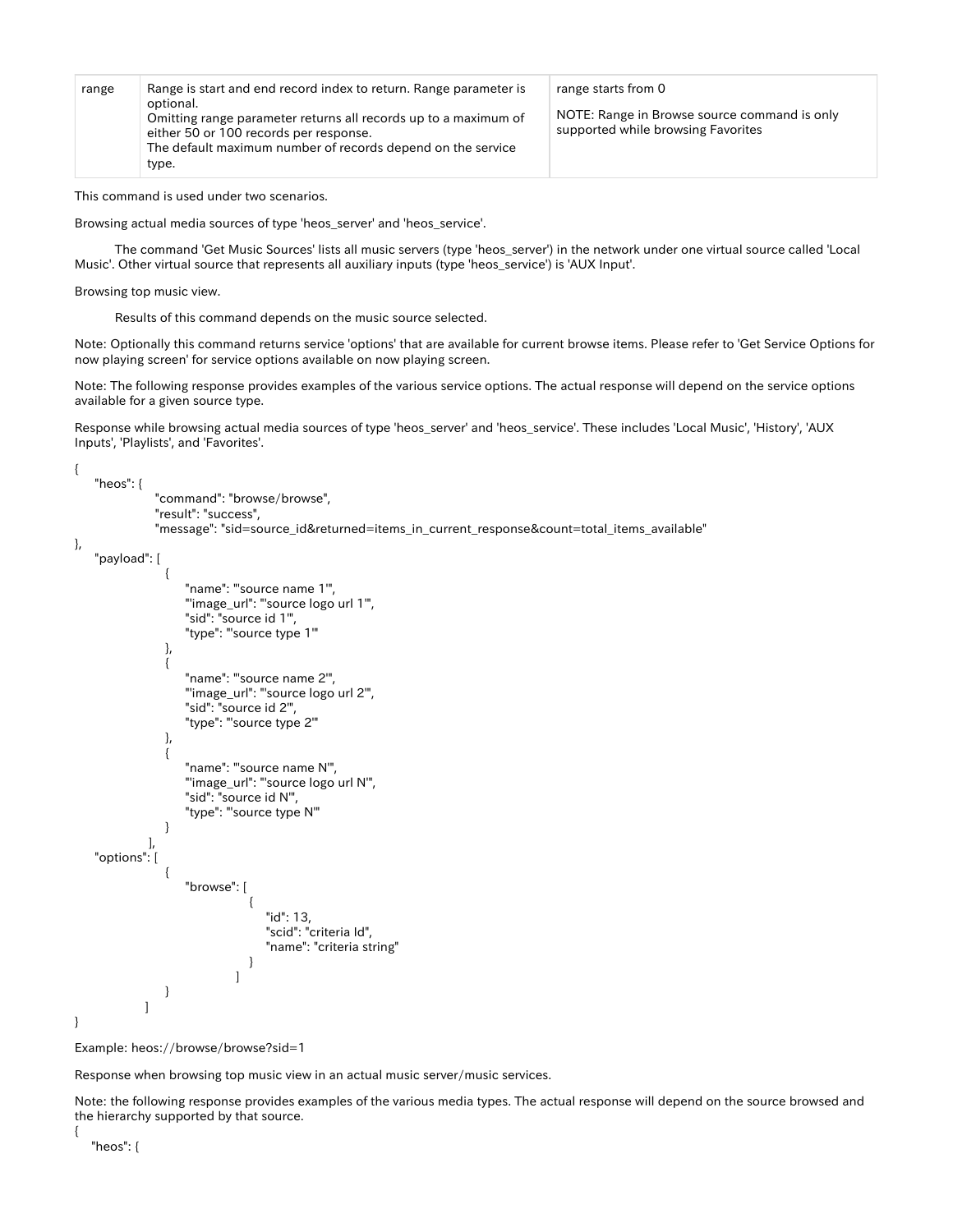"command": "browse/browse", "result": "success", "message": "sid=source\_id&returned=items\_in\_current\_response&count=total\_items\_available"

},

```
 "payload": [
\left\{ \begin{array}{c} 1 & 1 \\ 1 & 1 \end{array} \right\} "container": "yes",
 "playable": "no",
                       "type": "artist",
                      "name": "artist name",
                       "image_url": "'artist image url'",
 "cid": "container id'",
 "mid": "media id"
                  },
\left\{ \begin{array}{c} 1 & 1 \\ 1 & 1 \end{array} \right\} "container": "yes",
                       "playable": "yes",
                       "type": "album",
                       "name": "'album name'",
                       "image_url": "'album image url'",
                       "artist": "'artist name'",
 "cid": "'container id'",
 "mid": "'media id'"
                  },
\left\{ \begin{array}{c} 1 & 1 \\ 1 & 1 \end{array} \right\} "container": "no",
                       "playable": "yes",
                       "type": "song",
                       "name": "'song name'",
                       "image_url": "'album image url'",
                       "artist": "'artist name'",
                       "album": "'album name'",
                       "mid": "'media id'"
                  },
\left\{ \begin{array}{c} 1 & 1 \\ 1 & 1 \end{array} \right\} "container": "yes",
                       "playable": "no",
                       "type": "container",
                       "name": "'container name'",
                       "image_url": "'container image url'",
                       "cid": "'container id'",
                       "mid": "'media id'"
                  },
\left\{ \begin{array}{c} 1 & 1 \\ 1 & 1 \end{array} \right\} "container": "no",
                       "playable": "yes",
                       "type": "station",
                       "name": "'station name'",
                       "image_url": "'station url'",
                      "mid": "media id"
 }
               ]
```
Example: heos://browse/browse?sid=1346442495

Supported Sources: Local Media Servers, Playlists, History, Aux-In, Favorites, TuneIn, Pandora, Rhapsody, Deezer, SiriusXM, iHeartRadio, Napster, Tidal, SoundCloud, Amazon Music

#### <span id="page-24-0"></span>4.4.4 Browse Source Containers

}

Command: heos://browse/browse?sid=source\_id&cid=container\_id&range=start#, end#

| Attribute | Description                                           | Enumeration |
|-----------|-------------------------------------------------------|-------------|
| sid       | Source id returned by 'get_music_sources' command     | N/A         |
| cid       | Container id returned by 'browse' or 'search' command | N/A         |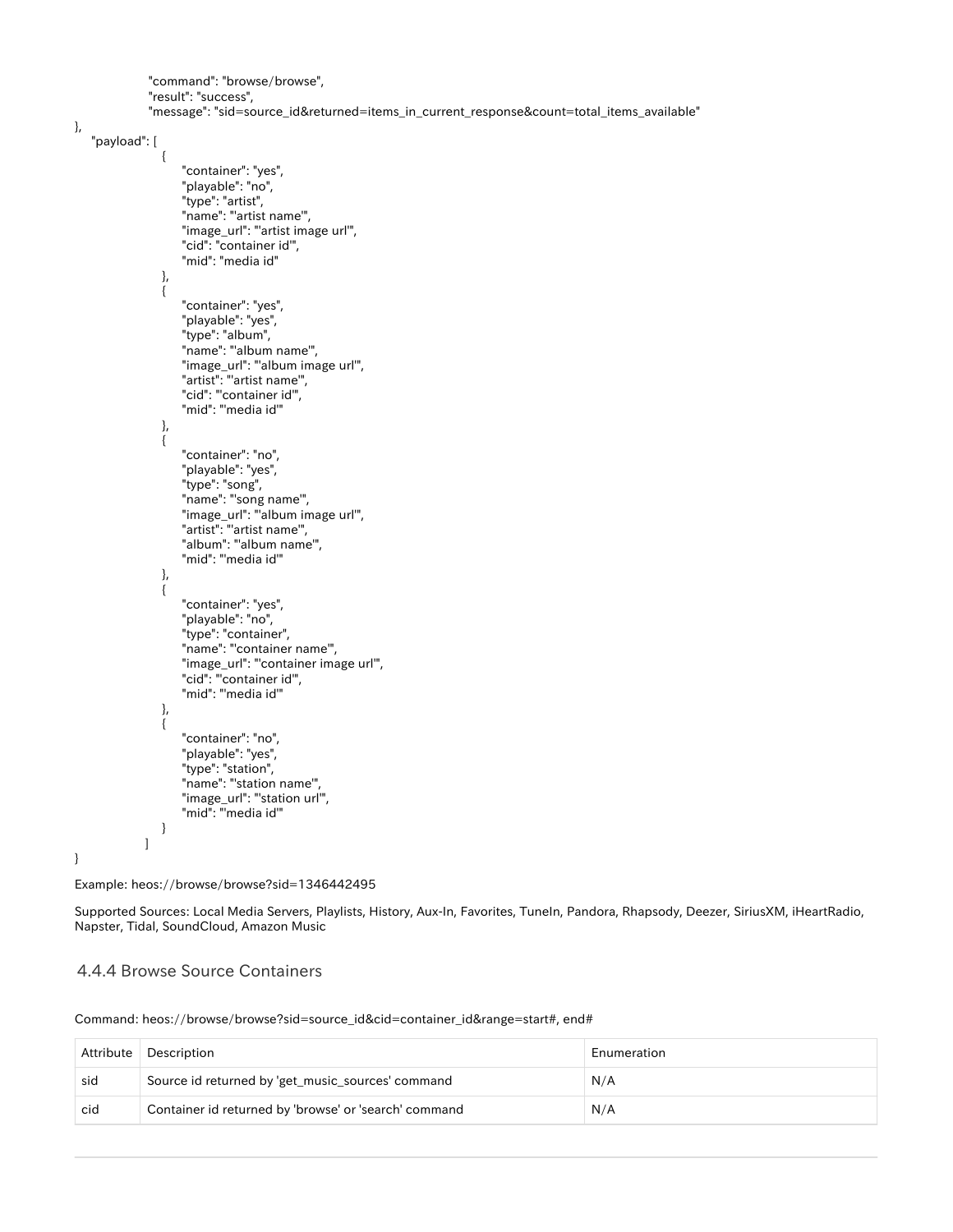| range           | Range is start and end record index to return. Range parameter is<br>optional.<br>Omitting range parameter returns all records up to a maximum of either<br>50 or 100 records per response.<br>The default maximum number of records depend on the service type. | range starts from 0                                                                                                                                                                                                                                                                                                                                                                                                                                                               |
|-----------------|------------------------------------------------------------------------------------------------------------------------------------------------------------------------------------------------------------------------------------------------------------------|-----------------------------------------------------------------------------------------------------------------------------------------------------------------------------------------------------------------------------------------------------------------------------------------------------------------------------------------------------------------------------------------------------------------------------------------------------------------------------------|
| count           | Total number of items available in the container.<br>NOTE: count value of '0' indicates unknown container size. Controllers<br>needs to query until the return payload<br>is empty (returned attribute is 0).                                                    | 0 - unknown<br>$>1$ - valid count                                                                                                                                                                                                                                                                                                                                                                                                                                                 |
| returned        | Number of items returned in current response                                                                                                                                                                                                                     | N/A                                                                                                                                                                                                                                                                                                                                                                                                                                                                               |
| id<br>(options) | Options available for current browse level                                                                                                                                                                                                                       | Following options are currently supported for<br>'Browse Source container'<br>command:<br>1 - Add Track to Library (Rhapsody)<br>2 - Add Album to Library (Rhapsody)<br>3 - Add Station to Library (Rhapsody)<br>4 - Add Playlist to Library (Rhapsody)<br>5 - Remove Track from Library (Rhapsody)<br>6 - Remove Album from Library (Rhapsody)<br>7 - Remove Station from Library (Rhapsody)<br>8 - Remove Playlist from Library (Rhapsody)<br>13 - Create New Station (Pandora) |

The following are valid media types:

song

station

genre

artist

album

container

Note: A "yes" for the "container" field as well as the "playable" field implies that the container supports adding all media items to the play queue. Adding all media items of the container to the play queue is performed through ["Add containers to queue"c](https://dm-atlassian.rickcloud.jp/wiki/display/prod/Add+Container+to+Queue+with+Options)ommand.

Note: Following response provides examples of the various media types. The actual response will depend on the source browsed and the hierarchy supported by that source.

Response:

```
{
     "heos": {
                  "command": "browse/browse",
                  "result": "success",
                  "message":
"sid='source_id&cid='container_id'&range='start,end'&returned=items_in_current_response&count=total_items_available"
             },
     "payload": [
\left\{ \begin{array}{c} 1 & 1 \\ 1 & 1 \end{array} \right\} "container": "yes",
                        "playable": "no",
                        "type": "artist",
                        "name": "'artist name'",
                        "image_url": "'artist image url'",
                        "cid": "container id'",
                        "mid": "media id"
                   },
\left\{ \begin{array}{c} 1 & 1 \\ 1 & 1 \end{array} \right\} "container": "yes",
                        "playable": "yes",
                        "type": "album",
                        "name": "'album name'",
                        "image_url": "'album image url'",
                        "artist": "'artist name'",
                        "cid": "'container id'",
```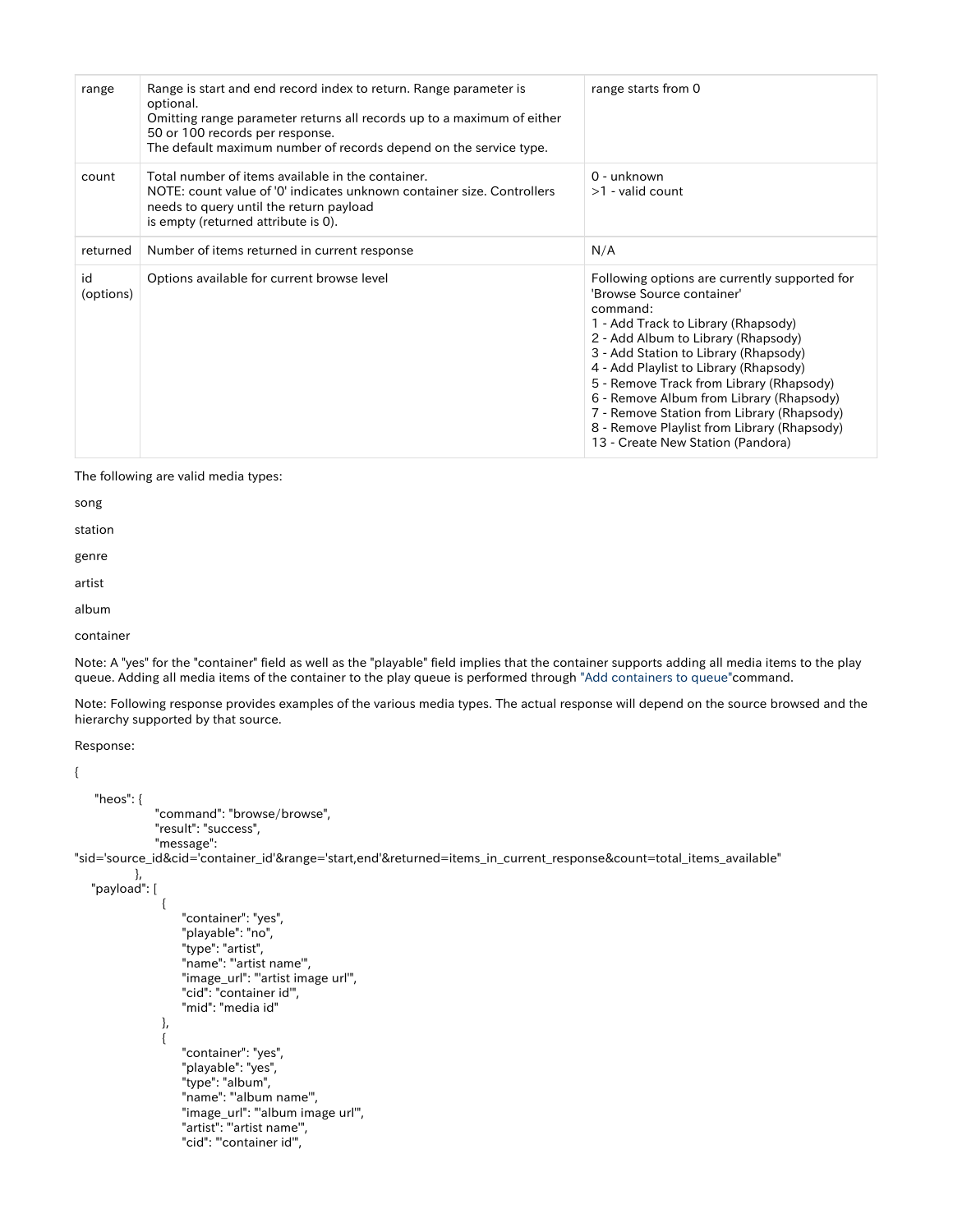```
 "mid": "'media id'"
                            },
\left\{ \begin{array}{c} 1 & 1 \\ 1 & 1 \end{array} \right\} "container": "no",
                                   "playable": "yes",
                                   "type": "song",
                                   "name": "'song name'",
                                   "image_url": "'album image url'",
                                   "artist": "'artist name'",
                                   "album": "'album name'",
                                   "mid": "'media id'"
                            },
\left\{ \begin{array}{ccc} 1 & 1 & 1 \\ 1 & 1 & 1 \end{array} \right\} "container": "yes",
                                   "playable": "no",
                                   "type": "container",
                                   "name": "'container name'",
                                   "image_url": "'container image url'",
                                   "cid": "'container id'",
                                   "mid": "'media id'"
                            },
\left\{ \begin{array}{ccc} 1 & 1 & 1 \\ 1 & 1 & 1 \end{array} \right\} "container": "no",
                                   "playable": "yes",
                                   "type": "station",
                                   "name": "'station name'",
 "image_url": "'station url'",
 "mid": "'media id'"
 }
\qquad \qquad "options": [
\left\{ \begin{array}{ccc} 1 & 0 & 0 \\ 0 & 0 & 0 \\ 0 & 0 & 0 \\ 0 & 0 & 0 \\ 0 & 0 & 0 \\ 0 & 0 & 0 \\ 0 & 0 & 0 \\ 0 & 0 & 0 \\ 0 & 0 & 0 \\ 0 & 0 & 0 \\ 0 & 0 & 0 \\ 0 & 0 & 0 \\ 0 & 0 & 0 \\ 0 & 0 & 0 & 0 \\ 0 & 0 & 0 & 0 \\ 0 & 0 & 0 & 0 \\ 0 & 0 & 0 & 0 & 0 \\ 0 & 0 & 0 & 0 & 0 \\ 0 & 0 & 0 & 0 & 0 \\ 0 & 0 & 0 & 0 "browse": [
\left\{ \begin{array}{c} 1 & 1 \\ 1 & 1 \end{array} \right\} "id": 4,
                                                               "name": "Add Playlist to Library"
 }
[1] The Company of the Company of the Company of the Company of the Company of the Company of the Company of the Company of the Company of the Company of the Company of the Company of the Company of the Company of the Comp
                             }
                      ]
```
Example: heos://browse/browse?sid=2&cid=TopAlbums&range=0,100

Supported Sources: Local Media Servers, Playlists, History, Aux-In, TuneIn, Pandora, Rhapsody, Deezer, SiriusXM, iHeartRadio, Napster, Tidal, SoundCloud, Amazon Music

#### <span id="page-26-0"></span>4.4.5 Get Source Search Criteria

}

Command: heos://browse/get\_search\_criteria?sid=source\_id

| Attribute | Description                                                                                                                | Enumeration                       |
|-----------|----------------------------------------------------------------------------------------------------------------------------|-----------------------------------|
| sid       | Source id returned by 'get music sources' command                                                                          | N/A                               |
| playable  | Indicates if Play-All option is supported on searched tracks.                                                              | yes or no                         |
| cid       | Prefix to search string used while adding entire search results to play queue                                              | Currently supported prefix:       |
|           | Only valid when 'playable' is 'yes'.                                                                                       | SEARCHED TRACKS-                  |
|           | Example command to play all tracked, searched with string 'earth':                                                         | Note: Can be extended, avoid hard |
|           | heos://browse/add_to_queue?pid= <playerid>&amp;sid=2&amp;cid=SEARCHED_TRACKS-eart<br/><math>h\&amp;aid=1</math></playerid> | code                              |

Note: the following response provides examples of the various search criteria types. The actual response will depend on the source and the search types supported by that source. Response: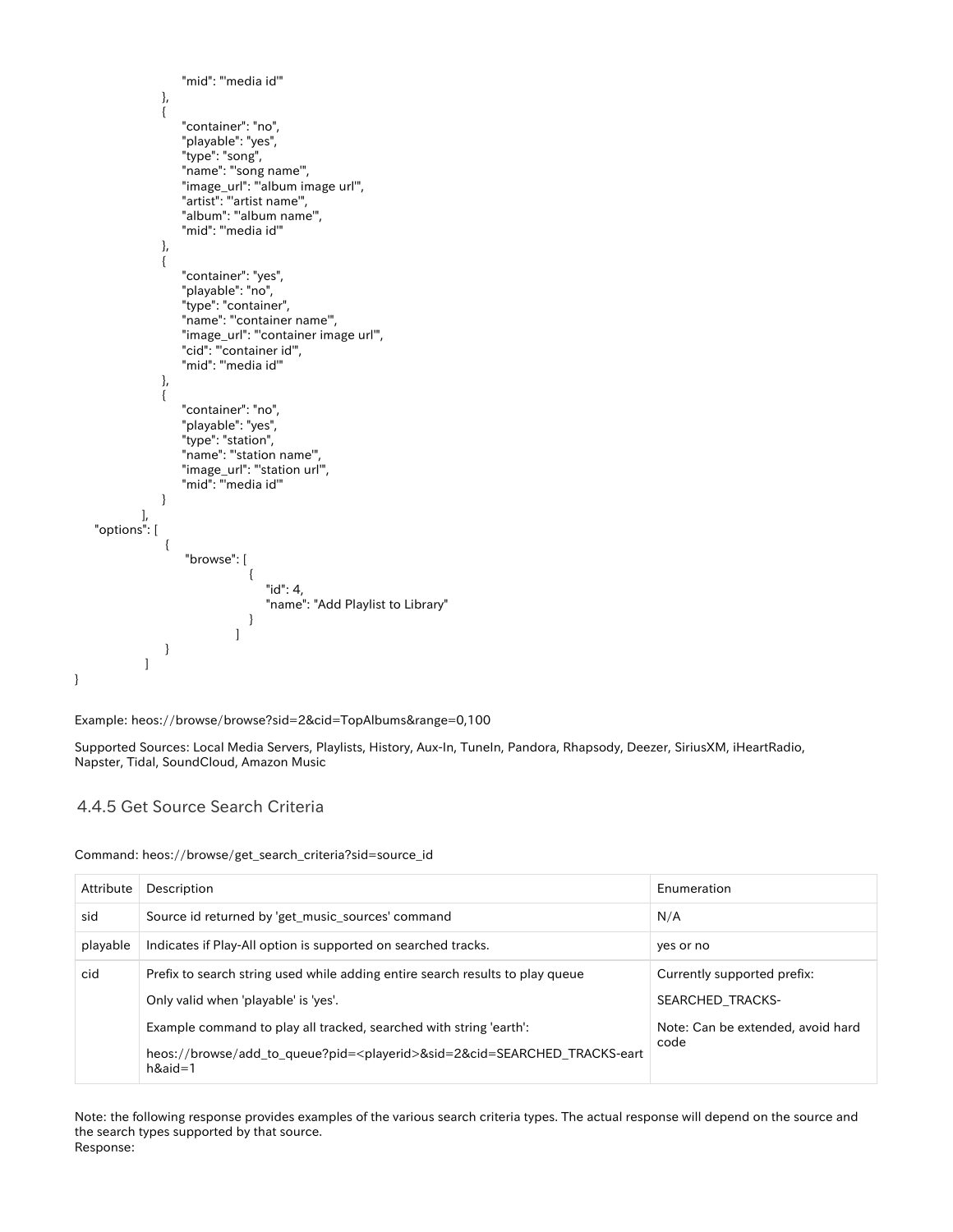```
{
      "heos": {
                     "command": "browse/ get_search_criteria ",
                     "result": "success",
                     "message": "sid='source_id "
                },
      "payload": [
\left\{ \begin{array}{ccc} 1 & 1 & 1 \\ 1 & 1 & 1 \end{array} \right\} "name": "Artist",
                           "scid": "'search_criteria_id'",
                           "wildcard": "yes_or_no",
\qquad \qquad \}\left\{ \begin{array}{ccc} 1 & 1 & 1 \\ 1 & 1 & 1 \end{array} \right\} "name": "Album",
                           "scid": "'search_criteria_id'",
                           "wildcard": "yes_or_no",
                      },
\left\{ \begin{array}{ccc} 1 & 1 & 1 \\ 1 & 1 & 1 \end{array} \right\} "name": "Track",
                           "scid": "'search_criteria_id'",
                           "wildcard": "yes_or_no",
                           "playable": "yes_or_no",
                           "cid": "Prefix to search string",
                      },
\left\{ \begin{array}{ccc} 1 & 1 & 1 \\ 1 & 1 & 1 \end{array} \right\} "name": "Station",
                           "scid": "'search_criteria_id'",
                           "wildcard": "yes_or_no",
                      }
                    ]
}
```
Example: heos://browse/get\_search\_criteria?sid=3

Supported Sources: Local Media Servers, TuneIn, Rhapsody, Deezer, SiriusXM, Napster, Tidal, SoundCloud

#### <span id="page-27-0"></span>4.4.6 Search

| Description<br>Attribute | .<br>___ | the contract of the contract of the contract of the contract of the contract of<br>. | <b>B</b> 1 |
|--------------------------|----------|--------------------------------------------------------------------------------------|------------|
|                          |          |                                                                                      | cion       |

Command: heos://browse/search?sid=source\_id&search=search\_string&scid=search\_criteria&range=start#, end#

| Allibule | Description                                                                                                                                                                                                                                      | <b>ENGINEFATION</b>               |
|----------|--------------------------------------------------------------------------------------------------------------------------------------------------------------------------------------------------------------------------------------------------|-----------------------------------|
| sid      | Source id returned by 'get music sources' command                                                                                                                                                                                                | N/A                               |
| search   | String for search limited to 128 unicode characters and may contain "*' for wildcard if supported by<br>search criteria id                                                                                                                       | N/A                               |
| scid     | Search criteria id returned by 'get search criteria' command                                                                                                                                                                                     | artist, album, song,<br>station   |
| count    | Total number of items available in the container.<br>NOTE: count value of '0' indicates unknown container size. Controllers needs to query until the<br>return payload<br>is empty (returned attribute is 0).                                    | 0 - unknown<br>$>1$ - valid count |
| range    | Range is start and end record index to return. Range parameter is optional.<br>Omitting range parameter returns all records up to a maximum of 50/100 records per response.<br>The default maximum number of records depend on the service type. | range starts from 0               |
| returned | Number of items returned in current response                                                                                                                                                                                                     | N/A                               |

Response:

{

Note: the following response provides examples of the various media types. The actual response will depend on the source searched and the results returned for the search string.

"heos": {

 "command": "browse/search", "result": "success", "message": "sid='source\_id&scid='search\_criteria\_id'&range='start#,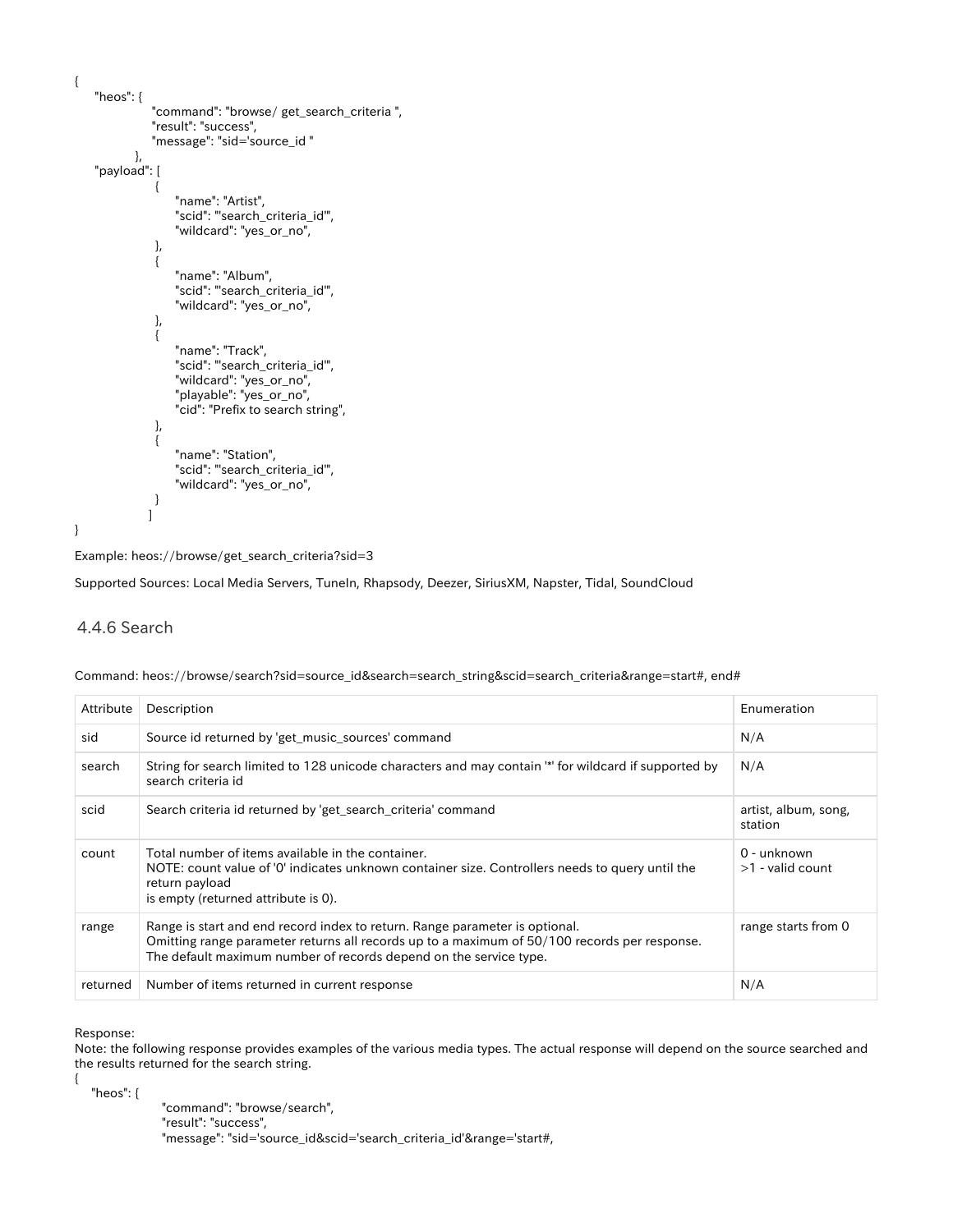end#'&returned=items\_in\_current\_response&count='total\_items\_available"

```
 },
        "payload": [
 \left\{ \begin{array}{c} 1 & 1 \\ 1 & 1 \end{array} \right\} "container": "yes",
                                          "playable": "no",
  "type": "artist",
  "name": "'artist name'",
                                         "image_url": "'artist image url'",
                                          "cid": "container id'",
                                          "mid": "media id"
                                 },
 \left\{ \begin{array}{ccc} 1 & 0 & 0 \\ 0 & 0 & 0 \\ 0 & 0 & 0 \\ 0 & 0 & 0 \\ 0 & 0 & 0 \\ 0 & 0 & 0 \\ 0 & 0 & 0 \\ 0 & 0 & 0 \\ 0 & 0 & 0 \\ 0 & 0 & 0 \\ 0 & 0 & 0 \\ 0 & 0 & 0 \\ 0 & 0 & 0 \\ 0 & 0 & 0 & 0 \\ 0 & 0 & 0 & 0 \\ 0 & 0 & 0 & 0 \\ 0 & 0 & 0 & 0 & 0 \\ 0 & 0 & 0 & 0 & 0 \\ 0 & 0 & 0 & 0 & 0 \\ 0 & 0 & 0 & 0 "container": "yes",
                                          "playable": "yes",
                                          "type": "album",
                                         "name": "album name",
                                          "image_url": "'album image url'",
                                          "artist": "'artist name'",
                                          "cid": "'container id'",
                                          "mid": "'media id'"
                                 },
 \left\{ \begin{array}{ccc} 1 & 0 & 0 \\ 0 & 0 & 0 \\ 0 & 0 & 0 \\ 0 & 0 & 0 \\ 0 & 0 & 0 \\ 0 & 0 & 0 \\ 0 & 0 & 0 \\ 0 & 0 & 0 \\ 0 & 0 & 0 \\ 0 & 0 & 0 \\ 0 & 0 & 0 \\ 0 & 0 & 0 \\ 0 & 0 & 0 \\ 0 & 0 & 0 & 0 \\ 0 & 0 & 0 & 0 \\ 0 & 0 & 0 & 0 \\ 0 & 0 & 0 & 0 & 0 \\ 0 & 0 & 0 & 0 & 0 \\ 0 & 0 & 0 & 0 & 0 \\ 0 & 0 & 0 & 0 "container": "no",
                                          "playable": "yes",
                                          "type": "song",
  "name": "'song name'",
  "image_url": "'album image url'",
                                          "artist": "'artist name'",
                                          "album": "'album name'",
                                          "mid": "'media id'"
                                 },
 \left\{ \begin{array}{ccc} 1 & 0 & 0 \\ 0 & 0 & 0 \\ 0 & 0 & 0 \\ 0 & 0 & 0 \\ 0 & 0 & 0 \\ 0 & 0 & 0 \\ 0 & 0 & 0 \\ 0 & 0 & 0 \\ 0 & 0 & 0 \\ 0 & 0 & 0 \\ 0 & 0 & 0 \\ 0 & 0 & 0 \\ 0 & 0 & 0 \\ 0 & 0 & 0 & 0 \\ 0 & 0 & 0 & 0 \\ 0 & 0 & 0 & 0 \\ 0 & 0 & 0 & 0 & 0 \\ 0 & 0 & 0 & 0 & 0 \\ 0 & 0 & 0 & 0 & 0 \\ 0 & 0 & 0 & 0 "container": "yes",
                                          "playable": "no",
                                          "type": "container",
                                         "name": "container name",
                                          "image_url": "'container image url'",
                                          "cid": "'container id'",
                                          "mid": "'media id'"
                                 },
 \left\{ \begin{array}{ccc} 1 & 0 & 0 \\ 0 & 0 & 0 \\ 0 & 0 & 0 \\ 0 & 0 & 0 \\ 0 & 0 & 0 \\ 0 & 0 & 0 \\ 0 & 0 & 0 \\ 0 & 0 & 0 \\ 0 & 0 & 0 \\ 0 & 0 & 0 \\ 0 & 0 & 0 \\ 0 & 0 & 0 \\ 0 & 0 & 0 \\ 0 & 0 & 0 & 0 \\ 0 & 0 & 0 & 0 \\ 0 & 0 & 0 & 0 \\ 0 & 0 & 0 & 0 & 0 \\ 0 & 0 & 0 & 0 & 0 \\ 0 & 0 & 0 & 0 & 0 \\ 0 & 0 & 0 & 0 "container": "no",
                                          "playable": "yes",
                                          "type": "station",
                                          "name": "'station name'",
                                          "image_url": "'station url'",
                                          "mid": "'media id'"
  }
                            ]
Example: heos://browse/search?sid=2&search="U2"&scid=1
```
Supported Sources: Local Media Servers, TuneIn, Rhapsody, Deezer, Napster, Tidal, SoundCloud

#### <span id="page-28-0"></span>4.4.7 Play Station

}

|  | Command: heos://browse/play_stream?pid=player_id&sid=source_id&cid=container_id∣=media_id&name=station_name |
|--|-------------------------------------------------------------------------------------------------------------|
|  |                                                                                                             |
|  |                                                                                                             |

| Attribute | Description                                                                                                                                                      | Enumeration |
|-----------|------------------------------------------------------------------------------------------------------------------------------------------------------------------|-------------|
| sid       | Source id returned by 'get_music_sources' command                                                                                                                | N/A         |
| cid       | Container id that is used to browse current container. Ignore if container id doesn't exists as in case of playing<br>station obtained through 'Search' command. | N/A         |
| mid       | Media id returned by 'browse'or 'search' command                                                                                                                 | N/A         |
| pid       | Player id returned by 'get_players' or 'get_groups' command                                                                                                      | N/A         |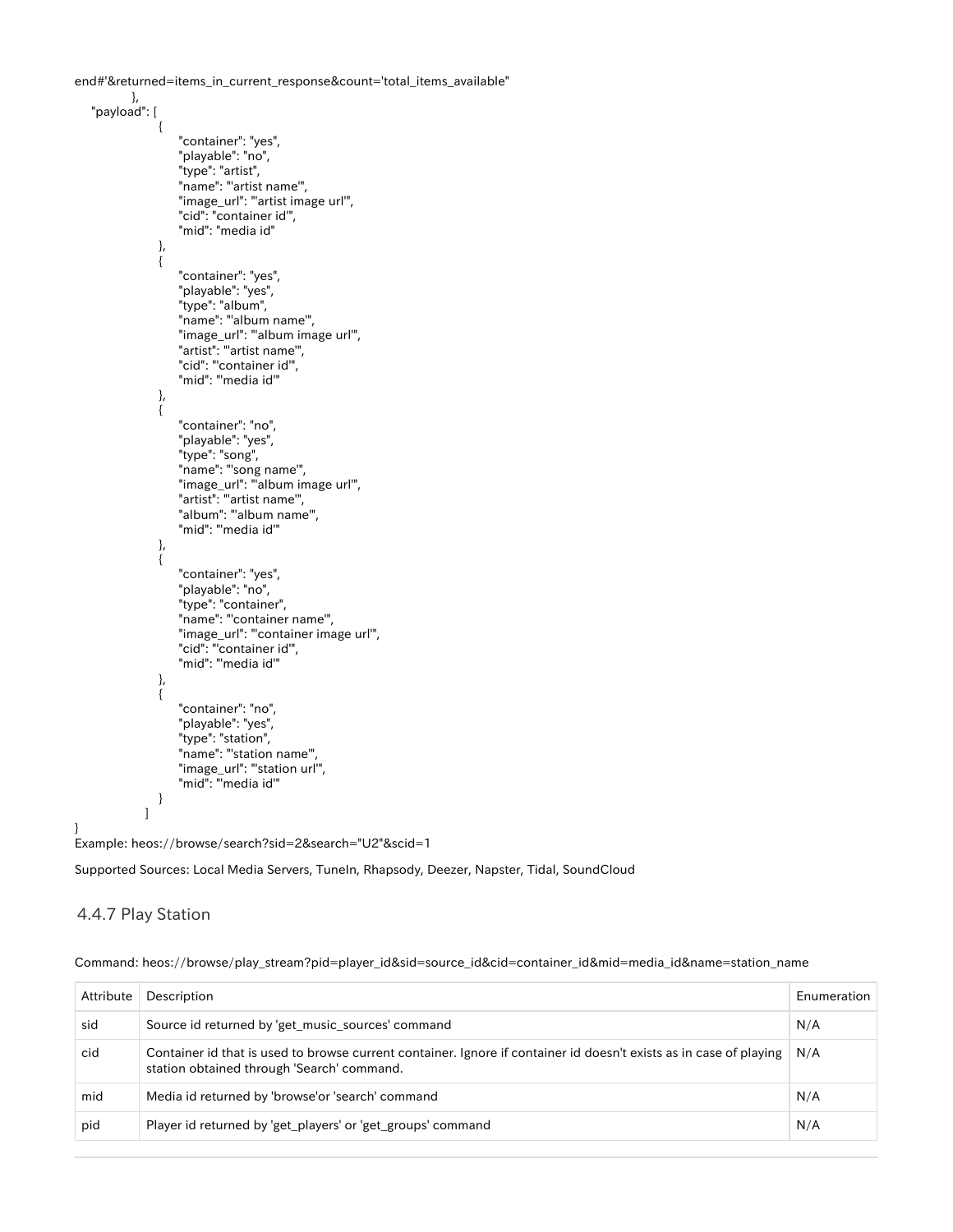Note: The mid for this command must be a 'station' media type. Response:

Note: this command will cause a Now Playing Change Event to occur if a new stream is played.

```
 "heos": {
               "command": " browse/play_stream ",
               "result": "success",
               "message": "pid='player_id'&sid='source_id&cid='container_id'&mid='media_id'&name='station_name'"
 }
```
Example: heos://browse/play\_stream?pid=1&sid=2&cid='CID-55'&mid=15376&name=Q95

Supported Sources: History, Favorites, TuneIn, Pandora, Rhapsody, Deezer, SiriusXM, iHeartRadio, Napster, Tidal, SoundCloud, Amazon Music

#### <span id="page-29-0"></span>4.4.8 Play Preset Station

Command: heos://browse/play\_preset?pid=player\_id&preset=preset\_position

|        | Attribute   Description                                           | Enumeration |
|--------|-------------------------------------------------------------------|-------------|
| pid    | Player id returned by 'get_players' or 'get_groups' command   N/A |             |
| preset | <b>Station offset in HEOS Favorites</b>                           | 1 and above |

Response:

{

}

{

}

Note: this command will cause a Now Playing Change Event to occur if a new stream is played.

```
 "heos": {
               "command": " browse/play_preset",
               "result": "success",
               "message": "pid='player_id'&preset='preset_number'"
 }
```

```
Example: heos://browse/play_stream?pid=1&preset=2
```
Supported Sources: HEOS Favorites

#### <span id="page-29-1"></span>4.4.9 Play Input source

Command to play input source on the same speaker:

heos://browse/play\_input?pid=player\_id&input=input\_name

Command to play input source on another speaker:

heos://browse/play\_input?pid=destination\_player\_id&spid=source\_player\_id&input=input\_name

OBSOLETE command that requires sid:

heos://browse/play\_stream?pid=player\_id&sid=source\_id&mid=media id

| Attribute | Description                                                                                                                 | Enumeration |
|-----------|-----------------------------------------------------------------------------------------------------------------------------|-------------|
| sid       | Source id returned by 'get_music_sources' command                                                                           | N/A         |
| pid       | player id of the selected speaker (destination HEOS speaker)<br>Player id returned by 'get_players' or 'get_groups' command | N/A         |
| mid       | media id returned by 'browse' command                                                                                       | N/A         |
| spid      | player id of the HEOS device which is acting as the source<br>Player id returned by 'get players' or 'get groups' command   | N/A         |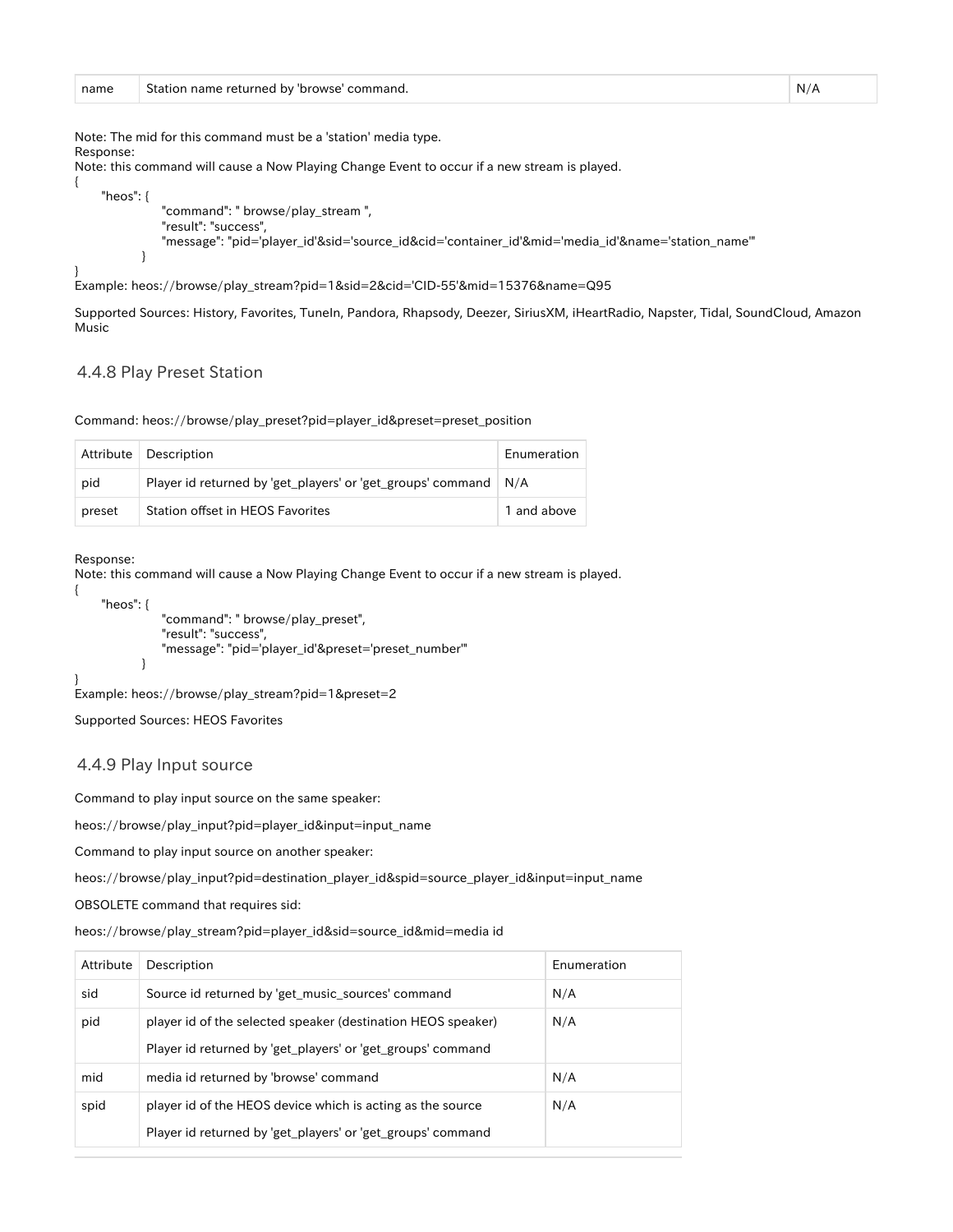| input | input source name                                                  | "inputs/aux_in_1"                                                                                                                                                                                                                                                                                                                                                                                                                                                                                                                                   |
|-------|--------------------------------------------------------------------|-----------------------------------------------------------------------------------------------------------------------------------------------------------------------------------------------------------------------------------------------------------------------------------------------------------------------------------------------------------------------------------------------------------------------------------------------------------------------------------------------------------------------------------------------------|
|       | Note: Validity of Inputs depends on the type of source HEOS device | "inputs/aux1"<br>"inputs/aux2"<br>"inputs/aux3"<br>"inputs/aux4"<br>"inputs/aux5"<br>"inputs/aux6"<br>"inputs/aux7"<br>"inputs/line_in_1"<br>"inputs/line_in_2"<br>"inputs/line_in_3"<br>"inputs/line_in_4"<br>"inputs/coax_in_1"<br>"inputs/coax_in_2"<br>"inputs/optical_in_1"<br>"inputs/optical_in_2"<br>"inputs/hdmi_in_1"<br>"inputs/hdmi_arc_1"<br>"inputs/cable_sat"<br>"inputs/dvd"<br>"inputs/bluray"<br>"inputs/game"<br>"inputs/mediaplayer"<br>"inputs/cd"<br>"inputs/tuner"<br>"inputs/hdradio"<br>"inputs/tvaudio"<br>"inputs/phono" |

Response for command "heos://browse/play\_input?pid=player\_id&input=input\_name" : Note: this command will cause a Now Playing Change Event to occur if an aux in stream is played. { "heos": {

```
 "command": "browse/play_input",
    "result": "success",
    "message": "pid=player_id&input=input_name"
 }
```
<span id="page-30-0"></span>Limitations for the system when used multi devices.

Distribution External Input to other players is limited to one player or one group . You can not play External Input that has been selected already. Also, When it playing external input on itself, can not be distributed to other players.

Examples:

}

heos://browse/play\_input?pid=1234&input=inputs/aux\_in\_1

[heos://browse/play\\_input?pid=1234&spid=9876&input=in](heos://browse/play_input?pid=1234&spid=9876&input=i)puts/aux\_in\_1

heos://browse/play\_stream?pid=1&sid=1441320818&mid[=i](heos://browse/play_input?pid=1234&spid=9876&input=i)nputs/aux\_in\_1

#### <span id="page-30-1"></span>4.4.10 Add Container to Queue with Options

Command: heos://browse/add\_to\_queue?pid=player\_id&sid=source\_id&cid=container\_id&aid=add\_criteria

| Attribute | Description                                           | Enumeration                                                                   |
|-----------|-------------------------------------------------------|-------------------------------------------------------------------------------|
| sid       | Source id returned by 'get music sources' command     | N/A                                                                           |
| cid       | Container id returned by 'browse' or 'search' command | N/A                                                                           |
| aid       | Add criteria id as defined by enumerations ->         | $1 -$ play now<br>2 - play next<br>$3 -$ add to end<br>$4$ – replace and play |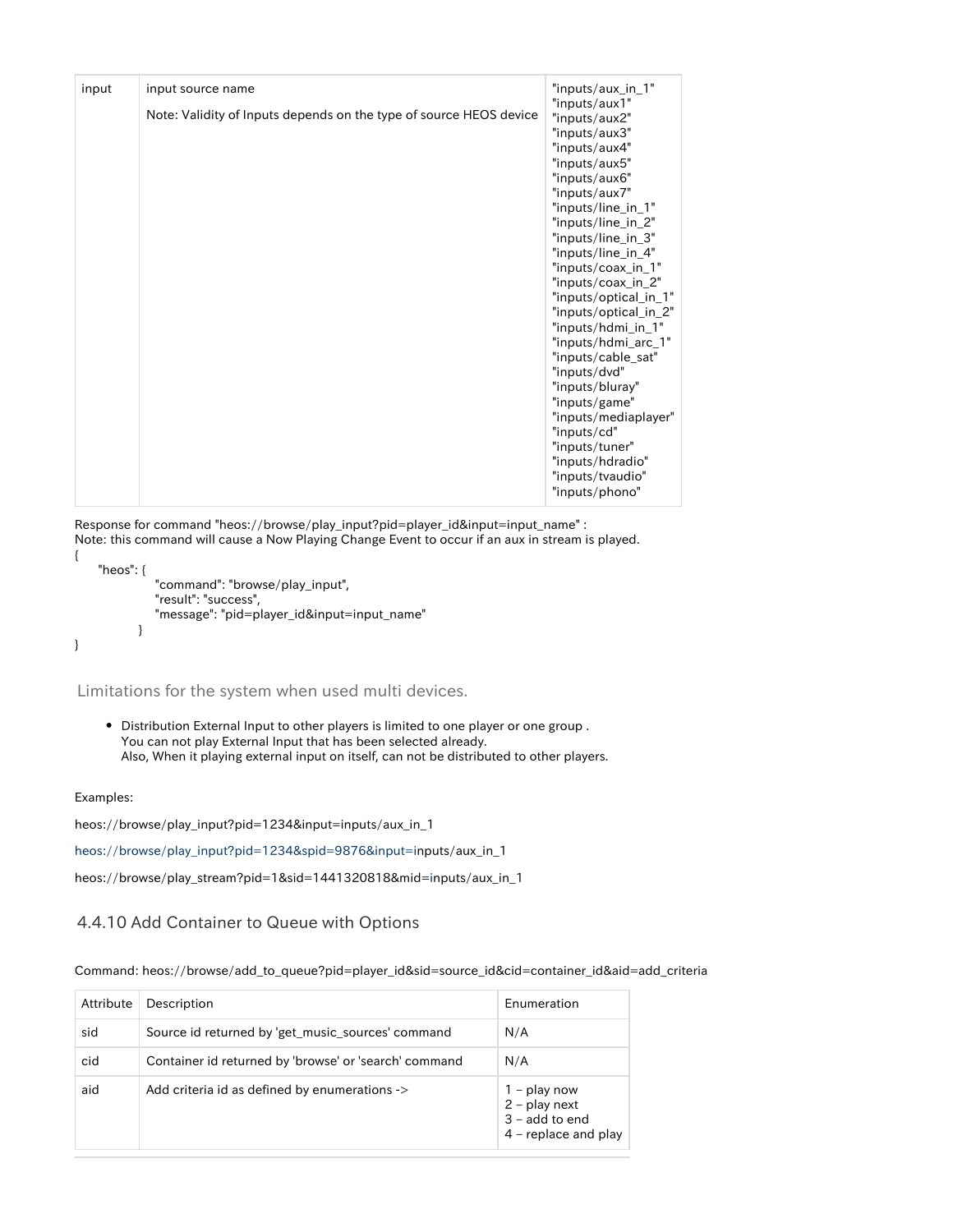Note: The cid for this command must be a 'playable' container type. Response:

Note: this command will cause a Now Playing Change Event to occur if a new song is played.

```
 "heos": {
           "command": " browse/add_to_queue",
          "result": "success",
          "message": "pid='player_id'&sid='source_id'&cid='container_id'&aid='add_criteria'"
       }
```
Example: heos://browse/add\_to\_queue?pid=1&sid=5&cid=Artist/All&aid=2

Supported Sources: Playable containers from Local Media Servers, Playlists, History, Rhapsody, Deezer, iHeartRadio, Napster, Tidal, SoundCloud. Also searched tracks as described in get\_search\_criteria command.

#### <span id="page-31-0"></span>4.4.11 Add Track to Queue with Options

Command: heos://browse/add\_to\_queue?pid=player\_id&sid=source\_id&cid=container\_id&mid=media\_id&aid=add-criteria

| Attribute | Description                                                         | Enumeration                                                                     |
|-----------|---------------------------------------------------------------------|---------------------------------------------------------------------------------|
| sid       | Source id returned by 'get_music_sources' command                   | N/A                                                                             |
| cid       | Container id that is used to 'browse' or 'search' current container | N/A                                                                             |
| mid       | Media id returned by 'browse' or 'search' command                   | N/A                                                                             |
| aid       | Add criteria id as defined by enumerations ->                       | $1 -$ play now<br>$2$ – play next<br>$3 -$ add to end<br>$4$ – replace and play |
| pid       | Player id returned by 'get_players' or 'get_groups' command         | N/A                                                                             |

Note: The mid for this command must be a 'track' media type.

#### Response:

{

}

{

}

Note: this command will cause a Now Playing Change Event to occur if a new song is played.

```
 "heos": {
           "command": " browse/add_to_queue",
           "result": "success",
           "message": "pid='player_id'&sid='source_id'&cid='container_id'&mid='media_id'&aid='add_criteria'"
       }
```
Example: heos://browse/add\_to\_queue?pid=1&sid=8&cid=Artists/All&mid=9&aid=1

Supported Sources: Local Media Servers, Playlists, History, Rhapsody Tracks, Deezer Tracks, iHeartRadio Tracks, Napster, Tidal, SoundCloud, Amazon Music

#### <span id="page-31-1"></span>4.4.12 Get HEOS Playlists

Refer to Browse Sources and Browse Source Containers

#### <span id="page-31-2"></span>4.4.13 Rename HEOS Playlist

Command: heos://browse/rename\_playlist?sid=source\_id&cid=contaiiner\_id&name=playlist\_name

|     | Attribute Description                                                                           | Enumeration |
|-----|-------------------------------------------------------------------------------------------------|-------------|
| sid | Source id returned by get music sources' command; select HEOS source to get HEOS playlists. N/A |             |
| cid | Container id returned in 'Get HEOS Playlists' command                                           | N/A         |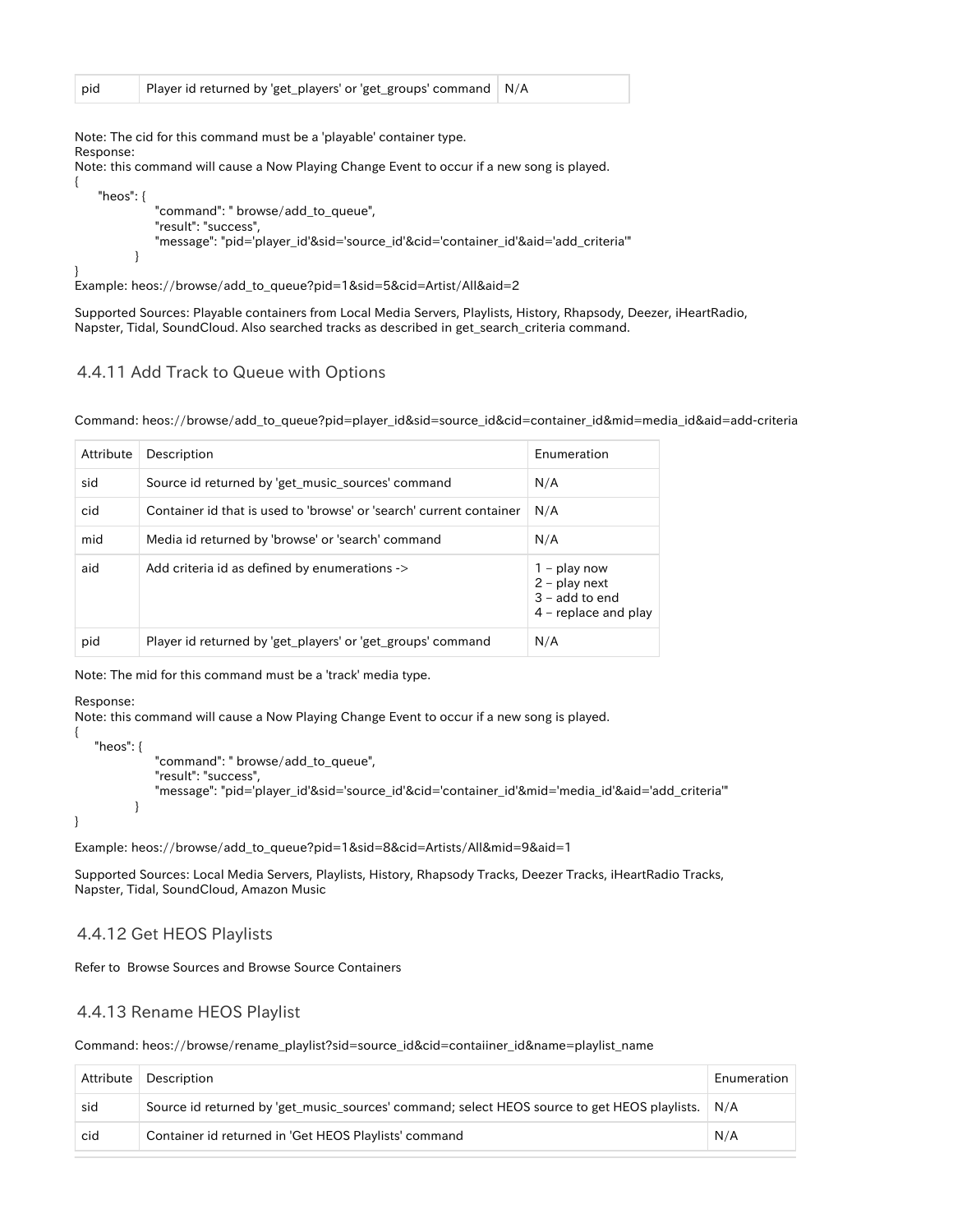| name         | String for new playlist name limited to 128 unicode characters        | N/A |
|--------------|-----------------------------------------------------------------------|-----|
| Response:    |                                                                       |     |
| "heos": $\{$ |                                                                       |     |
|              | "command": "browse/rename_playlist",                                  |     |
|              | "result": "success",                                                  |     |
|              | "message": "sid='source_id'&cid='contaiiner_id'&name='playlist_name'" |     |
|              |                                                                       |     |
|              |                                                                       |     |

Example: heos://browse/rename\_playlist?sid=11&cid=234&name=new name

#### <span id="page-32-0"></span>4.4.14 Delete HEOS Playlist

Command: heos://browse/delete\_playlist?sid=source\_id&cid=contaiiner\_id

| Attribute | Description                                                                                     | Enumeration |
|-----------|-------------------------------------------------------------------------------------------------|-------------|
| sid       | Source id returned by get music sources' command; select HEOS source to get HEOS playlists. N/A |             |
| cid       | Container id returned in 'Get HEOS Playlists' command                                           | N/A         |

Response:

{

}

Note: The HEOS History has two containers: one for songs and another for stations. The following response example is for the songs container. The station container returns the list of stations.

```
 "heos": {
            "command": "browse/delete_playlist ",
            "result": "success",
            "message": "sid='source_id'&cid='contaiiner_id'
        }
```
Example: heos://browse/delete\_playlist?sid=11&cid=234

#### <span id="page-32-1"></span>4.4.15 Get HEOS History

Refer to Browse Sources and Browse Source Containers

#### <span id="page-32-2"></span>4.4.16 Retrieve Album Metadata

Rhapsody and Napster services doesn't provide album art url while browsing for tracks. Controllers can use this command to retrieve album art url while browsing for tracks.

Retrieve image url associated with a given album id. This command facilitates controllers to retrieve and update their UI with cover art, if image\_url in browse/search/get\_queue/get\_now\_playing\_media command response is blank.

Command: [heos://browse/retrieve\\_metadata?sid=source\\_id&cid=album\\_id](heos://browse/add_to_queue?pid=player_id&sid=source_id&cid=container_id&aid=add_criteria)

| Attribute | Description                                                                                    | Comment                                                   |
|-----------|------------------------------------------------------------------------------------------------|-----------------------------------------------------------|
| sid       | Source id returned by get music sources' command; select HEOS source<br>to get HEOS playlists. | Currently supported media sources are<br>Rhapsody/Napster |
| cid       | Container id returned by 'browse' command or 'get now playing media'<br>command                | Rhapsody/Napster album ids                                |

Note: Supported music service is Rhapsody and Napster

Response:

{

"heos": {

 "command": "browse/retrieve\_metadata", "result": "success", "message": "sid=2&cid=album\_id&returned=items\_in\_current\_response&count=total\_items\_available"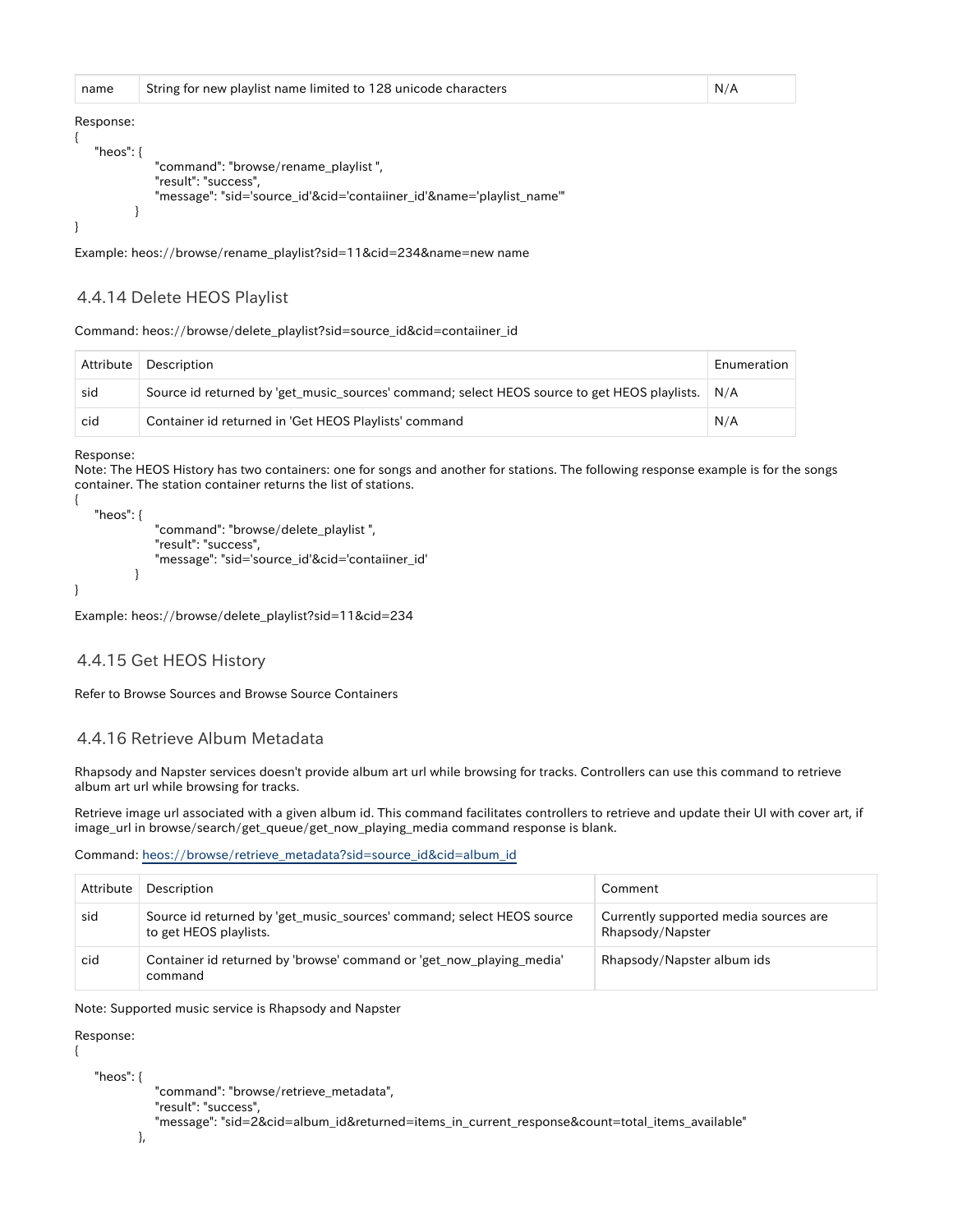```
 "payload": [
{ } "album_id": "album_id",
                "images": [
\{ "image_url": "URL to image file",
                         "width": current image width
 },
 .
 .
 .
\{"image_url": " URL to image file",
                         "width": current image width
 }
[1] The contract of the contract of the contract of the contract of the contract of the contract of the contract of
}<br>}<br>}
 ]
```
Example: [heos://browse/retrieve\\_metadata?sid=2&cid=Alb.184664171](heos://browse/retrieve_metadata?sid=2&cid=Alb.184664171)

#### <span id="page-33-0"></span>4.4.17 Get Service Options for now playing screen - OBSOLETE

Obsolete - Now get\_now\_playing\_media command will include supported option for currently playing media.

Command: heos://browse/get\_service\_options?sid=source\_id

| Attribute       | Description                                          | Enumeration                                                                                                                                              |
|-----------------|------------------------------------------------------|----------------------------------------------------------------------------------------------------------------------------------------------------------|
| sid             | Source id returned by 'get music sources'<br>command | N/A                                                                                                                                                      |
| id<br>(options) | Options available on now playing screen              | Following options are currently supported for 'Get Service options for now<br>playing screen':<br>11 - Thumbs Up (Pandora)<br>12 - Thumbs Down (Pandora) |

Note: This command returns service options that are only available on 'now playing' screen. Please refer to 'Browse Source' and 'Browse Source Containers' for service options available on various browse levels.

Note: the following response provides examples of the various service options. The actual response will depend on the service options available for a given source type.

Response:

}

```
{
        "heos": {
                           "command": "browse/get_service_options",
                           "result": "success",
                           "message": ""
                     },
"payload": [
 \left\{\begin{array}{ccc} \end{array}\right\} "play": [
 \{ "id": 11,
                                                "name": "Thumbs Up"
 \{, \}, \{, \}, \{, \}, \{, \}, \{, \}, \{, \}, \{, \}, \{, \}, \{, \}, \{, \}, \{, \}, \{, \}, \{, \}, \{, \}, \{, \}, \{, \}, \{, \}, \{, \}, \{,
 {
                                                  "id": 12,
                                                  "name": "Thumbs Down"
  }
 [alian alian alian alian alian alian alian alian alian alian alian alian alian alian alian alian alian alian alian alian alian alian alian alian alian alian alian alian alian alian alian alian alian alian alian alian ali
  }
  ]
}
```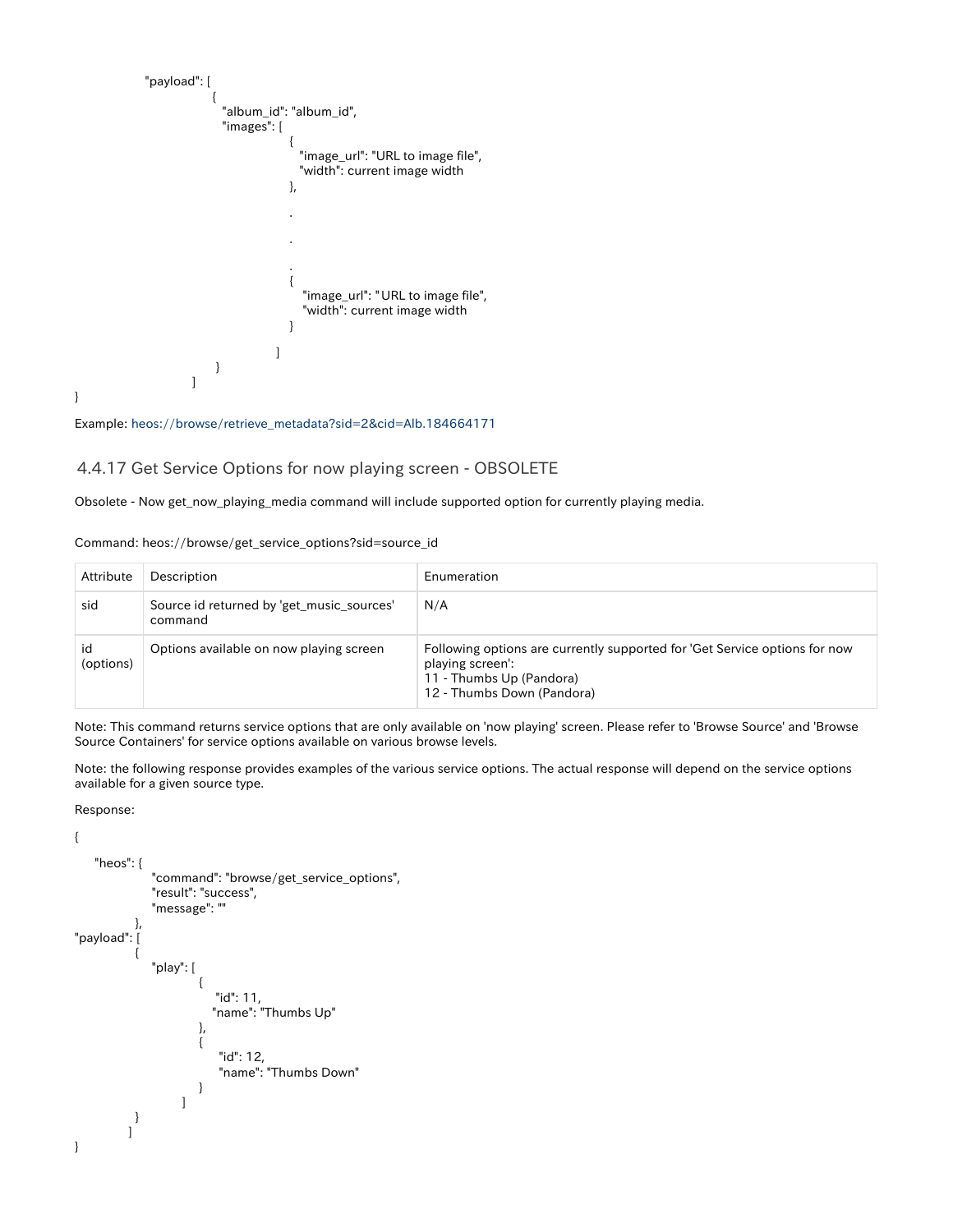### <span id="page-34-0"></span>4.4.18 Set service option

Set service option is a generic command used to select any of the supported service options provided through 'Get Service Options for now playing screen', 'Browse Sources' and 'Browse Source Containers' command response.

Following service options are currently supported:

| Option id                                      | <b>Example Command</b>                                                                           | Param<br>descri                                                                                                                                                   |
|------------------------------------------------|--------------------------------------------------------------------------------------------------|-------------------------------------------------------------------------------------------------------------------------------------------------------------------|
| 1 - Add Track to<br>Library (Rhapsody)         | heos://browse/set_service_option?sid=2&option=1∣=Tra.174684187                                   | $mid - t$<br>id obta<br>throug<br>'brows<br>source<br>contair<br>comma                                                                                            |
| 2 - Add Album to<br>Library (Rhapsody)         | heos://browse/set_service_option?sid=2&option=2&cid=Alb.174684186                                | cid - al<br>id obta<br>throug<br>'brows<br>source<br>contair<br>comma                                                                                             |
| 3 - Add Station to<br>Library (Rhapsody)       | heos://browse/set_service_option?sid=2&option=3∣=sas.6513639                                     | mid -<br>station<br>obtain<br>throug<br>'brows<br>source<br>contair<br>comma                                                                                      |
| 4 - Add Playlist to<br>Library (Rhapsody)      | heos://browse/set_service_option?sid=2&option=4&cid=LIBPLAYLIST-pp.175573149&name=Lupe<br>Fiasco | cid - pl<br>id obta<br>throug<br>'brows<br>source<br>contair<br>comma<br>name -<br>name o<br>playlist<br>obtain<br>throug<br>'brows<br>source<br>contair<br>comma |
| 5 - Remove Track from<br>Library (Rhapsody)    | heos://browse/set_service_option?sid=2&option=5∣=Tra.174684187                                   | mid - ti<br>id obta<br>throug<br>'brows<br>source<br>contair<br>comma                                                                                             |
| 6 - Remove Album<br>from Library<br>(Rhapsody) | heos://browse/set_service_option?sid=2&option=6&cid=LIBALBUM-Alb.174684186                       | cid - al<br>id obta<br>throug<br>'brows<br>source<br>contair<br>comma                                                                                             |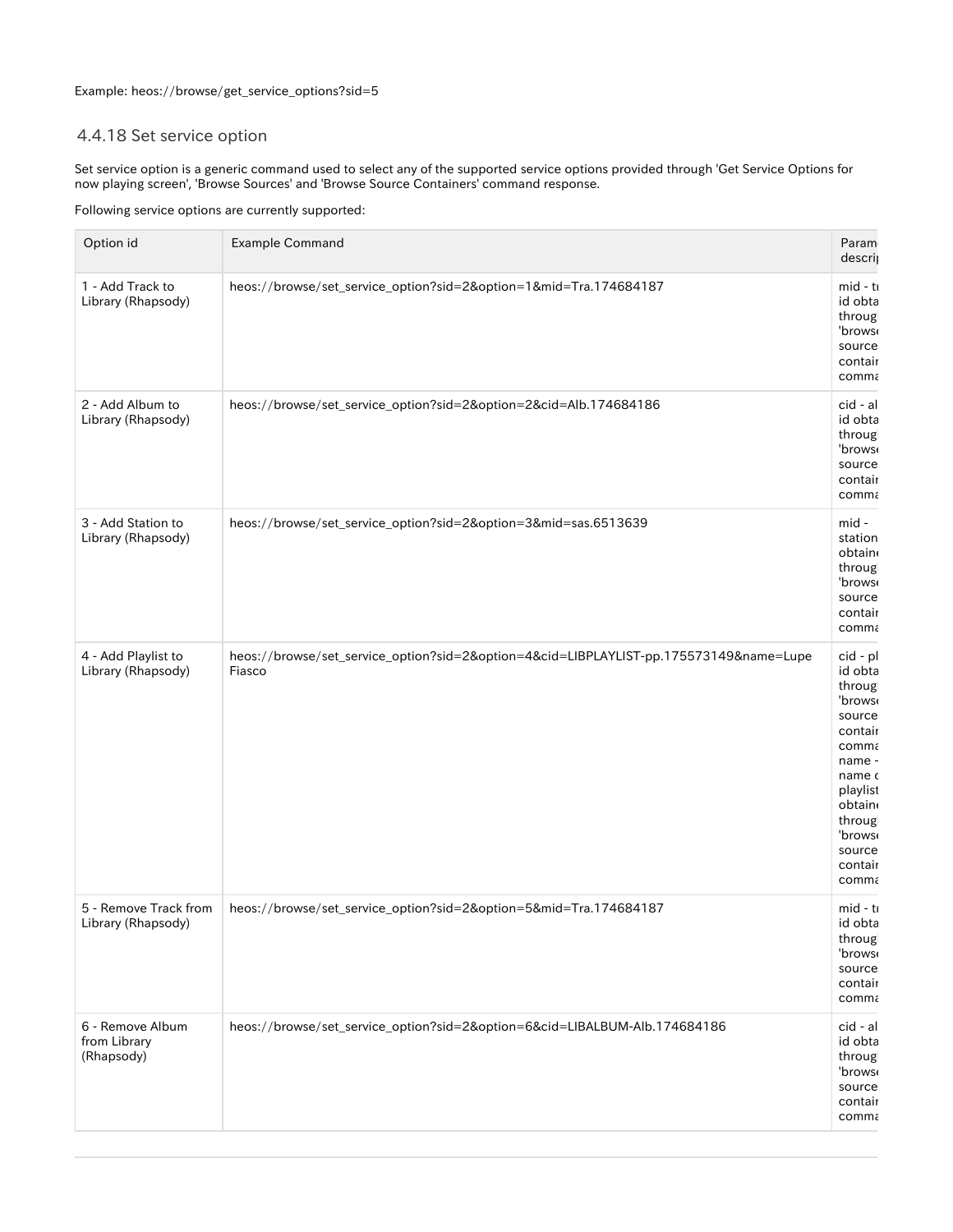| 7 - Remove Station<br>from Library<br>(Rhapsody)  | heos://browse/set_service_option?sid=2&option=7∣=sas.6513639                 | mid -<br>station<br>obtain<br>throug<br>'brows<br>source<br>contair<br>comma |
|---------------------------------------------------|------------------------------------------------------------------------------|------------------------------------------------------------------------------|
| 8 - Remove Playlist<br>from Library<br>(Rhapsody) | heos://browse/set_service_option?sid=2&option=8&cid=LIBPLAYLIST-mp.186017722 | cid - pl<br>id obta<br>throug<br>'brows<br>source<br>contair<br>comma        |
| 11 - Thumbs Up<br>(Pandora)                       | heos://browse/set_service_option?sid=1&option=11&pid=-409995282              | pid - p<br>id obta<br>throug<br>'get_pl<br>comma                             |
| 12 - Thumbs Down<br>(Pandora)                     | heos://browse/set_service_option?sid=1&option=12&pid=-409995282              | pid - p<br>id obta<br>throug<br>'get_pl<br>comma                             |
| 13 - Create New                                   | heos://browse/set_service_option?sid=1&option=13&name=Love&scid=1            | name -                                                                       |
| Station by<br>Artists                             | heos://browse/set_service_option?sid=1&option=13&name=Love⦥=0, 10            | search<br>string f                                                           |
| Supported                                         |                                                                              | creatin<br>new st                                                            |
| Services: Pandora,<br>iHeartRadio                 |                                                                              | Note: 1                                                                      |
|                                                   |                                                                              | comma<br>returns                                                             |
|                                                   |                                                                              | station                                                                      |
|                                                   |                                                                              | Contro<br>need to                                                            |
|                                                   |                                                                              | use 'pla<br>station                                                          |
|                                                   |                                                                              | comma                                                                        |
|                                                   |                                                                              | to play<br>station                                                           |
|                                                   |                                                                              | Note:                                                                        |
|                                                   |                                                                              | Range<br>param                                                               |
|                                                   |                                                                              | is optic                                                                     |
|                                                   |                                                                              | to limit<br>results                                                          |
| 13 - Create New                                   | heos://browse/set_service_option?sid=7&option=13&name=Love&scid=5            | name -                                                                       |
| Station by Shows                                  |                                                                              | search<br>string f                                                           |
| Supported<br>Services:                            |                                                                              | creatin<br>new st                                                            |
| iHeartRadio                                       |                                                                              | throug                                                                       |
|                                                   |                                                                              | show<br>Note: 1                                                              |
|                                                   |                                                                              | comma                                                                        |
|                                                   |                                                                              | returns<br>station                                                           |
|                                                   |                                                                              | Contro                                                                       |
|                                                   |                                                                              | need to<br>use 'pla                                                          |
|                                                   |                                                                              | station<br>comma                                                             |
|                                                   |                                                                              | to play                                                                      |
|                                                   |                                                                              | station                                                                      |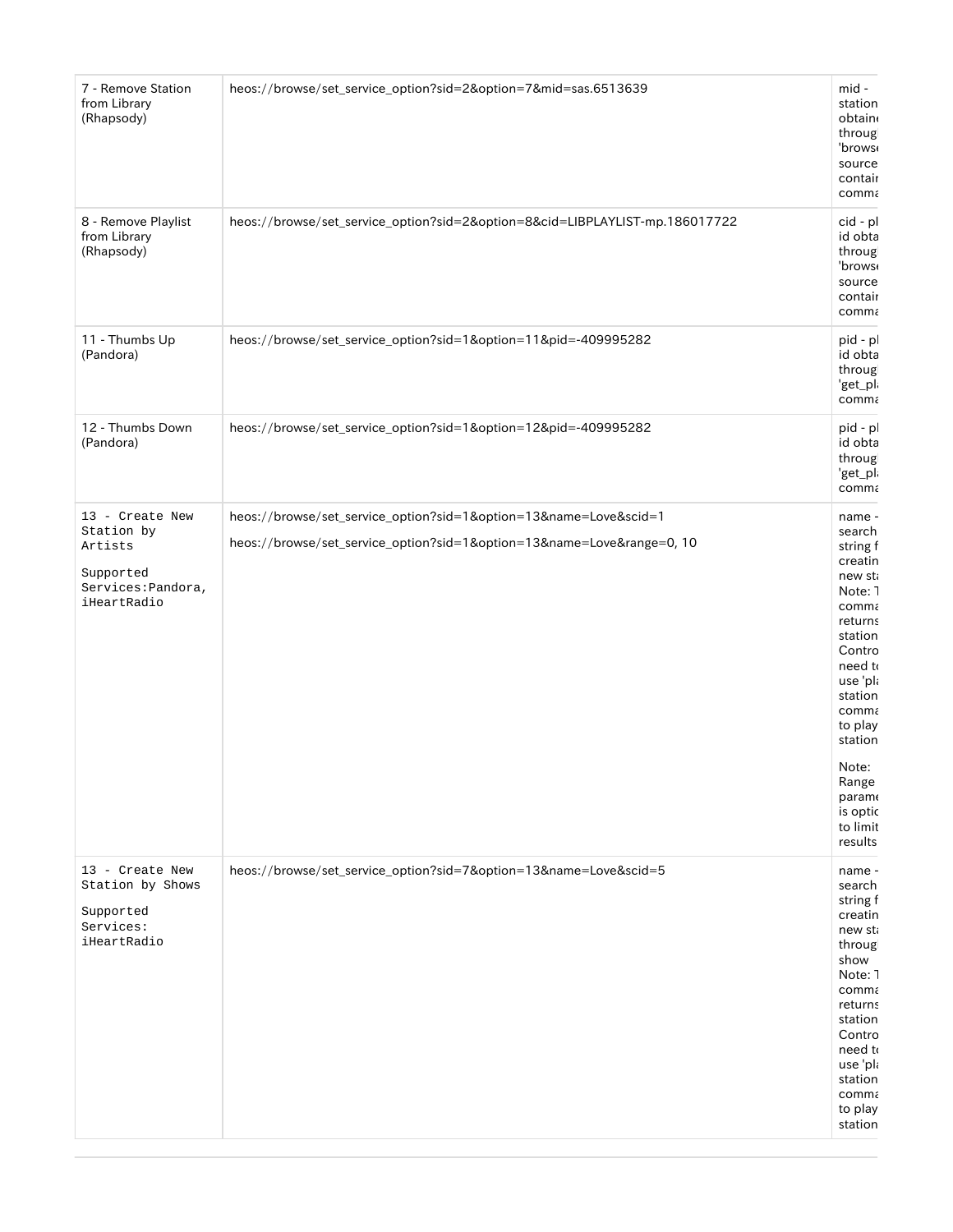| 13 - Create New<br>Station by Tracks<br>Supported<br>Services:<br>iHeartRadio | heos://browse/set_service_option?sid=7&option=13&name=Love&scid=3                                                                                                                                                                                                                                                                                     | name -<br>search<br>string f<br>creatin<br>new st<br>throug<br>track<br>Note: 1<br>comma<br>returns<br>station<br>Contro<br>need to<br>use 'pla<br>station<br>comma<br>to play<br>station                                    |
|-------------------------------------------------------------------------------|-------------------------------------------------------------------------------------------------------------------------------------------------------------------------------------------------------------------------------------------------------------------------------------------------------------------------------------------------------|------------------------------------------------------------------------------------------------------------------------------------------------------------------------------------------------------------------------------|
| 19 - Add station to<br><b>HEOS Favorites</b>                                  | Following command used on now-playing-screen to add currently playing station to HEOS Favorites<br>heos://browse/set_service_option?option=19&pid=-409995282<br>Following command used on station browse screen<br>heos://browse/set_service_option?option=19&sid= <sourceid>&amp;cid=<containerid>∣=<stationid></stationid></containerid></sourceid> | pid - p<br>id obta<br>throug<br>'get_pl<br>comma<br>cid-<br>contair<br>obtain<br>throug<br>'brows<br>source<br>contair<br>comma<br>mid -<br>station<br>obtain<br>throug<br>'brows <sub>'</sub><br>source<br>contair<br>comma |
| 20 - Remove from<br><b>HEOS Favorites</b>                                     | heos://browse/set_service_option?option=20∣=sas.6513639                                                                                                                                                                                                                                                                                               | mid -<br>station<br>obtain<br>throug<br>'brows <sub>'</sub><br>source<br>comma<br>on<br>Favorit                                                                                                                              |

Note: Option 13 (Create New Station) supports optional range queries.

Response: { "heos": { "command": " browse/set\_service\_option", "result": "success", "message": "sid=source\_id&option=option\_id&mid=media\_id" } }

Example: heos://browse/set\_service\_option?sid=2&option=1&mid=Tra.174684187

# <span id="page-36-1"></span><span id="page-36-0"></span>5. Change Events (Unsolicited Responses)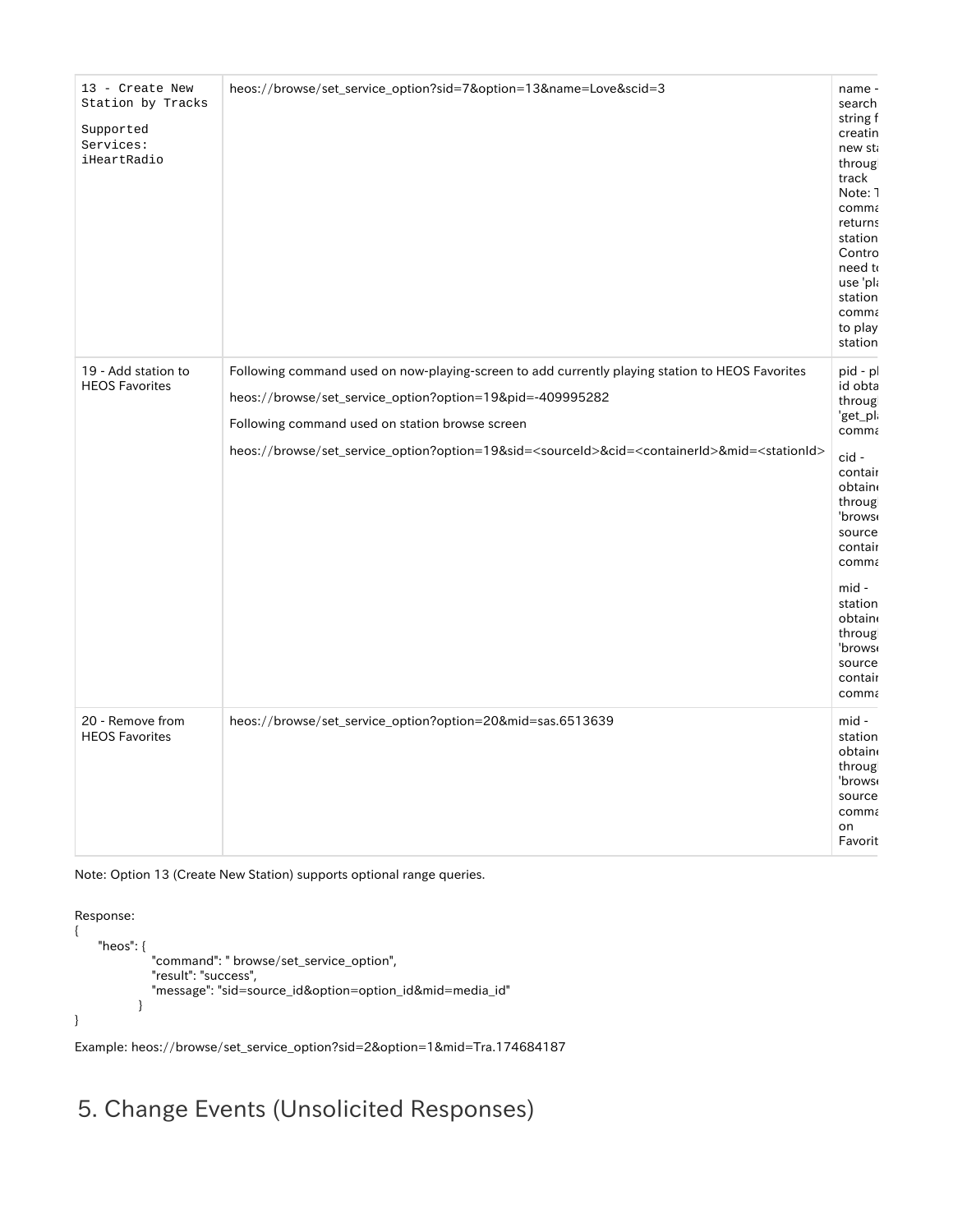### 5.1 Sources Changed

```
Response:
{
    "heos": {
              "command": "event/sources_changed",
           }
}
```
### <span id="page-37-0"></span>5.2 Players Changed

```
Response:
{
    "heos": {
               "command": "event/players_changed",
           }
}
```
### <span id="page-37-1"></span>5.3 Group Changed

```
Response:
{
    "heos": {
              "command": "event/groups_changed",
           }
}
```
## <span id="page-37-2"></span>5.4 Source Data Changed

```
Response:
{
   "heos": {
 "command": "event/source_data_changed",
 "message": "sid='source_id'"
         }
}
```
### <span id="page-37-3"></span>5.5 Player State Changed

```
Response:
{
    "heos": {
              "command": "event/player_state_changed",
               "message": "pid='player_id'&state='play_state'"
           }
}
```
### <span id="page-37-4"></span>5.6 Player Now Playing Changed

```
Response:
{
    "heos": {
 "command": " event/player_now_playing_changed",
 "message": "pid='player_id'"
         }
}
```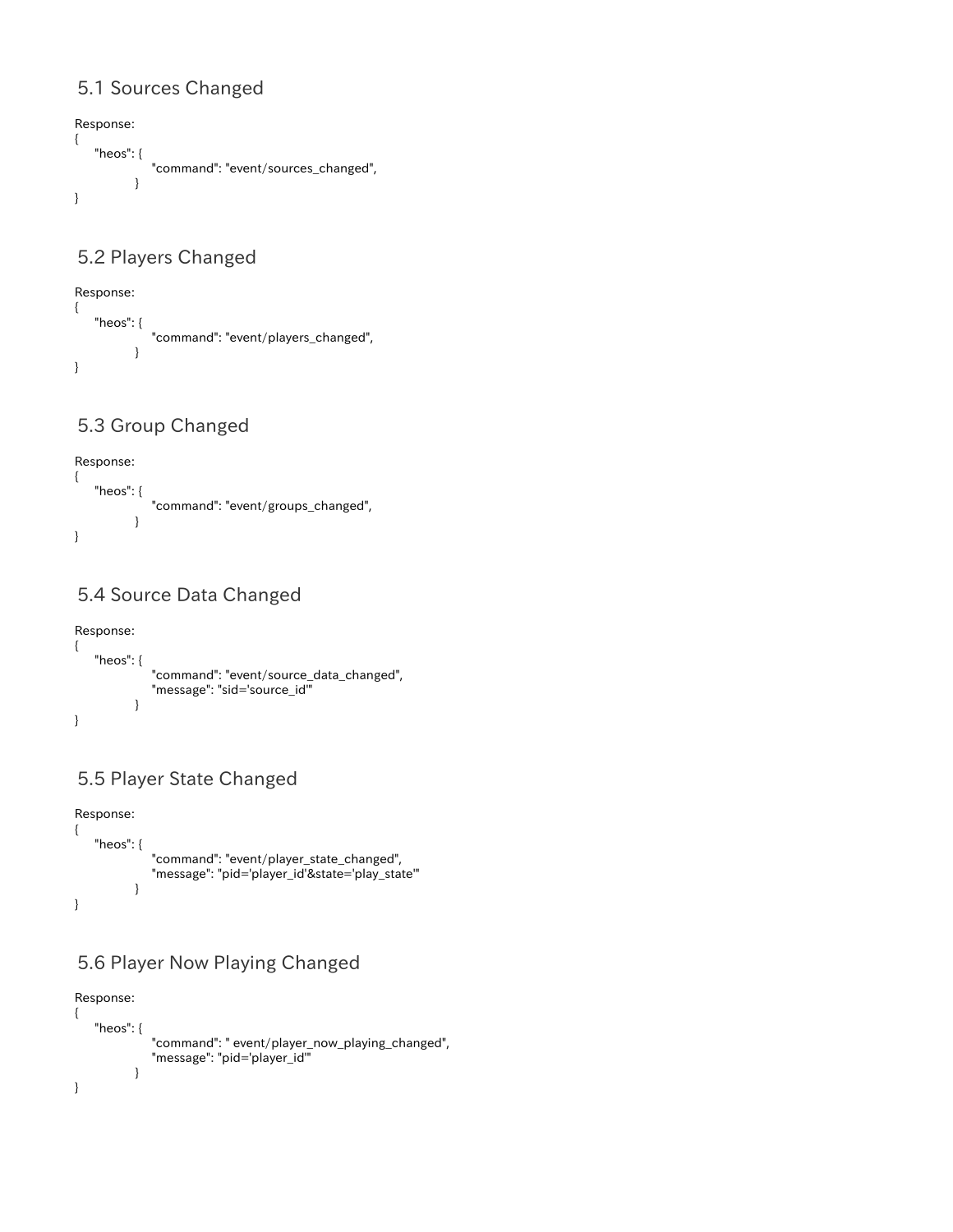### 5.7 Player Now Playing Progress

Response:

```
{
    "heos": {
              "command": " event/player_now_playing_progress",
              "message": "pid=player_id&cur_pos=position_ms&duration=duration_ms"
           }
}
```
### <span id="page-38-0"></span>5.8 Player Playback Error

Response:

```
{
    "heos": {
              "command": " event/player_playback_error",
              "message": "pid=player_id&error=Could Not Download"
           }
}
```
Note: error string represents error type. Controller can directly display the error string to the user.

### <span id="page-38-1"></span>5.9 Player Queue Changed

Response:

```
{
    "heos": {
              "command": " event/player_queue_changed",
             "message": "pid='player_id'"
 }
}
```
### <span id="page-38-2"></span>5.10 Player Volume Changed

Response:



### <span id="page-38-3"></span>5.11 Player Mute Changed

Response:

```
{
    "heos": {
              "command": "event/player_mute_changed",
               "message": "pid='player_id'&state='on_or_off'"
           }
}
```
### <span id="page-38-4"></span>5.12 Player Repeat Mode Changed

Response:

{

"heos": {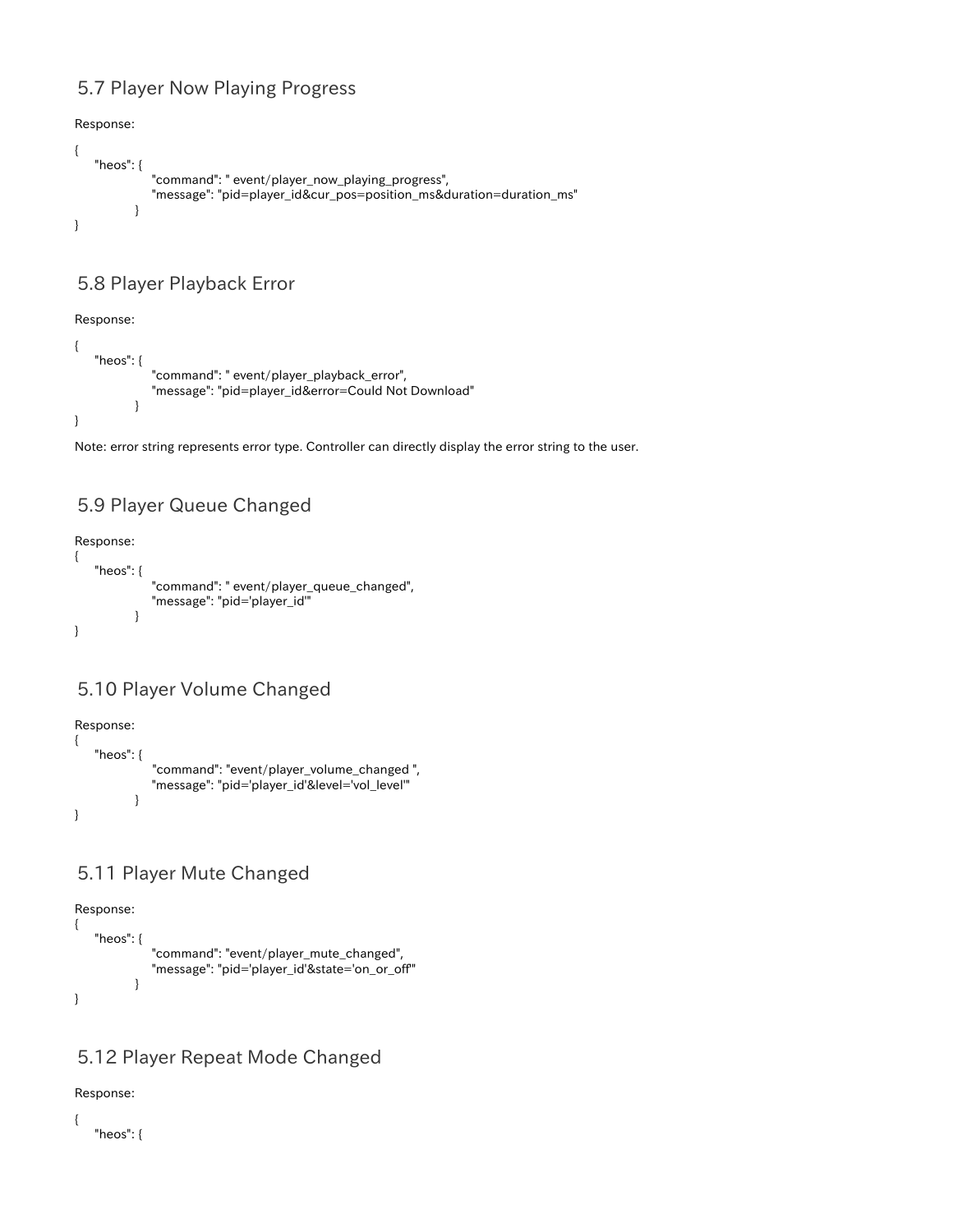```
 "command": "event/repeat_mode_changed",
    "message": "pid='player_id'&repeat='on_all_or_on_one_or_off'"
 }
```
### <span id="page-39-0"></span>5.13 Player Shuffle Mode Changed

Response:

}

```
{
    "heos": {
             "command": "event/shuffle_mode_changed",
            "message": "pid=' player_id' &shuffle='on_or_off"
 }
}
```
### 5.14 Group Status Changed

<span id="page-39-1"></span>

### 5.15 Group Volume Changed

<span id="page-39-2"></span>

## 5.16 Group Mute Changed

<span id="page-39-3"></span>

### <span id="page-39-4"></span>5.17 User Changed

```
Response:
{
    "heos": {
              "command": "event/user_changed",
              "message": "signed_out" or "signed_in&un=<current user name>"
           }
}
```
## <span id="page-39-6"></span><span id="page-39-5"></span>6.0 Error Codes